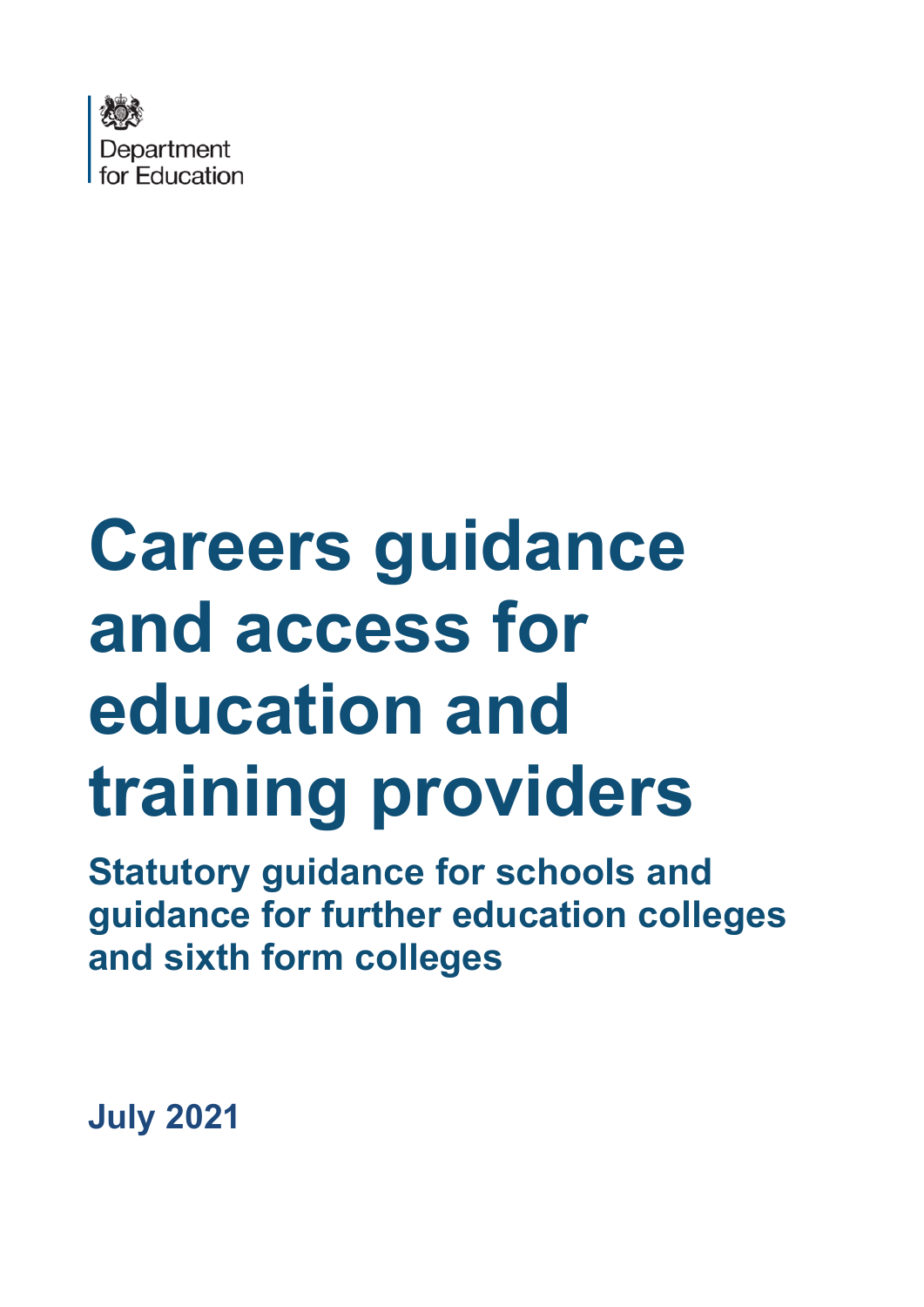# **Contents**

| Summary                                                                                                                      | 3              |
|------------------------------------------------------------------------------------------------------------------------------|----------------|
| About this guidance                                                                                                          | 3              |
| Expiry or review date                                                                                                        | 4              |
| What legislation does this guidance refer to?                                                                                | $\overline{4}$ |
| Who is this guidance for?                                                                                                    | 4              |
| Main points                                                                                                                  | 5              |
| Introduction: what governors, school and college leaders and Careers Leaders need to<br>know                                 | 7              |
| The importance of careers education and guidance                                                                             | $\overline{7}$ |
| The 'Baker Clause': supporting students to understand the full range of education and<br>training options                    | $\overline{7}$ |
| The Skills for Jobs white paper                                                                                              | 8              |
| The careers system                                                                                                           | 9              |
| Accountability and quality                                                                                                   | 11             |
| What is the governing body expected to do?                                                                                   | 13             |
| Compliance with legal duties, funding requirements and statutory guidance                                                    | 14             |
| Meeting the Gatsby Benchmarks                                                                                                | 15             |
| Benchmark 1: A stable careers programme                                                                                      | 15             |
| Benchmark 2: Learning from career and labour market information                                                              | 18             |
| Benchmark 3: Addressing the needs of each pupil                                                                              | 20             |
| Benchmark 4: Linking curriculum learning to careers                                                                          | 26             |
| Benchmark 5: Encounters with employers and employees                                                                         | 28             |
| Benchmark 6: Experiences of workplaces                                                                                       | 31             |
| Benchmark 7: Encounters with further and higher education                                                                    | 33             |
| Legal duty for schools and academies: access to providers of technical education and<br>apprenticeships (the 'Baker Clause') | 35             |
| Benchmark 8: Personal guidance                                                                                               | 38             |
| Annex A: Example of a policy statement on provider access                                                                    | 40             |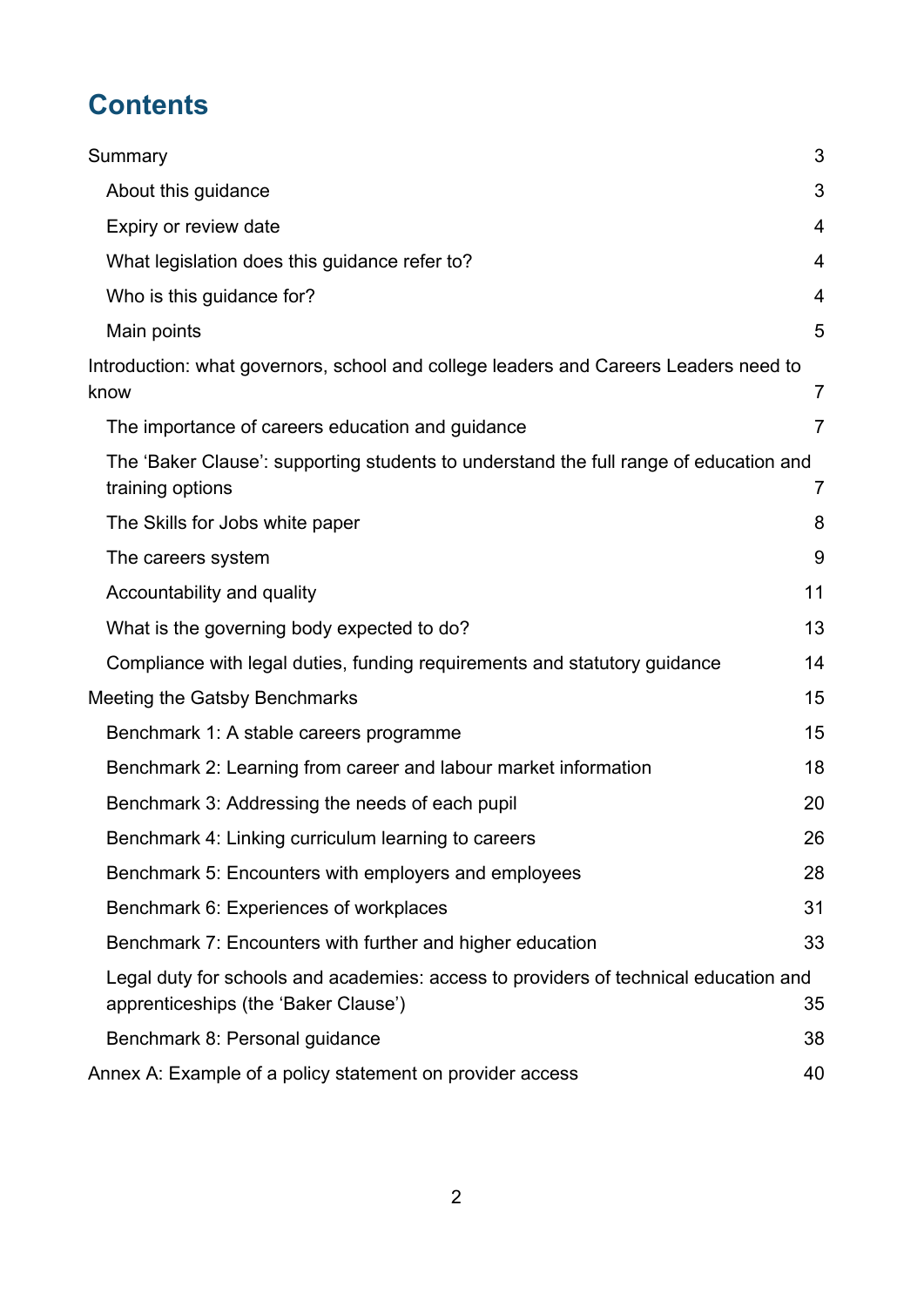# <span id="page-2-0"></span>**Summary**

# <span id="page-2-1"></span>**About this guidance**

This is statutory guidance from the Department for Education (the department) issued under [Section 45A of the Education Act 1997.](https://www.legislation.gov.uk/ukpga/1997/44/section/45A) Maintained schools and academies in England must have regard to it when carrying out their duty to ensure that there is an opportunity for a range of providers to access pupils to inform them about technical education and apprenticeships. Maintained schools, academies, further education colleges and sixth form colleges must also have regard to it when carrying out their duty or funding requirement to provide pupils with independent careers guidance.

**"Independent"** is defined as external to the school or college. External sources of careers support could include employer visits, mentoring, website, telephone and helpline access and personal guidance provided externally to the school or college. Taken together, the external sources must include information on the range of education and training options, including apprenticeships. Personal guidance does not have to be external – it can be delivered by school or college staff, if trained. Where this advice or any other element of the careers programme is internal, it must be supplemented by external sources of support to ensure compliance with the legal duty.

**"Careers guidance"** is understood in this document to be the full range of activity delivered under the eight Gatsby Benchmarks.

Colleges also have a legal requirement to provide all college students with quidance materials and a wide range of up-to-date reference materials relating to careers education and career opportunities, as per [section 45 of the Education Act 1997.](https://www.legislation.gov.uk/ukpga/1997/44/section/45)

Providers should check their grant funding agreements for requirements which relate to the provision of careers guidance. The department encourages academies without the requirement and other providers of post-16 education and training, including independent learning providers, to follow this guidance as a statement of good practice.

We use the terms **"must"** and **"should"** throughout the guidance. We use the term "must" when the person in question is legally required to do something and "should" when the advice set out should be followed unless there is good reason not to.

The use of the word **'school'** in this guidance refers to maintained schools, academies and free schools. A **'maintained school'** is a community, foundation or voluntary school, community or foundation special school (other than one established in a hospital) that provides secondary education, or pupil referral unit.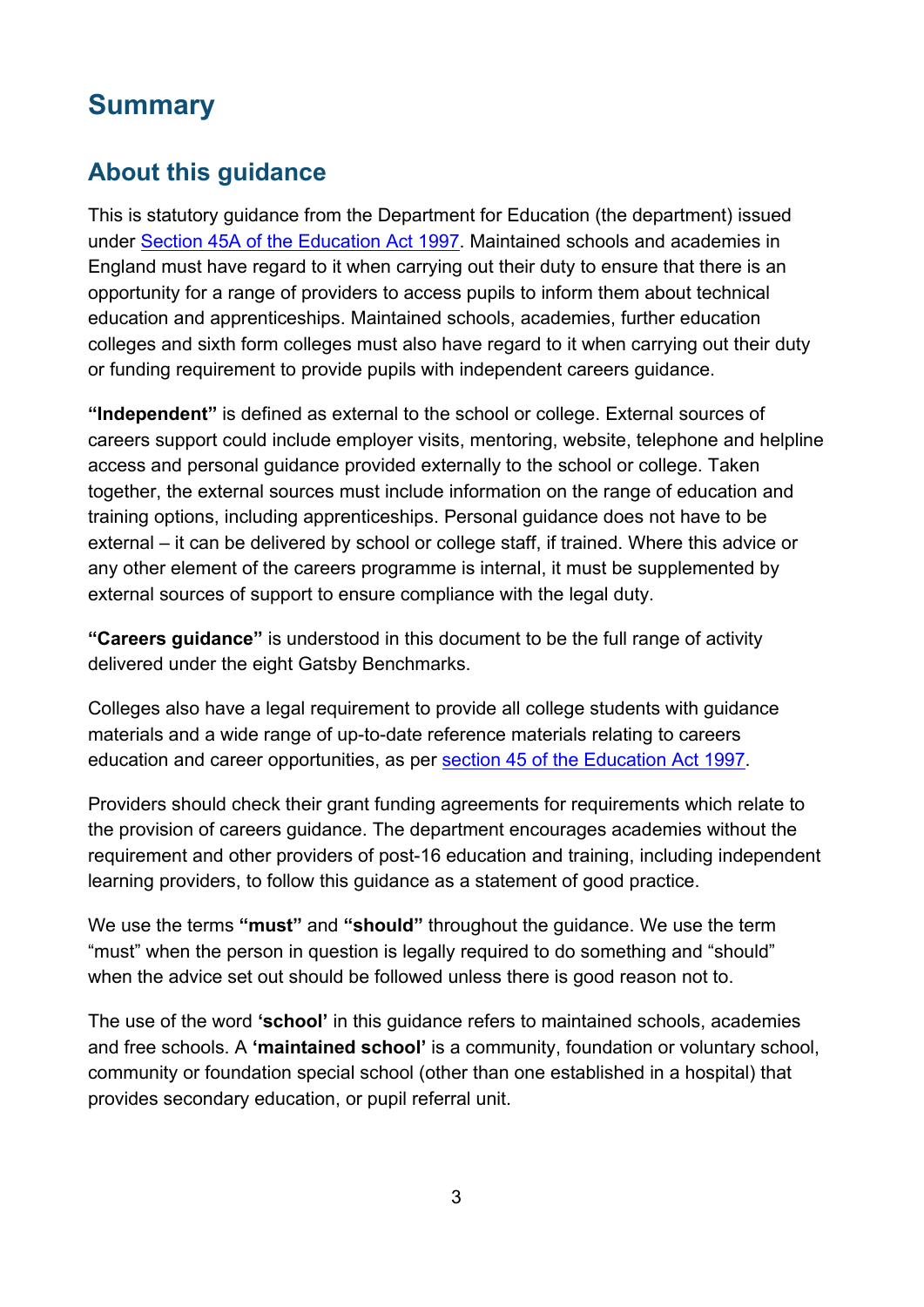The use of the word **'college'** in this guidance refers to both further education (FE) and sixth form colleges.

The use of the word '**student**' in this guidance refers to pupils, students, learners, and young people (who are considered not in education, employment or training (NEET), for example). Where another term is used, such as 'pupil' this is used to reflect the original wording of legislation or the Gatsby Benchmarks.

The use of the word **'parent'** in this guidance refers to parents, carers, and guardians of pupils, students, learners, and young people. For the purposes of this guidance, the word 'parent' includes all those with parental responsibility, including parents, guardians, and those who care for the young person.

This guidance replaces the October 2018 documents: statutory guidance for schools on careers guidance and access for education and training providers and guidance for further education colleges and sixth form colleges on careers guidance.

## <span id="page-3-0"></span>**Expiry or review date**

This guidance will be reviewed annually and updated if necessary.

## <span id="page-3-1"></span>**What legislation does this guidance refer to?**

- Section 42A, 42B, 45 and 45A of the Education Act 1997
- Section 72 of the Education and Skills Act 2008
- Schedule 4 (15) of the School Information (England) Regulations 2008

# <span id="page-3-2"></span>**Who is this guidance for?**

This guidance is for:

- governing bodies, proprietors, school and college leaders, careers leaders and staff in maintained schools, academies, free schools (including alternative provision academies and free schools) and colleges (that provide secondary education and post-16 education);
- local authorities that maintain pupil referral units that provide secondary education and post-16 education.

The guidance applies to:

• All students in school from year 8 to year 13;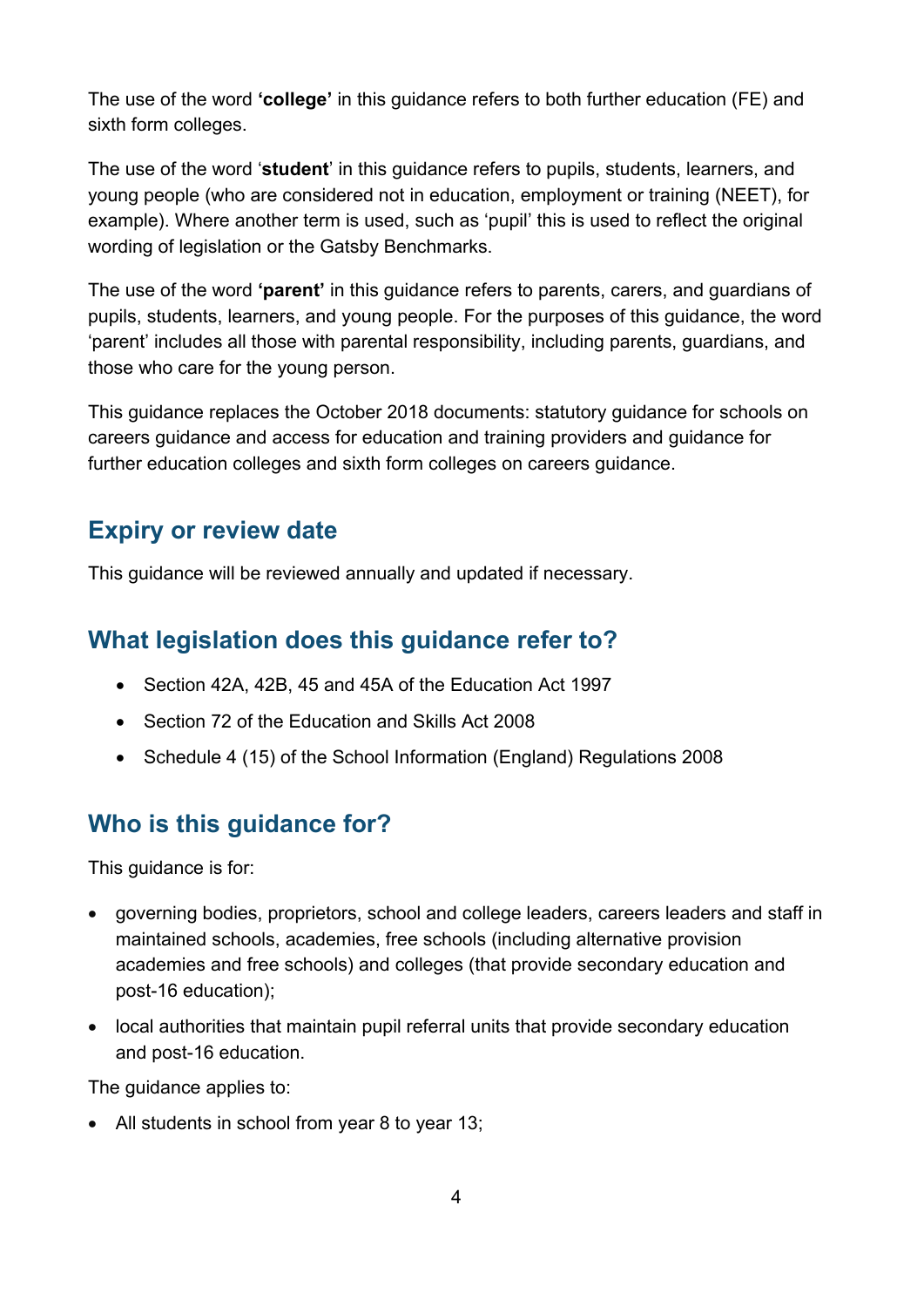- All students in college up to and including the age of 18;
- Students aged up to 25 with a current [education, health and care plan](https://www.gov.uk/children-with-special-educational-needs/extra-SEN-help) in place under section 37 of the Children and Families Act 2014.

# <span id="page-4-0"></span>**Main points**

There has been no change to careers legislation. The associated duties and equivalent requirements in funding agreements continue to rest with schools and colleges. The department asks all maintained schools and academies to pay particular attention to their legal requirements under the provider access duty, commonly known as the 'Baker Clause', and make sure they have put in place arrangements to comply fully with this law. Schools must provide opportunities for a range of education and training providers to access all year 8 to 13 pupils to inform them about approved technical education qualifications and apprenticeships. [Ofsted's school inspection handbook](https://www.gov.uk/government/publications/school-inspection-handbook-eif) has been updated to highlight the importance of schools understanding and meeting the requirements of this legislation, as careers information, education, advice and guidance is one of the key areas that informs inspectors' overall judgements on Personal Development.

With the government's reforms to technical education and skills and the impact of COVID-19 on the labour market, there will be an increasing need for schools and colleges to work in partnership with employers, careers advisers, local authorities and other education and training providers to support students to prepare for the workplace and to make informed choices about the next step in their education or training. To support this, the department is funding The Careers & Enterprise Company to support schools and colleges to develop careers programmes in line with their careers requirements and the Gatsby Benchmarks. The department also funds the National Careers Service to provide free, impartial careers information, advice and guidance to students, parents, and teachers through a website, web chat service and telephone helpline.

Changes made to this guidance include:

- Bringing together the statutory guidance for schools and the guidance for colleges on careers guidance into a single document;
- New section to bring the key points for governors and senior leaders into one place;
- Text added to describe the range of support made available by the department, particularly through The Careers & Enterprise Company and the National Careers Service, to help schools and colleges achieve the Gatsby Benchmarks;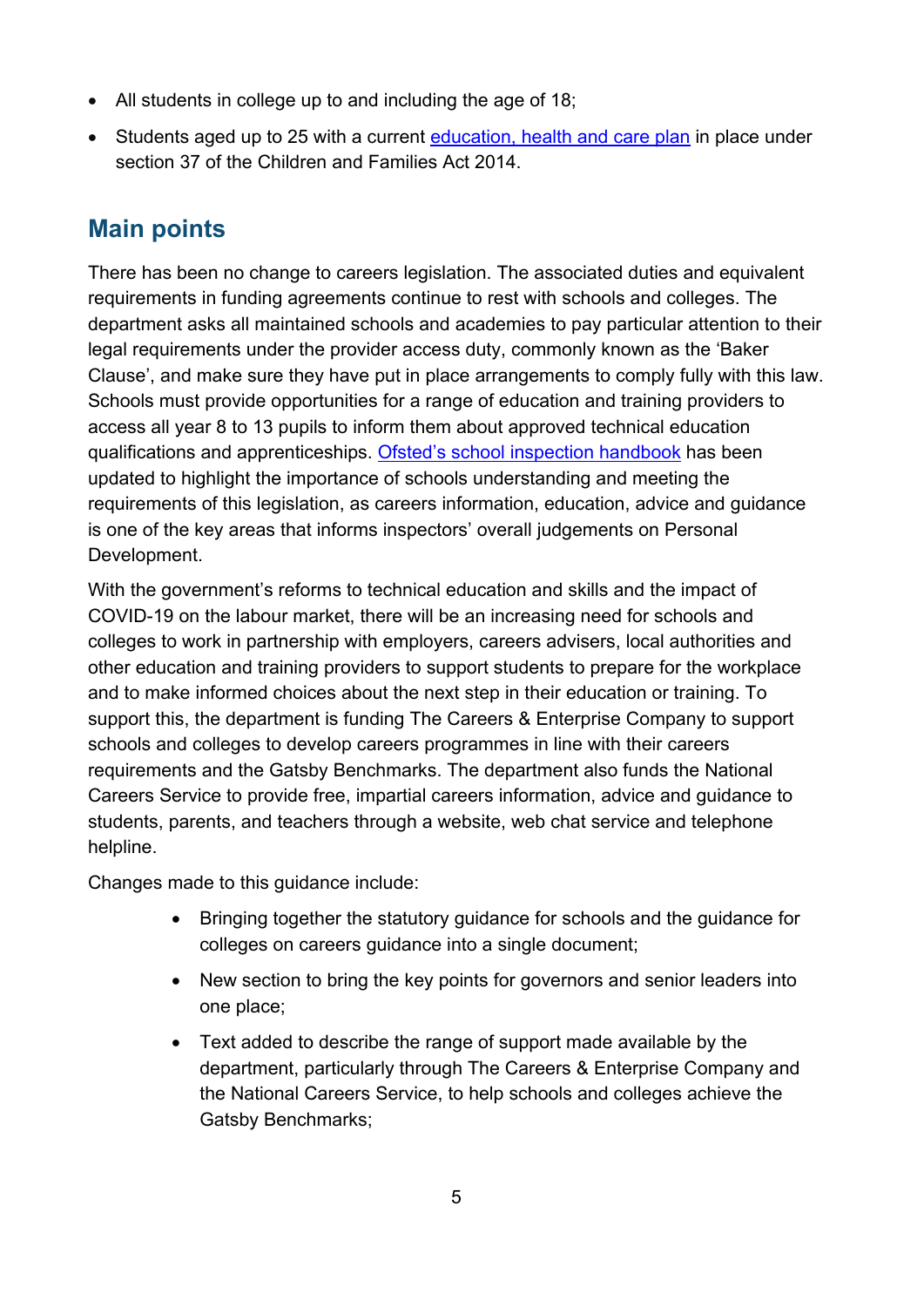- New paragraphs explaining the importance of the skills and technical education reforms set out in the department's white paper, ['Skills for Jobs:](https://www.gov.uk/government/publications/skills-for-jobs-lifelong-learning-for-opportunity-and-growth)  [Lifelong Learning for Opportunity and Growth'](https://www.gov.uk/government/publications/skills-for-jobs-lifelong-learning-for-opportunity-and-growth) and how schools and colleges should highlight the opportunities these reforms will create for students;
- Text added to make it clear that schools and colleges should not promote HE as a better or more favourable route than FE and apprenticeships; and should inform students when evidence suggests that courses they are considering lead to poor career outcomes;
- Changes to reflect the coverage of careers guidance in Ofsted's Education Inspection Framework, published in 2019 and [Ofsted's school inspection](https://www.gov.uk/government/publications/school-inspection-handbook-eif)  [handbook,](https://www.gov.uk/government/publications/school-inspection-handbook-eif) updated in June 2020;
- References to the impact of the COVID-19 pandemic and how schools and colleges can adapt their careers provision.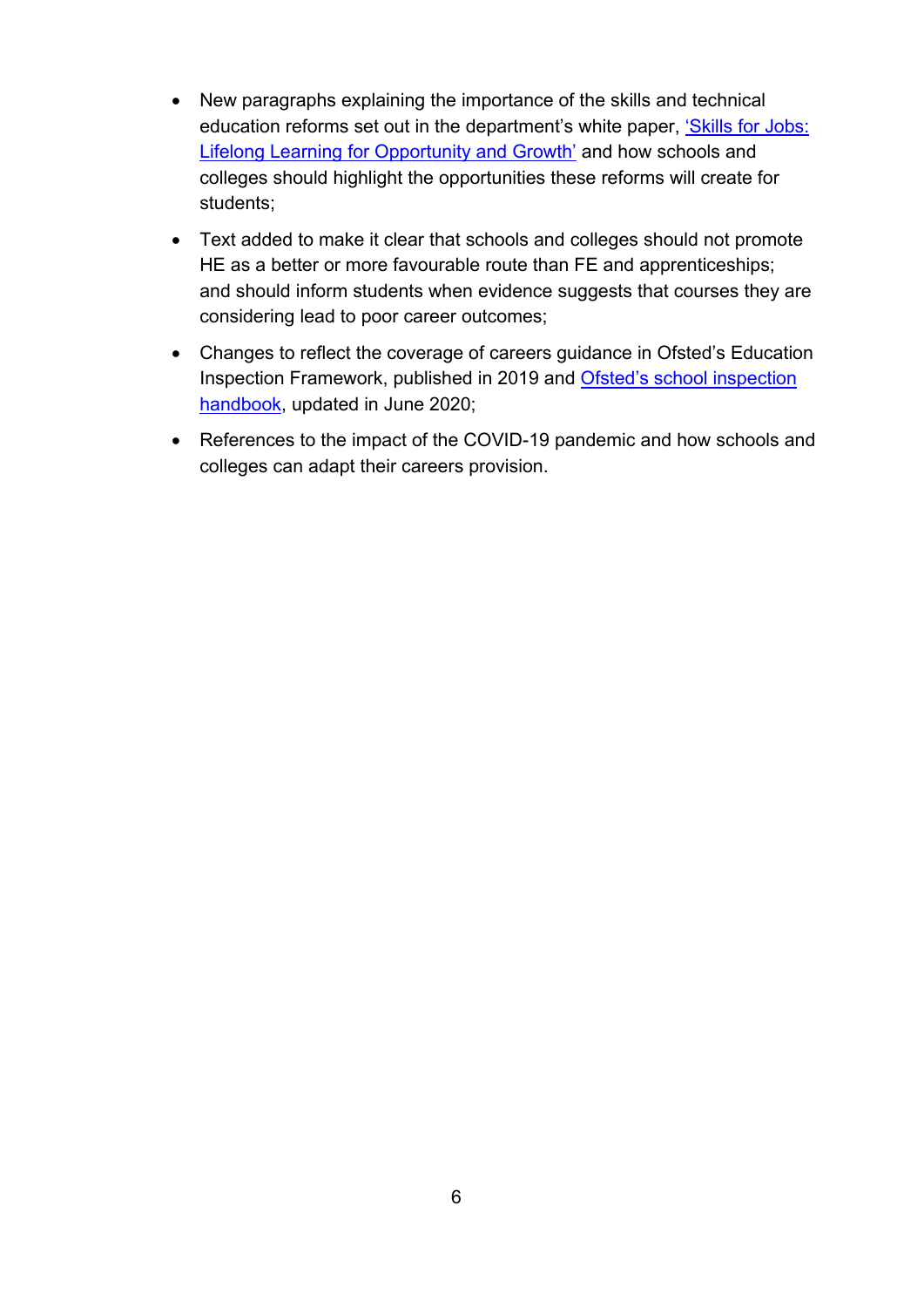# <span id="page-6-0"></span>**Introduction: what governors, school and college leaders and Careers Leaders need to know**

## <span id="page-6-1"></span>**The importance of careers education and guidance**

High quality careers education and guidance in school or college is critical to young people's futures. It helps to prepare them for the workplace by providing a clear understanding of the world of work including the routes to jobs and careers that they might find engaging and rewarding. It supports them to acquire the self-development and career management skills they need to achieve positive employment destinations. This helps students to choose their pathways, improve their life opportunities and contribute to a productive and successful economy. The COVID-19 pandemic has had an unprecedented impact on the economy, education and the opportunities open to students. [Research](https://www.gatsby.org.uk/uploads/education/reports/pdf/secondary-school-and-college-leadership-views-on-the-impact-of-the-covid-19-pandemic-on-careers-guidance-summer-2020.pdf) has shown that school and college leaders recognise that careers guidance has become more important than ever as a result of the COVID-19 pandemic. The department urges senior leaders to back their careers team, especially their Careers Leader, and to invest in personal guidance provided by a qualified careers adviser. This will allow the continued delivery of high-quality, progressive careers programmes that support all students to acquire the knowledge, skills and confidence to fulfil their potential. This statutory guidance explains the support we have put in place to help schools and colleges achieve this.

## <span id="page-6-2"></span>**The 'Baker Clause': supporting students to understand the full range of education and training options**

Schools and colleges have a responsibility to set students on the path that will secure the best outcome which will enable them to progress in education and work and give employers the highly skilled people they need. That means schools and colleges must act impartially, in line with their statutory duty or contractual requirement, and not show bias towards any route, be that academic or technical. They should promote a full range of technical options.

Schools have an important role in correcting the imbalance in careers information which means that [in years 9 and 10 far fewer students have been spoken to about technical](https://www.youthemployment.org.uk/dev/wp-content/uploads/2019/05/2019-Youth-Employment-UK-Report_FINAL-1.pdf)  [choices in comparison to academic routes,](https://www.youthemployment.org.uk/dev/wp-content/uploads/2019/05/2019-Youth-Employment-UK-Report_FINAL-1.pdf) and only 4% of young people start an apprenticeship after their GCSEs. Schools must open their doors to other education and training providers, in line with their statutory responsibilities under the 'Baker Clause', putting in place a range of opportunities for providers of technical education and apprenticeships to talk to all year 8 to13 pupils about their education or training offer. This is vital to ensure that all pupils are aware of the benefits of apprenticeships, T Levels and other approved technical education qualifications and can consider them, alongside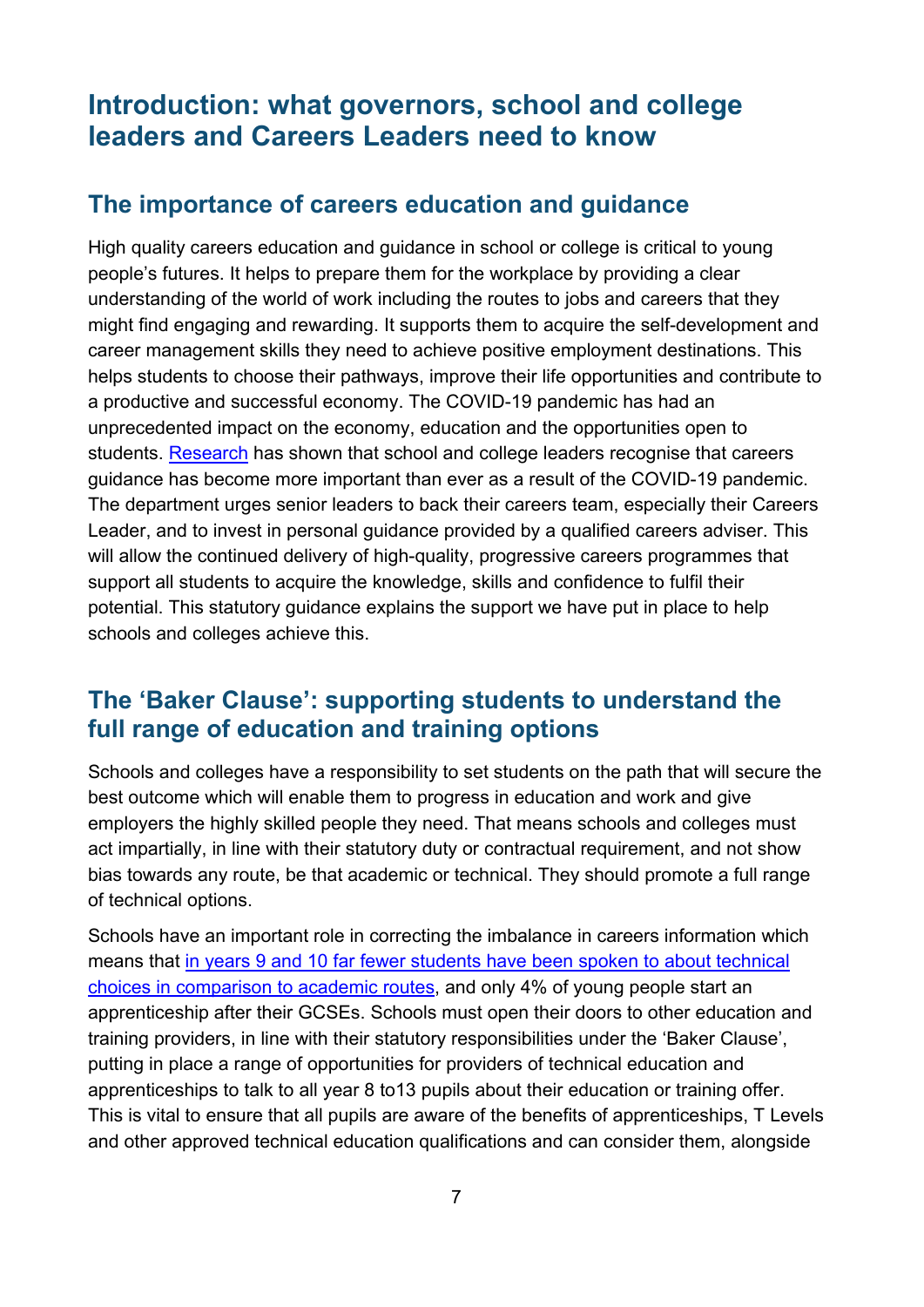academic options, when making decisions about their next steps. Further details about what schools must do to comply with the 'Baker Clause' are on page 35.

## <span id="page-7-0"></span>**The Skills for Jobs white paper**

Schools and colleges should always focus on the student and what is best for them. Although our universities are world-class, it is not the only choice: in many cases, a college course or apprenticeship can offer better outcomes. A review of post-18 education and funding showed that only 66% of graduates were in high-skilled employment in 2019 and we have a smaller proportion of people with higher-level technical qualifications in this country compared to competitors like Germany and Canada, for example. Research shows that in the UK men with a higher technical (level 4) qualification earn on average £5,100 more at age 30 than those with a degree (level 6). For women achieving a higher technical (level 5) qualification, the difference is £2,700.

The department's white paper, ['Skills for Jobs: Lifelong Learning for Opportunity and](https://www.gov.uk/government/publications/skills-for-jobs-lifelong-learning-for-opportunity-and-growth)  [Growth'](https://www.gov.uk/government/publications/skills-for-jobs-lifelong-learning-for-opportunity-and-growth) sets out how we will reform further education so it supports people to get the skills our economy needs. We are building on our successful apprenticeship reforms, where a focus on employer needs and standards transformed apprenticeships from a second-rate option to a prestigious choice. We will apply this principle across post-16 technical education and training. We will continue to roll out T Levels, to prepare students for entry into skilled employment or higher levels of technical study, including apprenticeships. We will reform higher technical education with a new approval system based on employer-led standards and expand our flagship Institutes of Technology programme to every part of the country.

The white paper recognises the importance of continuing to improve careers guidance in schools and colleges so that students can make an informed choice between technical and academic options and students following [16 to 19 study programmes](https://www.gov.uk/government/publications/16-to-19-study-programmes-guide-for-providers) can focus on progression to education or training at the next level or to employment. The white paper confirms that the department will continue to roll out Careers Hubs, Careers Leader training, digital support and the Enterprise Adviser Network, to extend the support that is proven to accelerate progress against the Gatsby Benchmarks to more schools and colleges. This was recommended by the [Independent Review of Post-18 Funding.](https://www.gov.uk/government/publications/post-18-review-of-education-and-funding-independent-panel-report)

In exchange for this continued investment, schools and colleges must comply with their statutory careers duties and equivalent funding agreement requirements. They should continue to make every effort to improve their performance against the Gatsby Benchmarks. In 2019 to 2020, schools and colleges achieved on average twice as many benchmarks (3.75) as they did in 2016 to 2017 (1.87), meaning that with the right level of support, this represents a demanding but achievable standard that the department expects all schools and colleges to meet.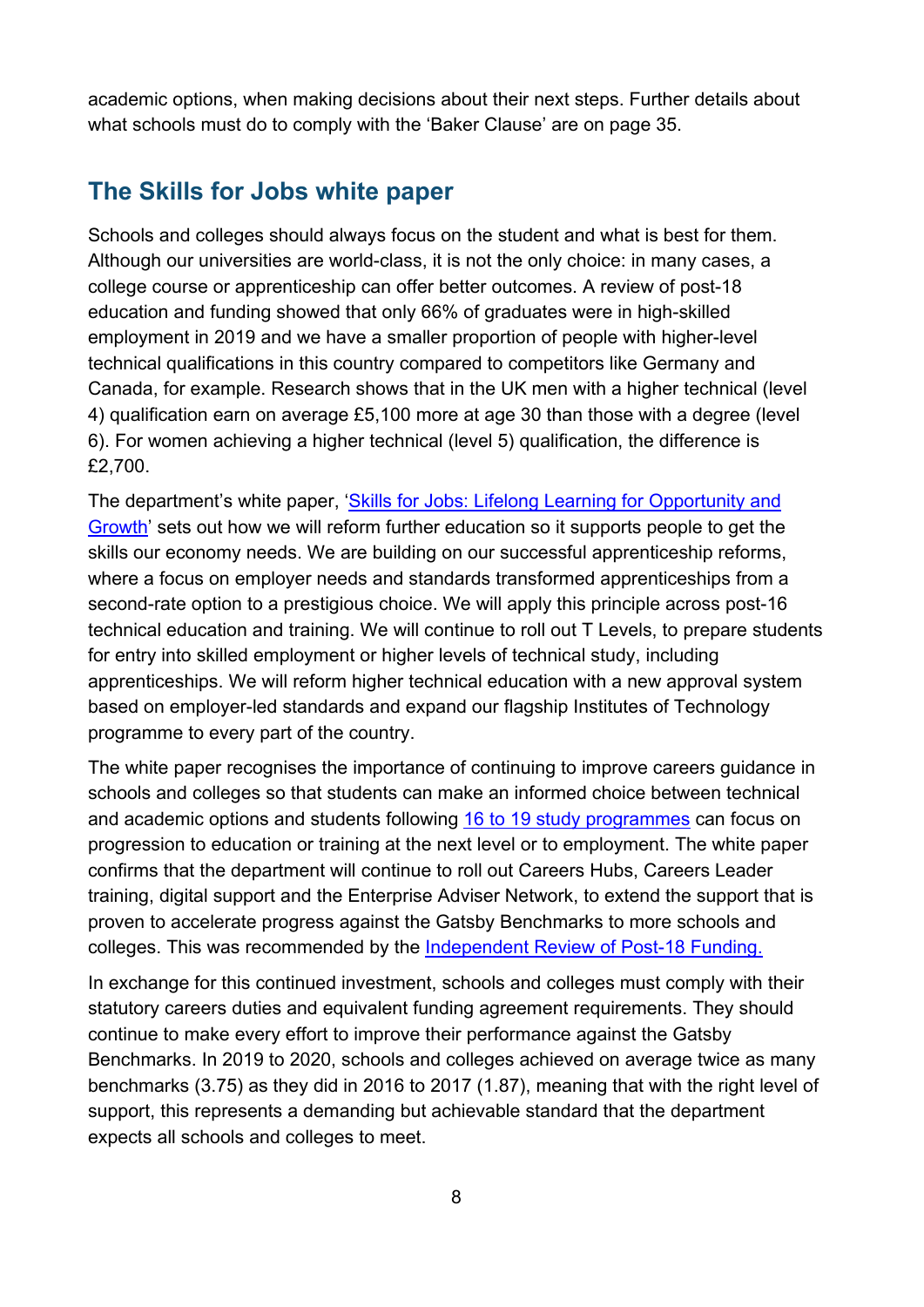## <span id="page-8-0"></span>**The careers system**

Following the implementation of the department's 2017 careers strategy, England now has the foundations of a coherent and well-established careers education system. This section describes the framework that is in place to improve young people's careers guidance and the support available to help schools and colleges to develop their careers programmes.

## **The Gatsby Benchmarks**

The department expects all schools and colleges to use the internationally recognised [Gatsby Benchmarks](http://www.gatsby.org.uk/uploads/education/reports/pdf/gatsby-sir-john-holman-good-career-guidance-2014.pdf) to develop a careers programme that increases opportunities for students to access everything from experiences of the workplace and personal guidance with a careers adviser, to engagement with employers, colleges, training providers and universities. The benchmarks are non-statutory but support schools and colleges by providing a framework around which they can develop their careers programme in line with their legal requirements to provide independent careers guidance to all 12- to- 18 year olds and students aged up to 25 with an education, health and care plan. The benchmarks also support schools to fulfil their statutory duty to enable access of training providers to showcase to students what technical education and apprenticeships can offer. The Gatsby Foundation has produced a [handbook](https://www.gatsby.org.uk/education/latest/gatsby-launches-good-career-guidance-reaching-the-gatsby-benchmarks) that details the eight Gatsby Benchmarks and provides information on how to work towards them (a printable table of the Gatsby Benchmarks can be found on [page 9\)](https://www.gatsby.org.uk/uploads/education/good-career-guidance-handbook-digital.pdf). Further benchmark toolkits for [schools,](https://resources.careersandenterprise.co.uk/resources/gatsby-benchmark-toolkit-schools) [colleges](https://resources.careersandenterprise.co.uk/resources/gatsby-benchmark-toolkit-colleges) and those working with [students with special educational needs or](https://resources.careersandenterprise.co.uk/resources/gatsby-benchmark-toolkit-send)  [disabilities \(SEND\)](https://resources.careersandenterprise.co.uk/resources/gatsby-benchmark-toolkit-send) are available from The Careers & Enterprise Company and [Good](https://www.gatsby.org.uk/uploads/education/good-career-guidance-perspectives-from-the-send-sector.pdf) [Career Guidance](https://www.gatsby.org.uk/uploads/education/good-career-guidance-perspectives-from-the-send-sector.pdf) for the SEND sector from The Gatsby Foundation. They provide case studies of best practice and practical suggestions for implementing the eight benchmarks. These toolkits are part of a [Resource Directory,](https://resources.careersandenterprise.co.uk/) a curated one-stop shop of high quality, trusted careers tools, guidance and information.

[A successful pilot of the Gatsby Benchmarks](https://www.gatsby.org.uk/uploads/education/ne-pilot-evaluation-full-report.pdf) with sixteen education providers in the North East Local Enterprise Partnership area took place between 2015 and 2017. The evaluation of the pilot shows the transformation in careers provision that took place, highlighting the importance of regional coordination and facilitators, institution leadership and self-evaluation and data. The Careers & Enterprise Company, funded by the department, is expanding this careers infrastructure to help schools and colleges across England to achieve the Gatsby Benchmarks.

#### **The Careers & Enterprise Company**

The Careers & Enterprise Company has established networks between employers and schools and colleges to increase students' exposure to the world of work. The Enterprise Adviser Network recruits volunteers from a range of business sectors to work with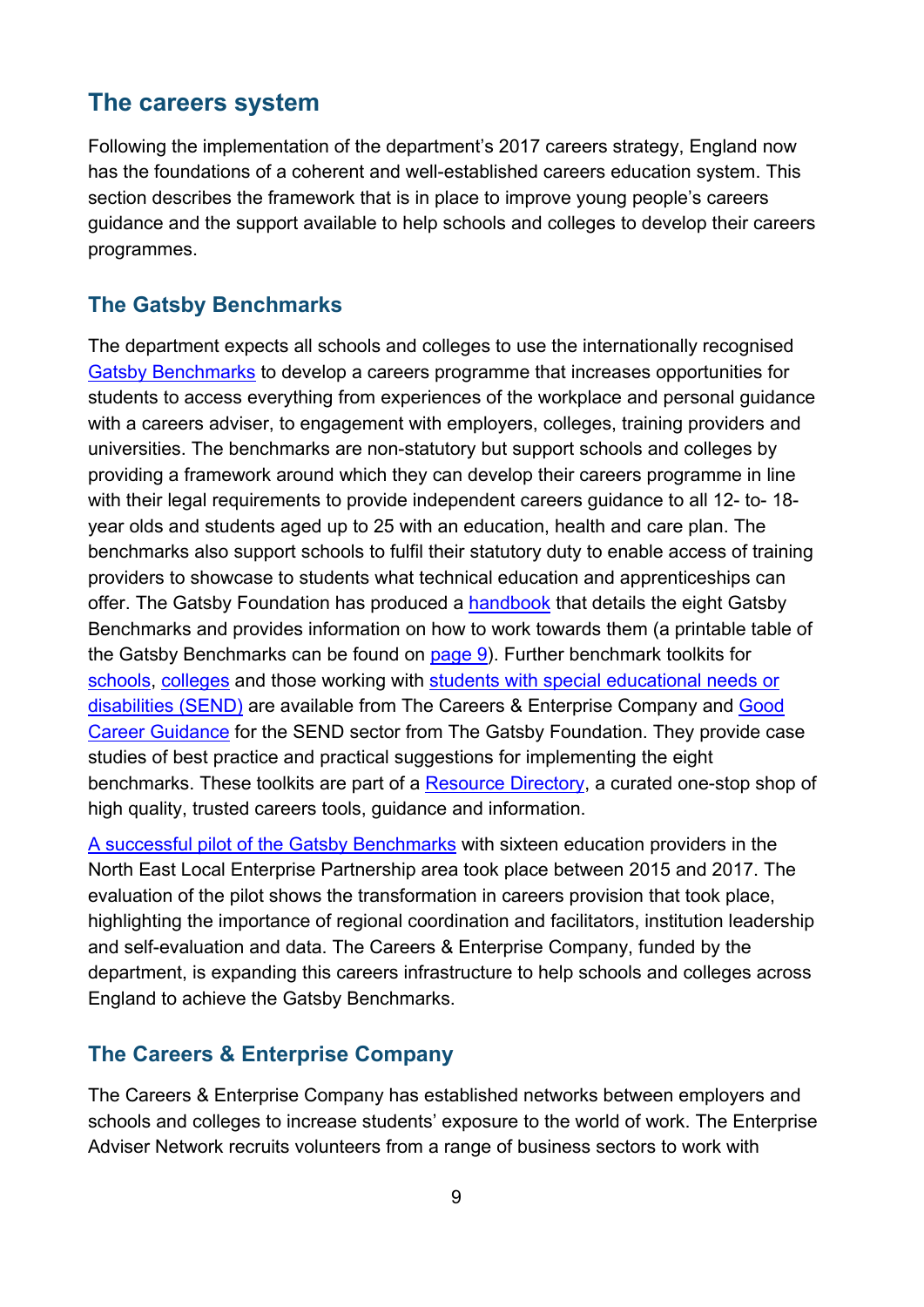schools and colleges to strengthen employer links and deliver high-quality careers education plans. Over 3,600 Enterprise Advisers [are working with schools and colleges](https://www.careersandenterprise.co.uk/our-research/careers-education-englands-schools-and-colleges-2020)  [across the country. Research](https://www.careersandenterprise.co.uk/our-research/careers-education-englands-schools-and-colleges-2020) shows that 260 [Cornerstone Employers,](https://www.careersandenterprise.co.uk/employers-volunteers/cornerstone-employers) with a strong track record in engaging with education, are providing leadership and strategic support and boosting business engagement with schools and colleges, particularly in disadvantaged areas.

Careers leadership is becoming established in schools and colleges and is crucial to improving careers provision. Schools and colleges are expected to appoint a Careers Leader who has the skills, commitment and backing from their senior leadership team, including protected time that enables the Careers Leader to carry out the role effectively. Schools and colleges must name the Careers Leader and publish their contact details on their website. The Careers & Enterprise Company has introduced [free training](https://www.careersandenterprise.co.uk/sites/default/files/uploaded/1347_careersleadertraining_main_catalogue.pdf#:%7E:text=Careers%20Leader%20training%20has%20been%20designed%20to%20support,careers%20learning%20into%20whole%20school%20priorities%20and%20vision)  [programmes,](https://www.careersandenterprise.co.uk/sites/default/files/uploaded/1347_careersleadertraining_main_catalogue.pdf#:%7E:text=Careers%20Leader%20training%20has%20been%20designed%20to%20support,careers%20learning%20into%20whole%20school%20priorities%20and%20vision) supported by funding for bursaries, to allow Careers Leaders to participate in training. [An evaluation of the Careers Leaders](https://www.employment-studies.co.uk/resource/evaluation-careers-leader-training) training found more than nine in ten Careers Leaders say that careers provision has improved since [the department's 2017](https://www.gov.uk/government/publications/careers-strategy-making-the-most-of-everyones-skills-and-talents)  [Careers Strategy](https://www.gov.uk/government/publications/careers-strategy-making-the-most-of-everyones-skills-and-talents) with the Gatsby Benchmarks being identified as a game changer.

In September 2018, Careers Hubs were launched across the country, each with a dedicated Hub Lead bringing together a group of secondary schools and colleges with partners in the business, public, education and voluntary sectors to deliver the Gatsby Benchmarks. [More than 2,265 schools and colleges \(45%\) are now in Careers Hubs](https://www.careersandenterprise.co.uk/our-research/careers-education-englands-schools-and-colleges-2020) and are making the fastest progress against the Gatsby Benchmarks. The department is committed to extending access to Careers Hubs to all secondary schools and colleges in England.

This raised profile of careers and shared understanding of what works is reflected in the increasing numbers of schools and colleges using [Compass,](https://compass.careersandenterprise.co.uk/info) the online evaluation tool, to self-assess their careers programme and track their improvements. Compass data is confidential to the school or college concerned, but they may choose to share the data with governors, parents, colleagues, and Ofsted. All *eligible* schools can now upgrade to [Compass+](https://www.careersandenterprise.co.uk/education/tools/compass/compass-webinars) which offers the facility to collect student level data. Compass+ helps schools benchmark, manage, track and report on their school's careers provision. Compass+ integrates with a school's Management Information System and pulls in pupil level data. Schools can then personalise careers interventions to the individual student, with the aim of supporting more targeted careers programme planning and delivery.

The Compass data charts the sustained progress that schools and colleges are making with improvements across every dimension of careers support. The Careers & Enterprise Company produces an annual publication showing how careers guidance is developing in England's schools and colleges. The [2020 report](https://www.careersandenterprise.co.uk/our-research/careers-education-englands-schools-and-colleges-2020) shows that an average of 3.75 benchmarks were being achieved by schools and colleges by the end of the 2019 to 2020 academic year with accelerated progress for those in Careers Hubs and the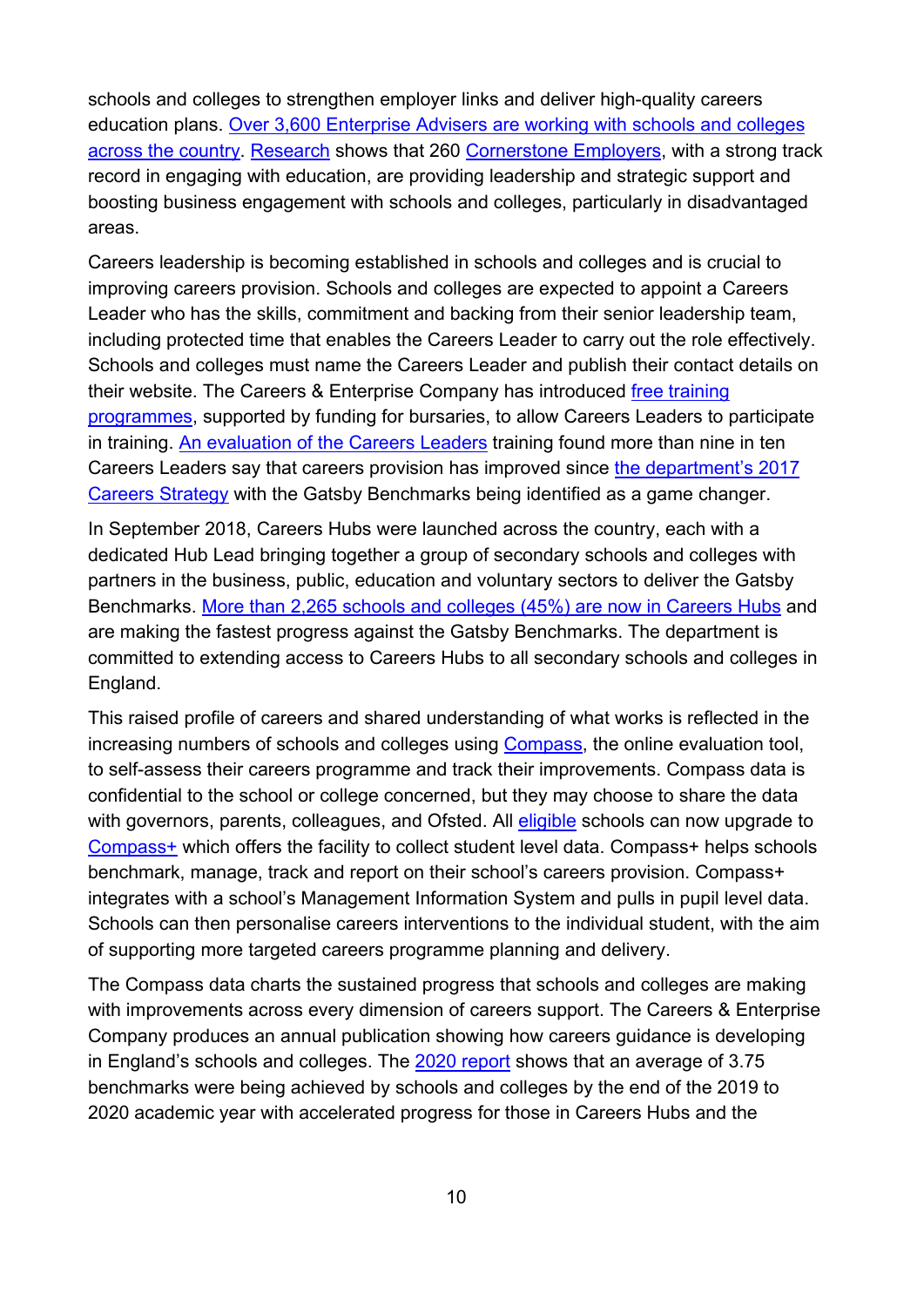Enterprise Adviser Network. The report also shows that students' employability skills and work readiness improved as a result of the Gatsby Benchmarks.

## **The National Careers Service**

The National Careers Service provides free impartial information, advice and guidance on education, training and work to adults and young people aged 13 years and over. Individuals can access support through a website, telephone helpline and web chat service. Advisers can support young people to make informed choices by providing insights into all the different routes including apprenticeships, traineeships, other technical qualifications and academic options. This can supplement support available to students through the school or college, particularly outside of term time. Transition support after exam results is often critical in securing a successful destination for school and college leavers.

The Careers & Enterprise Company and National Careers Service are aligning their activities, including developing shared terminology, a common approach to labour market information and supporting a seamless transition for young people from school and college into further education, training or work.

## <span id="page-10-0"></span>**Accountability and quality**

Schools and colleges should understand and plan for how careers guidance features in Ofsted's [Education Inspection Framework](https://www.gov.uk/government/publications/education-inspection-framework) and in the individual handbooks for maintained schools and academies and further education and skills. The education inspection framework includes careers guidance as part of a personal development judgement. [Ofsted is legally required](https://www.legislation.gov.uk/ukpga/2006/40/section/125) to comment, in an inspection report, on the careers guidance provided at colleges to 16- to- 18-year-olds and students aged up to 25 with an education, health and care plan. Ofsted inspectors will also inspect and comment on careers advice on short and full inspections of all further education and skills providers as appropriate. Ofsted has updated its [school inspection handbook](https://www.gov.uk/government/publications/school-inspection-handbook-eif) to strengthen the focus on careers guidance, including by clarifying that inspectors will always report where a school falls short of the requirements of the provider access legislation ('Baker Clause'), as well as considering how it affects a school's inspection grade. In assessing a secondary school's personal development offer, inspectors will assess the quality of careers information, education, advice and guidance and how well it benefits pupils in choosing and deciding on their next steps. This will include looking at the school's implementation of the provider access arrangements to enable a range of education and training providers to speak to students in years 8 to 13. Ofsted expects that a good school or college will prepare all students for future success in education, employment or training, provide unbiased information about potential next steps and provide good quality, meaningful opportunities for encounters with the world of work.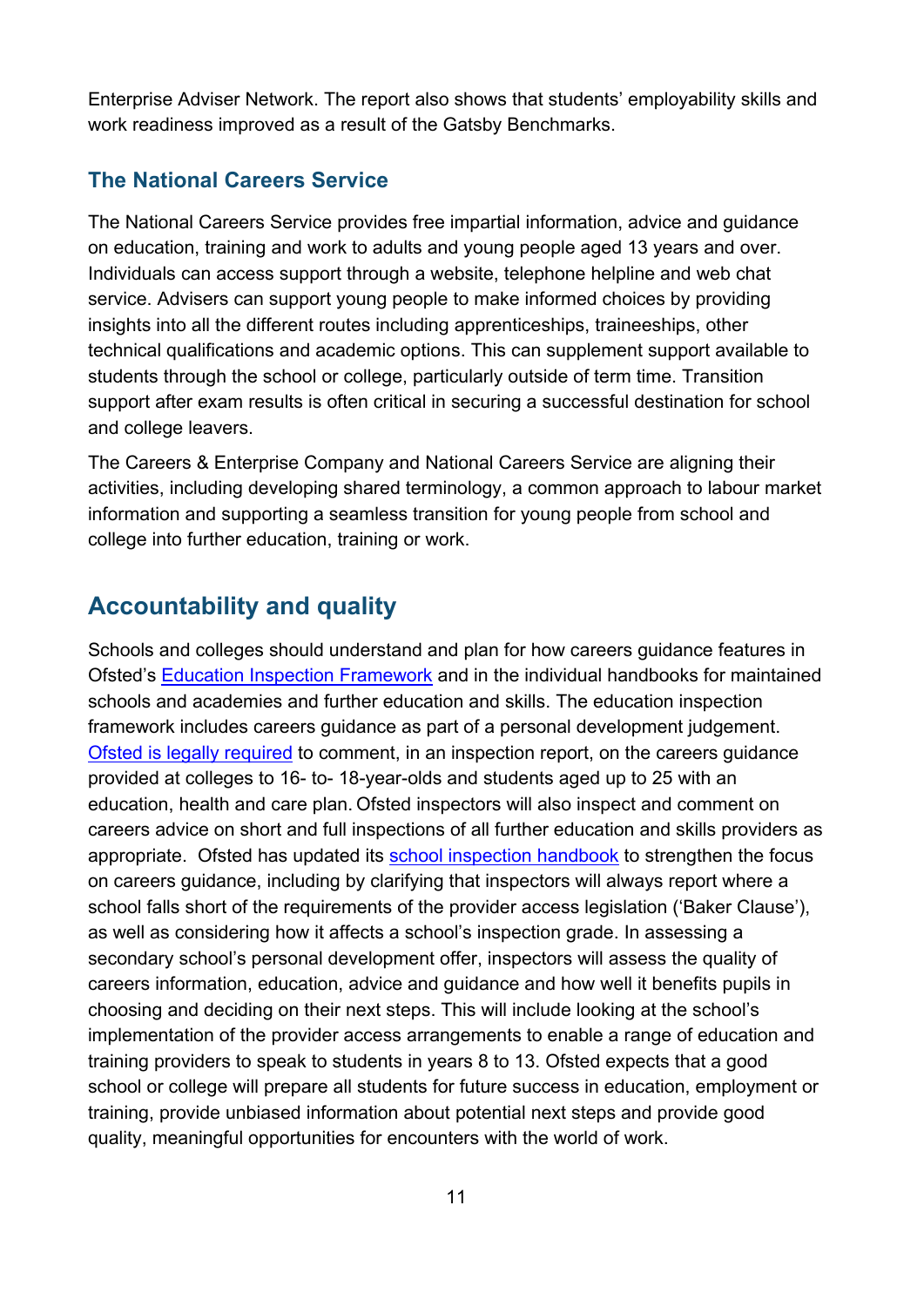A successful careers guidance programme will also be reflected in higher numbers of students progressing to positive and sustained destinations such as apprenticeships, technical routes, school sixth forms, sixth form colleges, further education colleges, universities or employment. [Destination measures](https://explore-education-statistics.service.gov.uk/find-statistics) provide clear and comparable information on the success of schools and colleges in helping all their students take qualifications that offer them the best opportunity to continue in education, training or employment. Local authorities have a range of statutory duties to track the destinations for young people, and to identify and support young people who are not in education, employment and training. To facilitate this schools should ensure that they maintain contacts with the local authority in their area. The department publish key stage 4 and 16 to 18 (key stage 5) education destinations in [performance tables on gov.uk,](https://www.gov.uk/school-performance-tables) meaning that they are now an established part of the accountability system. The Gatsby Benchmark 3 section of this guidance provides further detail on destinations data.

Schools and colleges can gain formal accreditation of their careers programme through the [Quality in Careers Standard](http://www.qualityincareers.org.uk/) - the single national quality award for careers education, information, advice and guidance. The Standard is owned by the Quality in Careers [Consortium](http://www.qualityincareers.org.uk/wp-content/uploads/2019/08/jun19-the-constitution-of-the-consortium-revised.pdf) which involves the major professional associations of school and college leaders alongside the Career Development Institute and Careers England. The Standard is fully aligned to the Gatsby Benchmarks and incorporates Compass and Compass+ into its processes. The Standard seeks additional evidence of outcomes for students from the school or college careers programme. As the Standard is externally assessed by one of the [Licensed Awarding Bodies,](https://www.qualityincareers.org.uk/2019/09/01/licensed-awarding-bodies/) appointed by the Consortium, student voice is a key part of assessors evidence gathering on the impact the careers programme has had on students' career-related learning. We strongly recommend that all schools and colleges work towards the single national Quality in Careers Standard to support the development of their careers programme.

We require colleges to hold the [matrix Standard](https://matrixstandard.com/) if they are in receipt of funding from the Education and Skills Funding Agency adult education budget. The matrix Standard is a national quality standard that helps organisations to assess, measure and improve the management and delivery of their information, advice and/or guidance services. The matrix Standard focuses on leadership and management, how the college provides the service, the quality of delivery including how useful customers find the service and how the college evaluates and continuously develops the service.

The rest of this document provides further detail on what schools and colleges are expected to do to meet their statutory and contractual careers requirements, structured around the eight Gatsby Benchmarks. We recognise that some areas of careers provision have been hit hard by the COVID-19 pandemic, particularly those requiring direct engagement with employers or the involvement of external stakeholders. Throughout this guidance, the department encourages schools and colleges to consider using digital resources and online communications to deliver virtual careers experiences if activities cannot be delivered in person. It is important to make sure the activities are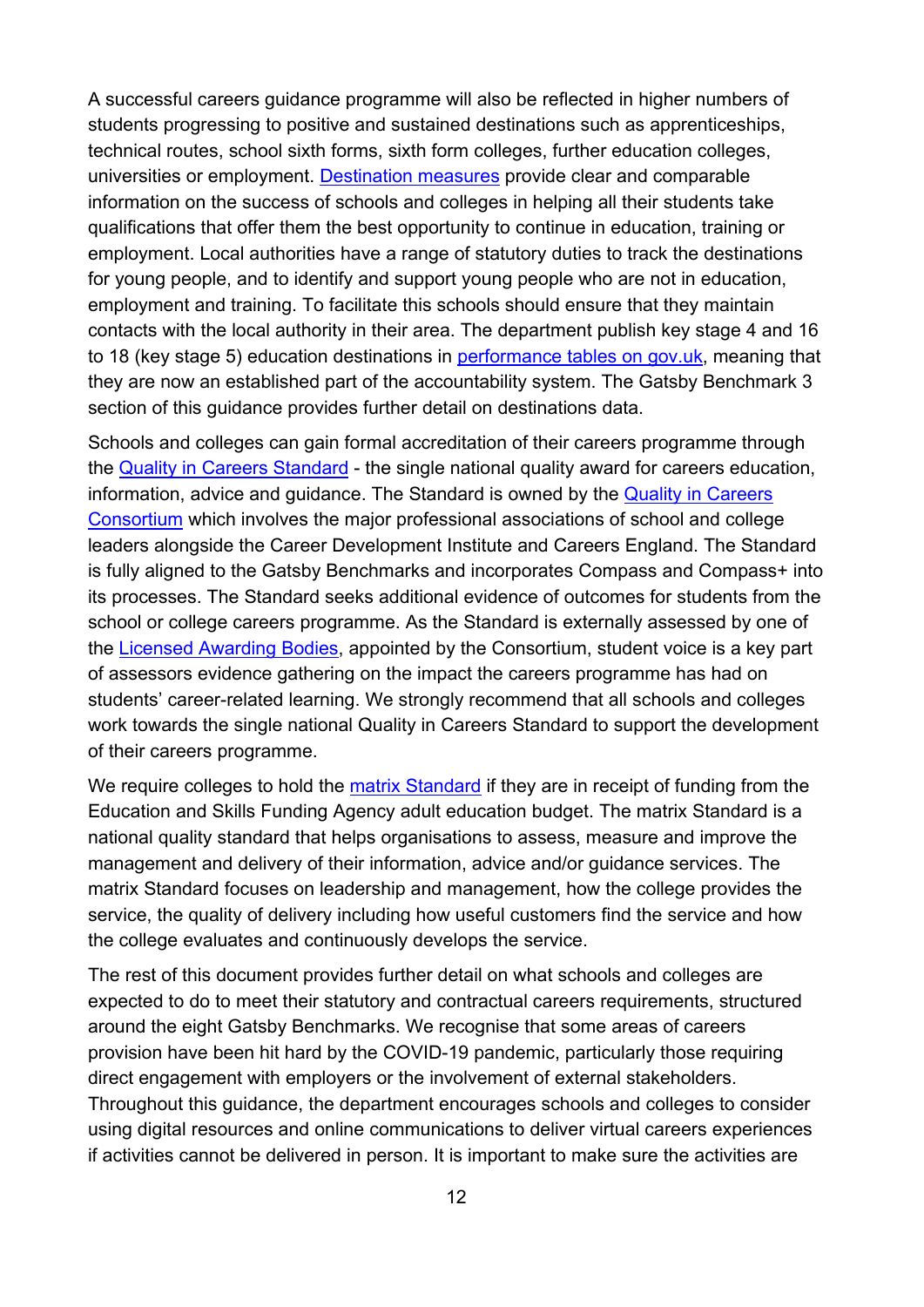high quality and meaningful for students. The Careers & Enterprise Company has developed a [Can-do Guide,](https://resources.careersandenterprise.co.uk/sites/default/files/2020-09/1400_%20Careers_In_Context_Guide_Final_24_09_20_0.pdf) in collaboration with The Gatsby Foundation, to show how practice can be adapted in the context of the COVID-19 pandemic. The National Careers Service has resources to support digital or virtual experiences including ['making the](https://nationalcareers.service.gov.uk/careers-advice/making-the-most-of-virtual-job-fairs/) most [of virtual jobs fairs'](https://nationalcareers.service.gov.uk/careers-advice/making-the-most-of-virtual-job-fairs/) and ['how to find a virtual internship'.](https://nationalcareers.service.gov.uk/careers-advice/how-to-find-a-virtual-internships/)

## <span id="page-12-0"></span>**What is the governing body expected to do?**

In schools and colleges, the governing body should provide clear advice and guidance on which the school or college leader can base a strategic careers plan which meets the legal or contractual requirements of the school or college. The plan should be developed in line with the Gatsby Benchmarks and informed by the requirements and expectations set out in this document. This plan should show how the careers programme will be implemented and how its impact will be measured. Every school and college should have a member of their governing body who takes a strategic interest in careers education and guidance and encourages employer engagement. The governing body must make sure that independent careers guidance is provided to all 12- to- 18-year-olds and students aged up to 25 with an education, health and care plan, and that it is:

- presented in an impartial manner, showing no bias or favouritism towards a particular institution, education or work option;
- includes information on the range of education or training options, including apprenticeships and technical education routes;
- guidance that the person giving it considers will promote the best interests of the students to whom it is given.

In schools, the governing body must also make sure that arrangements are in place to allow a range of education and training providers to access all students in years 8 to 13 to inform them about approved technical education qualifications and apprenticeships, and that a policy statement setting out these arrangements is published (the legal requirements of the 'Baker Clause'). This should be part of a broader approach to ensuring that students are aware of the full range of academic and technical routes available to them at each transition point.

[The governance handbook](https://www.gov.uk/government/publications/governance-handbook) provides information on governors' other legal duties, for example making sure the careers programme and name of the Careers Leader are published on the website.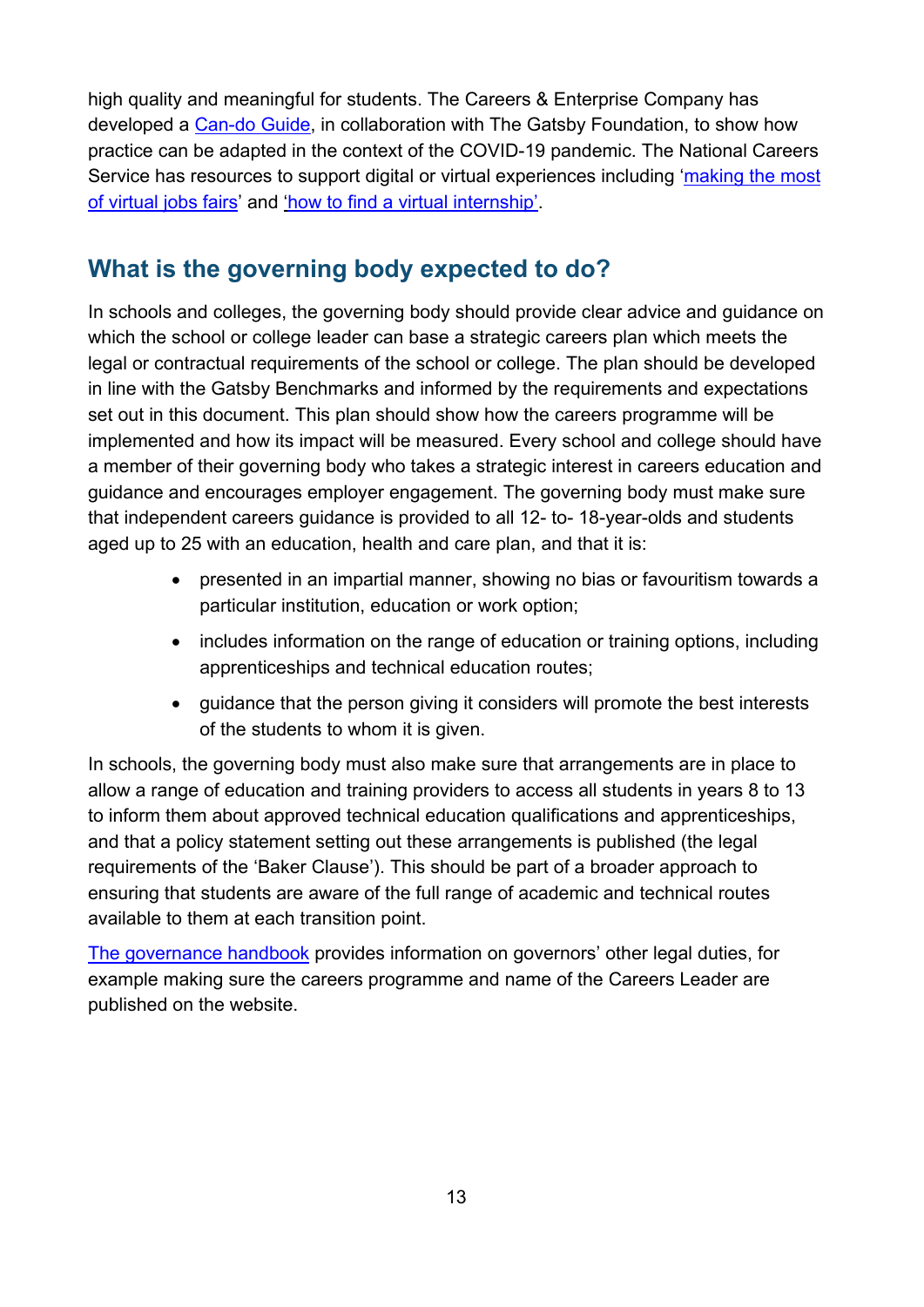## <span id="page-13-0"></span>**Compliance with legal duties, funding requirements and statutory guidance**

Where someone has a complaint about a maintained school not complying with these duties or considers a school has not complied with this statutory guidance, these should be resolved locally. This will usually include considering a complaint in line with the school's published complaints procedure, which all schools are required to have by law. Complainants should be able to lodge their complaints or objections easily and we expect governing boards or schools to consider complaints impartially. If a complaint remains unresolved and is raised with the department, the department can review whether the school has failed to have regard to this statutory guidance. The department may take further action if, following a complaint, it finds fault with a school's policies. Such action could include an official or a minister from the department writing to the school or the use of the Secretary of State's intervention powers to require appropriate remedial action to be taken as per section 496 and 497 of the **Education Act 1996.** 

Before escalating an academy complaint to the department, the complainant should first complain to the academy and follow the academy's complaints procedure. We cannot change an academy's decision about a complaint. The role of the department is to make sure the academy handles your complaint properly. For further information please refer to [How ESFA handles complaints about academies.](https://www.gov.uk/government/publications/complain-about-an-academy/complain-about-an-academy#esfas-remit-in-relation-to-academy-complaints)

The department has evidence that some schools are not complying with provider access legislation (the 'Baker Clause') and is taking action to enforce this law. The department is keen to hear from colleges who continue to experience difficulties in gaining access to schools to talk to pupils about their education and training offer.

Colleges comply with the conditions of their contracts and department funding rules. For further information on complaints about colleges and training providers please refer to the department's [Complaints procedure.](https://www.gov.uk/government/organisations/education-and-skills-funding-agency/about/complaints-procedure#complain-about-a-post-16-training-provider-college-or-employer-we-fund)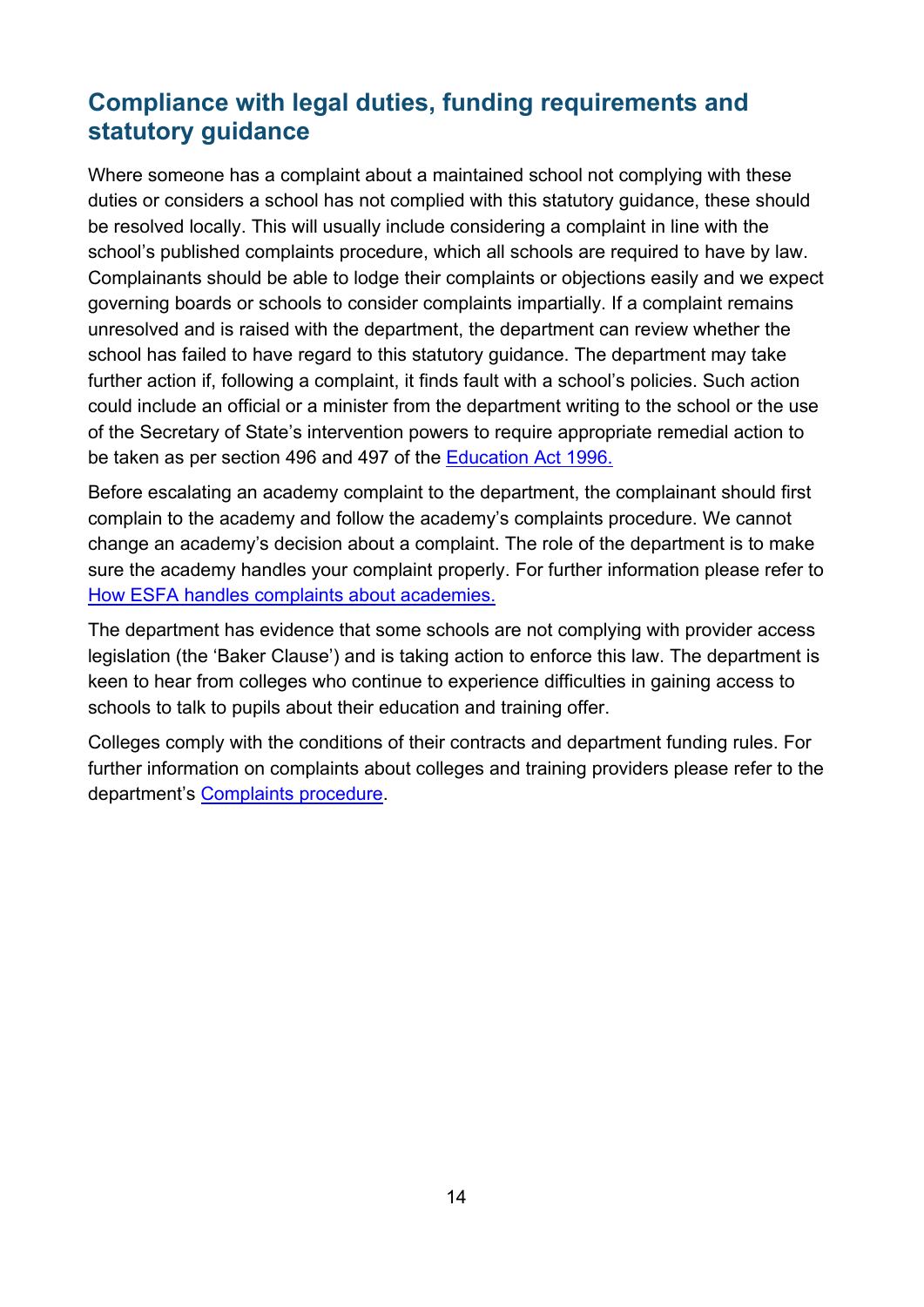# <span id="page-14-0"></span>**Meeting the Gatsby Benchmarks**

## <span id="page-14-1"></span>**Benchmark 1: A stable careers programme**

**Every school and college should have an embedded programme of career education and guidance that is known and understood by students, parents, teachers, governors, employers and other agencies.**

- Every school and college should have a stable, structured careers programme that has the explicit backing of the senior management team and has an identified and appropriately trained person responsible for it.
- The careers programme should be published on the school's or college's website in a way that enables students, parents, school/college staff and employers to access and understand it.
- The programme should be regularly evaluated with feedback from students, parents, school/college staff and employers as part of the evaluation process.

This benchmark provides a foundation for the other seven benchmarks. A stable careers programme allows schools and colleges to meet their legal or contractual careers requirements by offering a range of high-quality and inspiring, progressive careers activities that enable students to make well-informed decisions about education, training, apprenticeship and employment opportunities. The careers programme should have strong backing from the governors and senior leadership team and be embedded in school or college structures through the development of a strategic careers plan.

The careers programme should inform young people, teachers, parents and employers what each student can expect from their careers education and guidance, in each year at the school or college. Schools and colleges should identify and agree learning outcomes for students taking part in the activities organised under the eight Gatsby Benchmarks. Schools and colleges can consider using the [Career Development Framework,](https://www.thecdi.net/New-Career-Development-Framework) published by the Career Development Institute, to shape career learning outcomes within the careers programme.

Careers Leaders are the critical factor in the development and implementation of an effective strategic careers plan and of a progressive careers programme, developed in line with the Gatsby Benchmarks. Every school and college should appoint a named person to the Careers Leader role: a dedicated professional who is a member of the senior leadership team, or works directly with them, and who is responsible and accountable for the delivery of the school or college careers programme. Careers Leaders should be well supported by the senior management team and by their peers.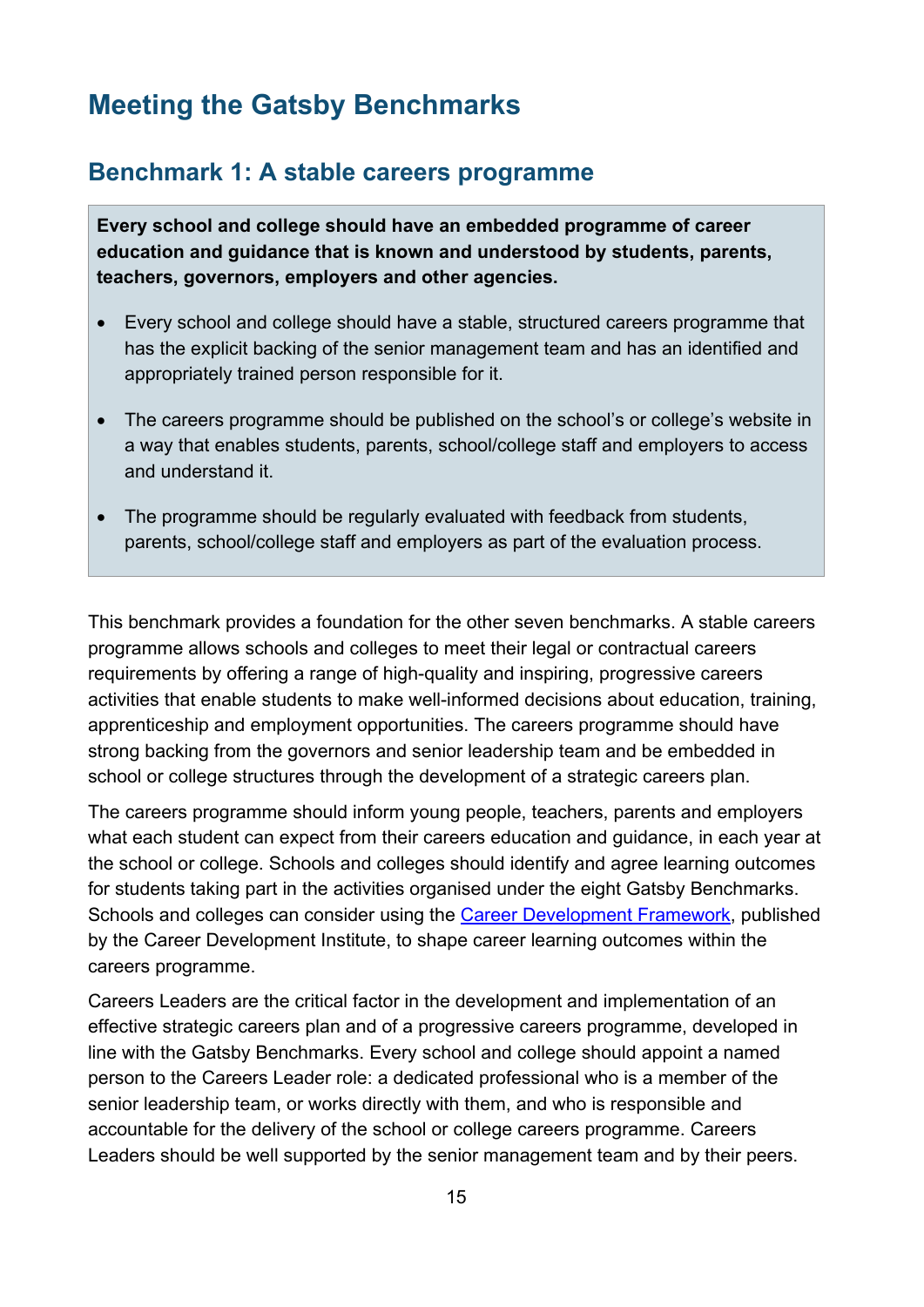This role is distinct from the careers adviser or college careers services, who provide personal guidance to students and offer specific expertise on the labour market, educational pathways and progression routes and career decision-making. The Careers & Enterprise Company has published a guide, ['Understanding the role of the Careers](https://www.careersandenterprise.co.uk/sites/default/files/uploaded/understanding-careers-leader-role-careers-enterprise.pdf)  [Leader',](https://www.careersandenterprise.co.uk/sites/default/files/uploaded/understanding-careers-leader-role-careers-enterprise.pdf) that defines the responsibilities of the role. They can be summarised under four main headings:

- Leadership a good leader who takes responsibility for developing, running and reporting on the school or college careers programme.
- Management a skilful manager who is able to plan careers activities, manage the careers budget and, in some cases, manage other staff involved in the delivery of careers guidance.
- Coordination a careful coordinator of staff from across the school or college and from outside.
- Networking a good networker who can establish and develop links with employers, education and training providers and careers organisations.

Schools and colleges have the autonomy to shape the Careers Leader role in line with their priorities but should consider evidence about what works and examples of good practice. [Research](https://www.careersandenterprise.co.uk/sites/default/files/uploaded/1233_careersleadersreport-_1_year_-_final_-_digital_0.pdf) with 750 Careers Leaders identifies that the amount of time spent on careers leadership and the allocation of a budget are both factors associated with achieving a higher number of Gatsby Benchmarks. Schools and colleges should allocate sufficient time and resource for Careers Leaders and discuss priorities to ensure that the time is used to best effect.

The department is funding The Careers & Enterprise Company to develop the Careers Leader role through training, resources, peer learning, business connections and wider networks. An [independent evaluation](https://www.employment-studies.co.uk/resource/evaluation-careers-leader-training) showed that the department's investment in this training has improved practice in schools and colleges. In addition, The Careers & Enterprise Company are developing free online learning modules which will include, online [Careers Leader induction and modules](https://www.careersandenterprise.co.uk/online-careers-leader-training-course) for key education stakeholders (including governors and school and college leaders) covering careers awareness. Schools and college leaders should meet staff following completion of Careers Leader training to discuss how they are going to implement their learning and improve provision in the school or college.

The Careers & Enterprise Company's Enterprise Adviser Network has built a national network of Enterprise Coordinators co-funded with the Local Enterprise Partnerships (LEPs) to help schools and colleges increase engagement with employers. Enterprise Coordinators work with clusters of up to 20 schools and colleges, connecting them with local employers and careers providers and supporting achievement of the Gatsby Benchmarks. In addition, each school or college in the Network is supported by an Enterprise Adviser – a senior volunteer from business – who can provide strategic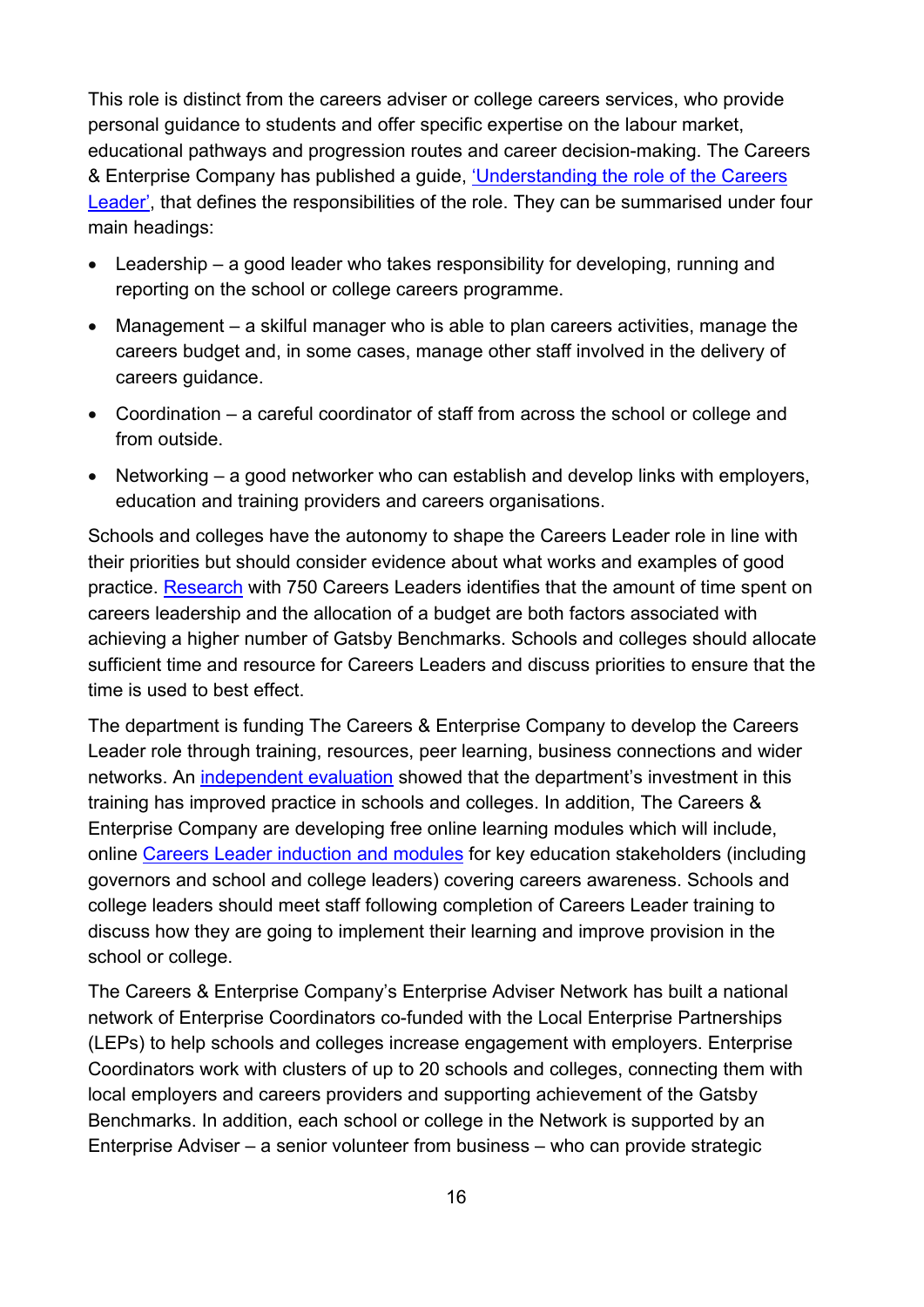support in developing a careers and enterprise plan and build employer networks. All schools and colleges are encouraged to [sign up.](https://www.careersandenterprise.co.uk/enterprise-adviser-network-register)

Careers Hubs build on the support that the Enterprise Adviser Network provides, by coordinating activity and building capacity across schools and colleges in the Hub. [Evidence](https://www.careersandenterprise.co.uk/our-research/careers-education-englands-schools-and-colleges-2020) published by CEC in November 2020 showed that schools and colleges in Hubs are performing at more than twice the level of those outside the Network and are delivering accelerated progress towards achieving the Gatsby Benchmarks.

The department [requires](https://www.gov.uk/guidance/what-maintained-schools-must-publish-online#careers-programme-information) maintained schools and expects academies and colleges to publish the following information about their careers programme on their websites:

- The name, email address and telephone number of the Careers Leader;
- A summary of the careers programme, including details of how students, parents, teachers and employers may access information about the careers programme;
- How the school or college measures and assesses the impact of the careers programme on students;
- The date of the school's or college's next review of the information published.

This information should relate to the delivery of independent careers guidance in accordance with legal or contractual requirements and the expectations set out in this statutory guidance. In particular, schools and colleges should demonstrate how they are working towards meeting all eight Gatsby Benchmarks, as part of a summary of the careers programme that includes aims, objectives and activities provided for each year group. Schools should also incorporate the policy statement on provider access that they must publish under section 42B of the Education Act 1997 (Annex A).

Regular feedback on the careers programme should be invited from students, parents, teachers and employers. This should feed into overall development plans for the school or college to make it easier to evaluate and improve the careers programme to meet the needs of students.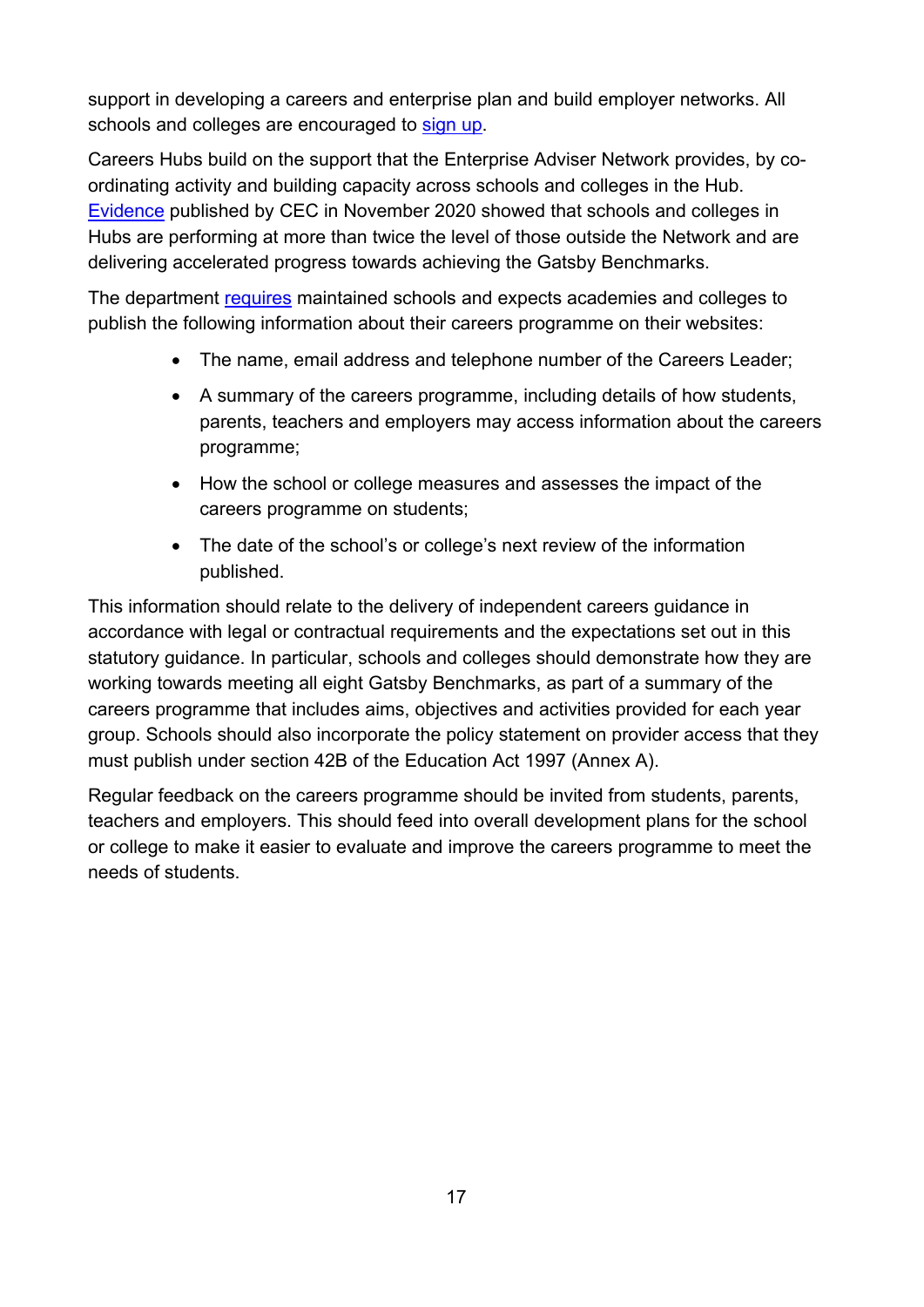## <span id="page-17-0"></span>**Benchmark 2: Learning from career and labour market information**

**Every student, and their parents (where appropriate), should have access to good quality information about future study options and labour market opportunities. They will need the support of an informed adviser to make the best use of available information.**

- By the age of 14, all pupils should have accessed and used information about career paths and the labour market to inform their own decisions on study options.
- During their study programme all students should access and use information about career paths and the labour market to inform their own decisions about study options.
- Parents should be encouraged to access and use information about labour markets and future study options to inform their support to their children.

Schools and colleges should inform students whether courses they are considering lead to good or poor career outcomes, by referring students and their parents to impartial sources of information that allow direct comparisons between different courses. The National Careers Service website includes a [course directory](https://nationalcareers.service.gov.uk/find-a-course) which allows users to search for education and training opportunities across England. Information about [apprenticeships](https://www.gov.uk/apply-apprenticeship) and [T levels,](https://www.gov.uk/government/publications/introduction-of-t-levels/introduction-of-t-levels) including course finder tools, is available on gov.uk. The department's ambition is to update the National Careers Service website to become a single source of government-assured careers information. [Discover Uni](http://www.discoveruni.gov.uk/) is the official source of information and guidance on higher education in the UK. The site allows users to search for and compare information and data for individual undergraduate courses across the UK, alongside researching other sources of advice they may need such as application and funding information.

Schools and colleges should use labour market information (LMI) including job roles, pay and vacancies to highlight trends and explore what different sectors might look like in the future. This will equip students to understand the potential opportunities and challenges within each industry and begin preparing for the world of work. LMI can broaden horizons and promote social mobility by helping students to identify careers with good prospects that they may not have considered. Schools and colleges should share information about a diverse range of progression pathways, including technical routes, to strengthen the capacity of students to make effective choices and transitions. Organisations like Local Enterprise Partnerships (find your LEP on the [CITB website\)](https://www.citb.co.uk/about-citb/what-we-do/citb-in-your-local-area/local-enterprise-partnerships/local-enterprise-partnerships-citb-manifestos/), Chambers of Commerce and local authorities can help schools and colleges to access and interpret local LMI.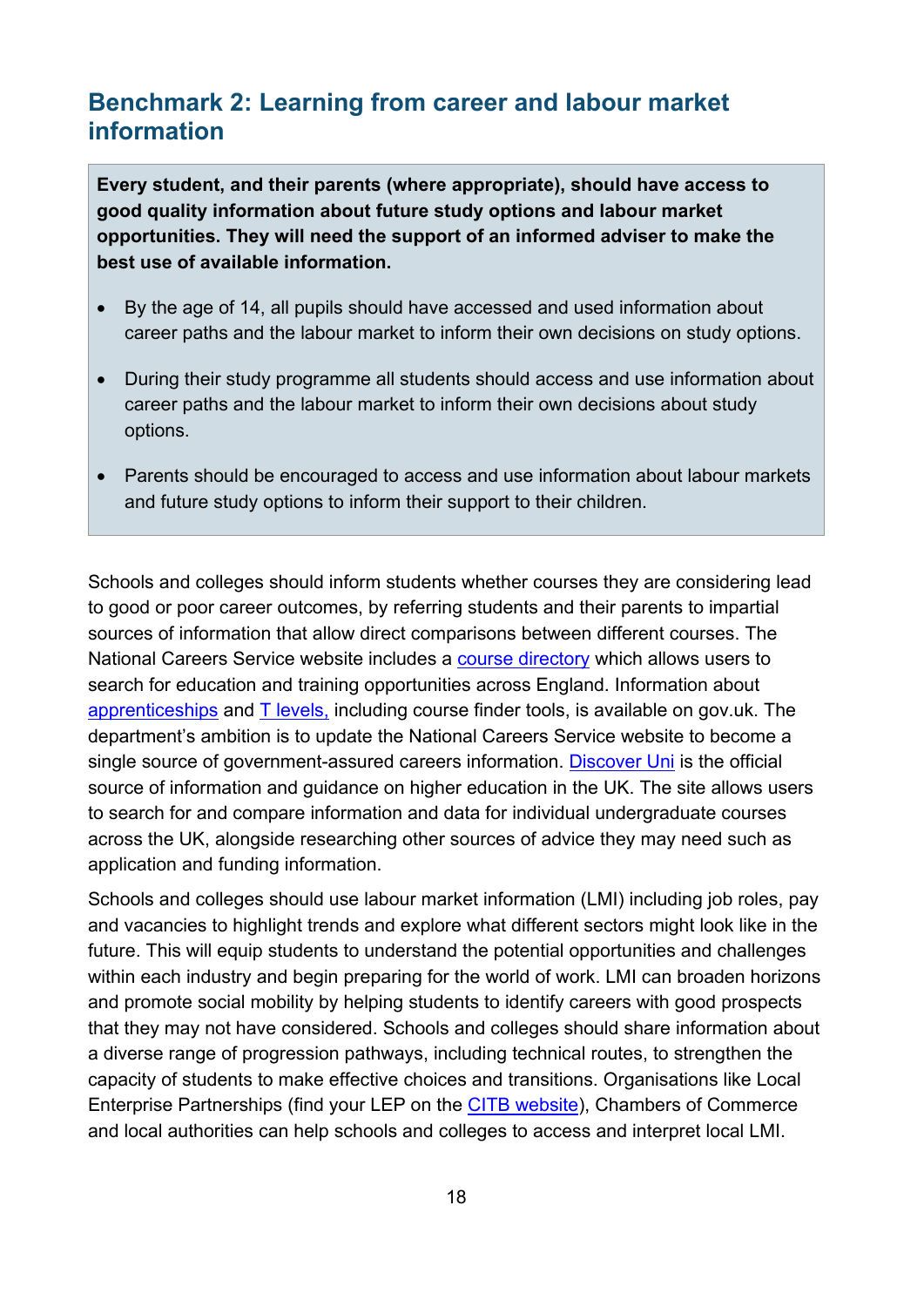Careers advisers are expert at interpreting LMI and using this with students to enable them to make effective career decisions.

The government-funded '*LMI for AII'* service connects and standardises existing national sources of high quality and reliable LMI with the aim of informing careers decisions. This data is made freely available via a single access point for software developers to use in websites and applications to bring the data to life for a range of audiences. It is not a careers website in its own right. The service provides two [widgets](https://www.lmiforall.org.uk/widget/) - Careerometer and Skillsometer - which are free and easy to embed directly onto a school or college website. These widgets have been designed for students (but can be used by others) and provide an easy way to access LMI. The National Careers Service uses this LMI to inform more than 850 job profiles on its website.

The Department for Work and Pensions (DWP), through the Jobcentre Plus 'Support for Schools' programme, provides information to schools and colleges (including mainstream secondary, SEN and PRU schools as well as sixth form and FE colleges), their students, teachers and parents on the local labour market and employer expectations. Jobcentre Plus school advisers look to respond to local schools and colleges who identify students at risk of leaving education without entering employment or further education or training.

The initiative is designed to facilitate school-to-work transition, training or further study for young people better suited to a vocational qualification, such as traineeships or apprenticeships, instead of a traditional academic route, to help them fulfil their career ambitions.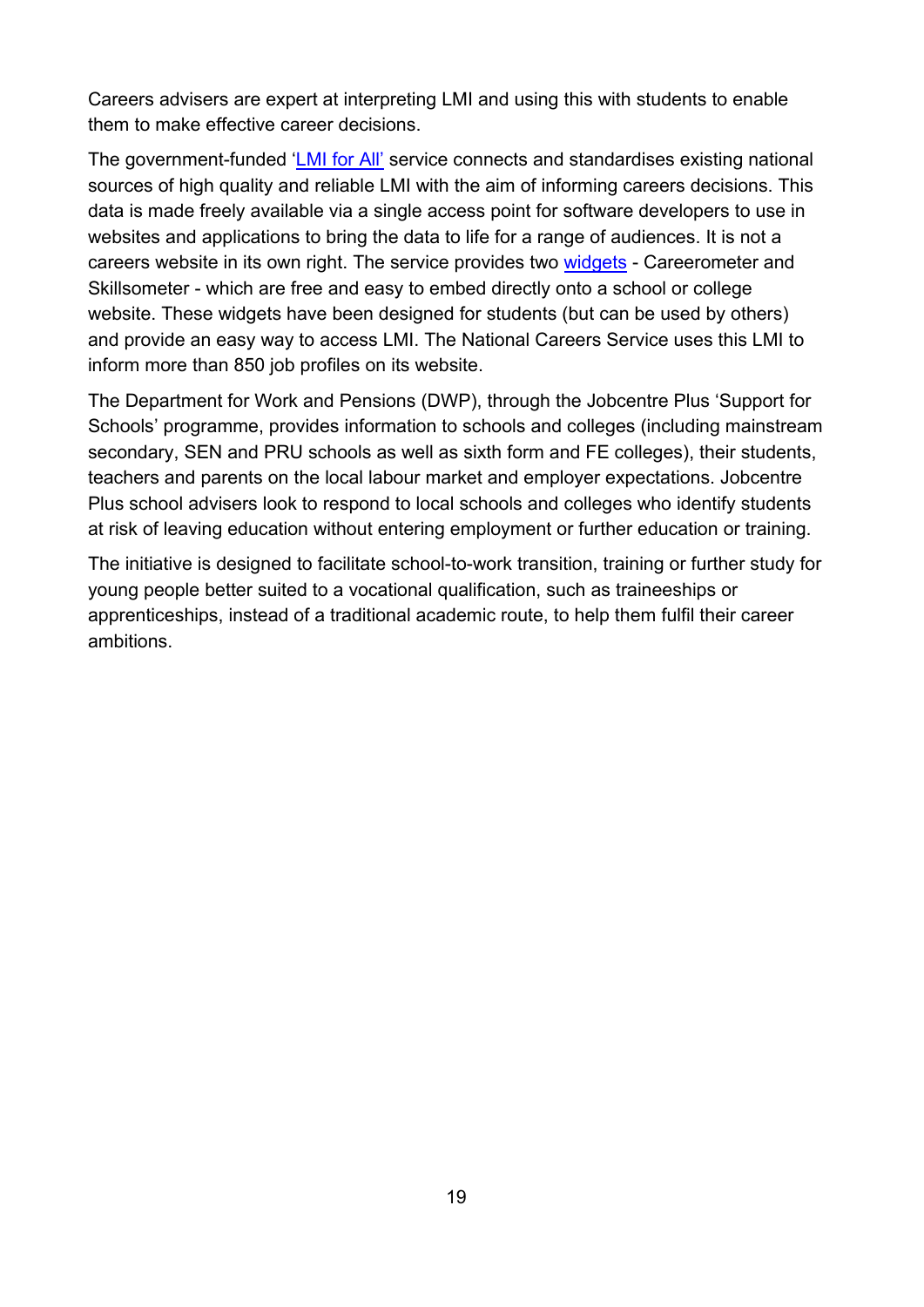# <span id="page-19-0"></span>**Benchmark 3: Addressing the needs of each pupil**

**Young people have different career guidance needs at different stages. Opportunities for advice and support need to be tailored to the needs of each pupil. A school's or college's careers programme should embed equality and diversity considerations throughout.**

- A school's or college's careers programme should actively seek to challenge stereotypical thinking and raise aspirations.
- Schools and colleges should keep systematic records of the individual advice given to each student, and subsequent agreed decisions. All students should have access to these records to support their career development.
- The records of advice given should be integrated with those given at the previous stage of the student's education (including their secondary school) where these are made available. Records should begin to be kept from the first point of contact or from the point of transition.
- Schools should collect and maintain accurate data for each pupil on their education, training or employment destinations for at least three years after they leave school Colleges should collect and maintain accurate data for each student on their education, training or employment destinations.

The school or college should tailor careers activities and educational goals to the needs of each student, taking account of their prior knowledge and skills, the choices and transitions they face and any additional support that may be needed to overcome barriers to progression. Schools and colleges should challenge the stereotypes and inequalities that exist across different courses and jobs to ensure that students from all backgrounds, gender and diversity groups, including those with SEND, consider the widest possible range of careers. This includes using LMI, destinations patterns and employers in a range of jobs to address, for example, gender differences in the take-up of STEM subjects or in the proportion of students pursuing apprenticeships.

Schools and colleges should keep comprehensive and accurate careers education records. This helps students, parents, teachers, Careers Leaders and careers advisers to maintain consistent advice and keep track of agreed actions and next steps. Students can draw on their careers experiences to showcase their skills and develop a compelling story for applications and interviews. The careers education record is most effective when integrated with academic and welfare records to give a more complete picture of progress.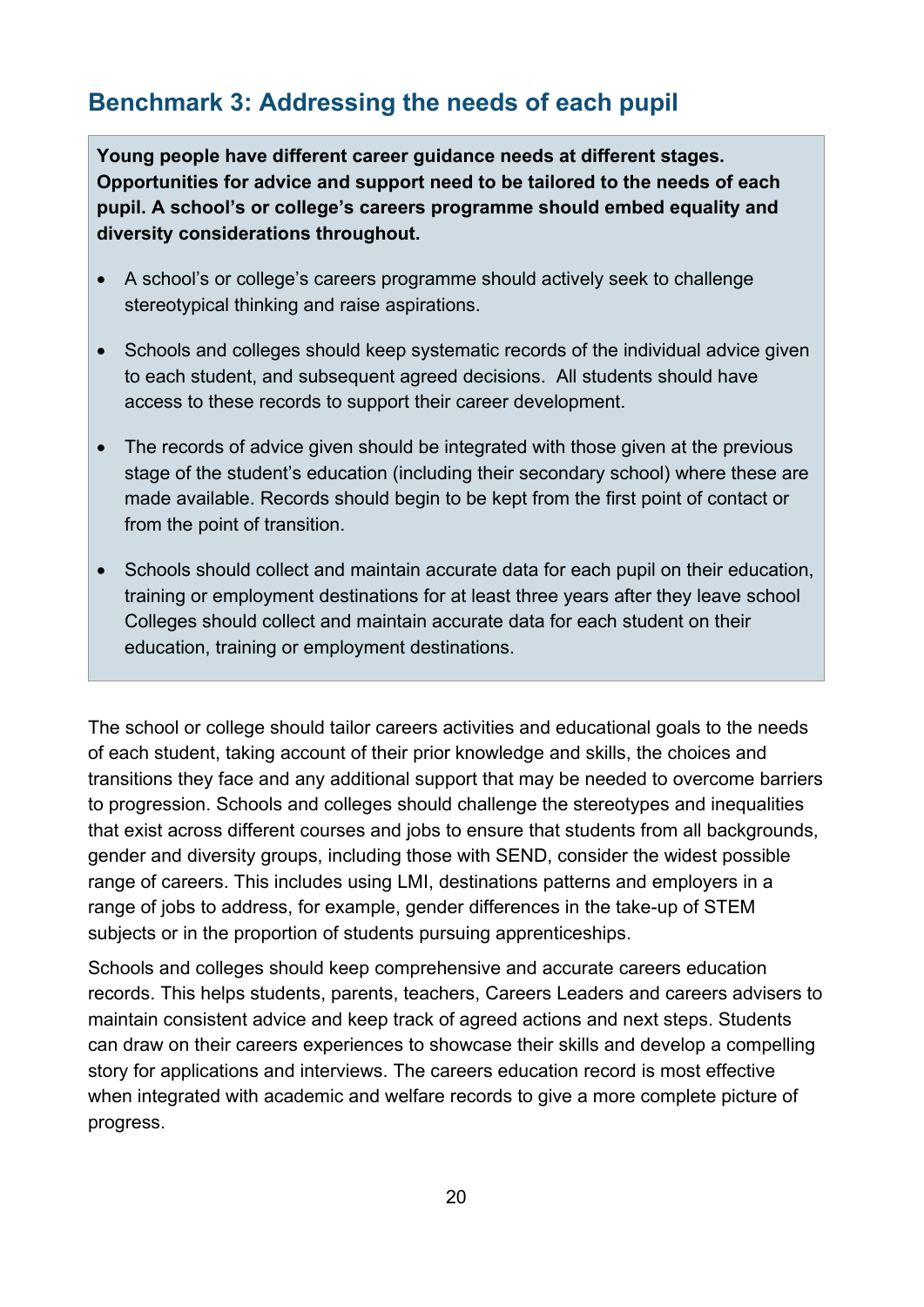Compass+ makes it easier to target and personalise support by allowing schools to record and track individual student careers interventions. It offers student-level data and integrates with school's management information system data for effective and targeted careers programme planning and delivery.

Schools and colleges should collect and analyse education, training and employment destinations data for all students. This data may help schools and colleges to identify pathways, subjects or courses with low take-up that could be addressed by changes to the careers programme.

Schools should collect and maintain accurate data for each pupil on their education, training or employment destinations for at least three years after they leave school or from the end of KS4, whichever is sooner. To collect individual level data, schools can:

- collect the data themselves by contacting former pupils. Schools will need to be aware that the collection, retention and later use of pupils' contact details will involve the processing of personal data, for which schools will need to satisfy themselves they have the proper legal basis.
- establish an effective data-sharing agreement with their local authority. Local authorities (LAs) have a statutory duty to track and support all 16- and 17-yearolds in their area. This duty extends to young people with SEND up to the age of 25. Schools and colleges have a corresponding statutory duty to collect and share data with LAs to support this. They do not need consent to collect or share this data with LAs. LAs are not required to share data on former pupils with schools but have broad powers under which they may be able to share information on 16 and 17-year-olds if schools request it. The Statutory guidance for local authorities [on their duties relating to the participation of young people in education,](https://www.gov.uk/government/publications/participation-of-young-people-education-employment-and-training)  [employment or training](https://www.gov.uk/government/publications/participation-of-young-people-education-employment-and-training) states that LAs should agree data sharing agreements with education providers and other public bodies that set out the information they will provide, when it will be provided and how they will ensure that data is passed securely. Timely and effective collaboration between schools and LAs can result in positive action to support young people who are NEET.

Schools can also use institution level data from [Longer Term Destination Measures](https://explore-education-statistics.service.gov.uk/find-statistics/longer-term-destinations) experimental statistics to track their former students at aggregate level and to assess their careers provision. The longer-term measure shows the destinations of former students one, three and five years after completing key stage 4, at institution level. The time lag between this activity and publication of the data is seven years (due to the five years of destination activity and the time required to process this data).

To understand their leavers' education, training or employment destinations, colleges can collect the data themselves by contacting former students. Colleges will need to be aware that the retention and later use of pupils' and students' contact details will involve the processing of personal data, for which colleges will need to satisfy themselves they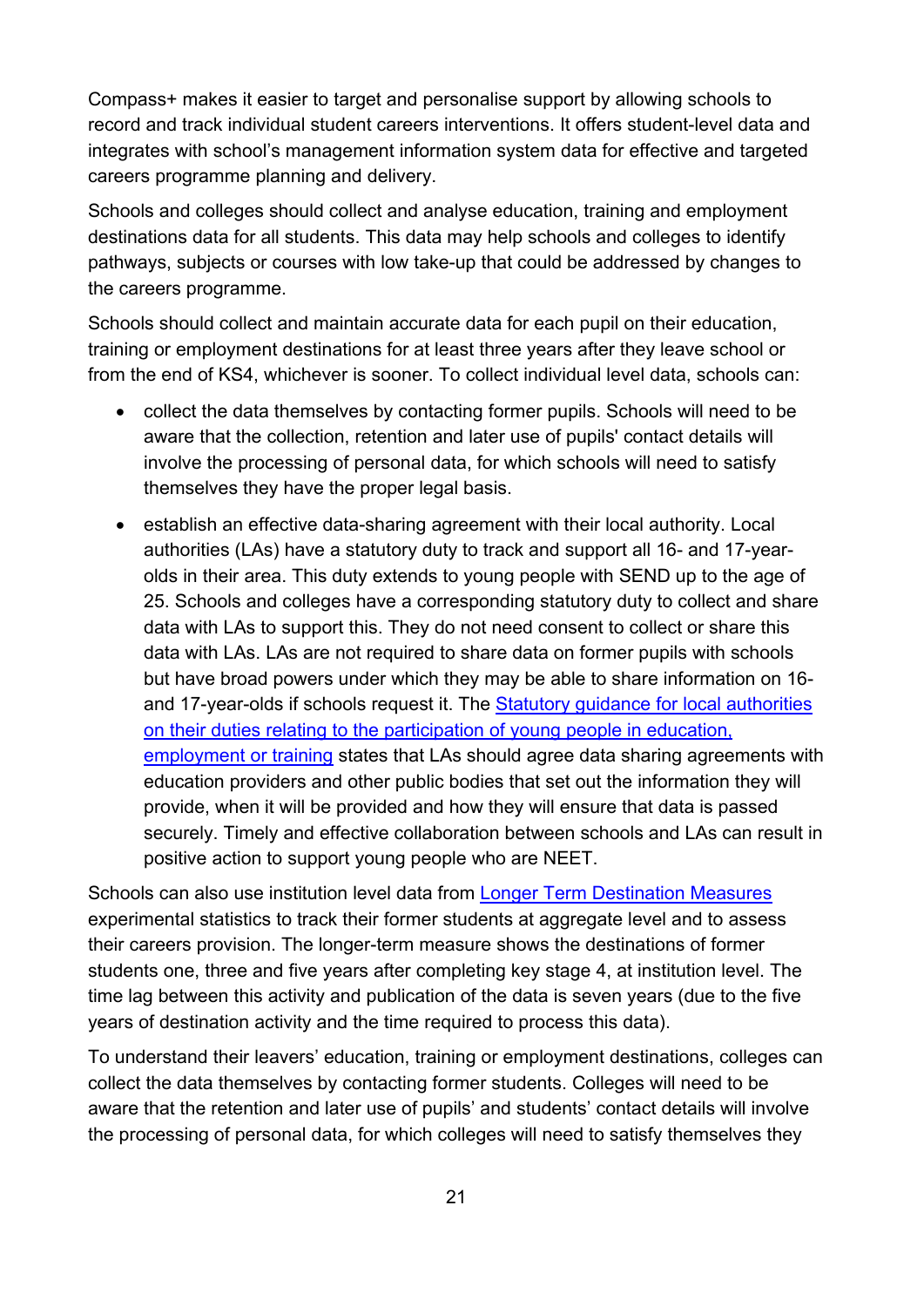have the proper legal basis. [16-18 destination measures](https://explore-education-statistics.service.gov.uk/find-statistics/16-18-destination-measures) show the percentage of students continuing to sustained education, apprenticeships or employment in the year after completing 16 to 18 study.

Destinations data can also help schools and colleges to build and maintain alumni networks which will be valuable for giving students encounters with employers and employees (Benchmark 5) and encounters with further and higher education (Benchmark 7). The Destinations data [good practice guide](https://www.gov.uk/government/publications/how-to-use-destinations-data) for schools sets out more information on what destinations data is, how it differs from the destination measures accountability tool that the department publishes in performance tables, and how both can be used to help schools improve their careers provision. Government is updating this guide and adding information for colleges.

## **Targeted support for vulnerable and disadvantaged students**

Looked after children and previously looked after children, and care leavers may need particularly strong support to ensure high levels of ambition and successful transition to post-16 education or training. The Careers Leader should engage with the school's designated teacher for looked after and previously looked after children to 1) ensure they know which students are in care or who are care leavers; 2) understand their additional support needs and 3) ensure that, for looked after children, their personal education plan can help inform careers advice. For these students, careers advisers should also, in coordination with the school's designated teacher, engage with the relevant Virtual School Head or personal adviser (a statutory local authority post that provides support to care leavers up to the age of 25) to ensure a joined-up approach to identifying and supporting their career ambitions.

Schools should continue to work with local authorities, particularly children's social care and Virtual School Heads for looked-after and previously looked-after children, to identify students who need targeted support or who are at risk of not participating post-16. As per the [Education and Skills Act 2008,](https://www.legislation.gov.uk/ukpga/2008/25/part/1) local authorities have a statutory duty to identify and support young people who are not in education, employment and training, more details of this can be found in our [statutory guidance](https://www.gov.uk/government/publications/participation-of-young-people-education-employment-and-training) on participation. The statutory guidance places duties on local authorities to help support their participation-related duties including:

- to collect information to identify young people who are not participating, or who are at risk of not doing so, to target their resources on those who need them most. The information collected must be in the format specified in the National Client Caseload Information System (NCCIS) Management Information Requirement;
- to work with schools to identify those who need targeted support or who are at risk of not participating post-16;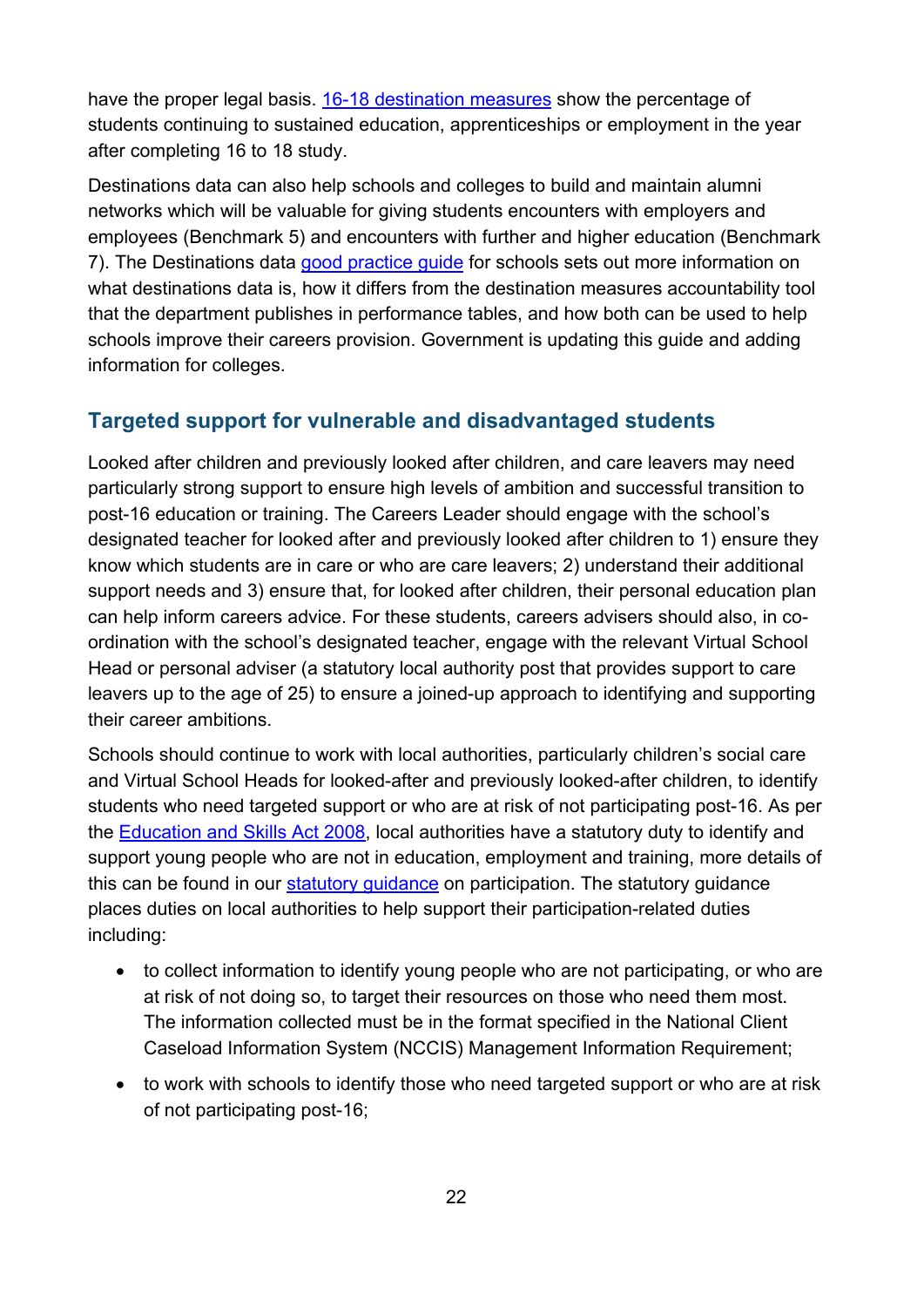- to lead the [September Guarantee](https://www.gov.uk/government/publications/september-guarantee-offers-of-education-or-training-for-16-to-17-year-olds) process which aims to ensure that all 16 and-17-year-olds are offered a suitable place in education or training;
- to pay particular attention to young people who are NEET, working with local partners to develop provision and referring those who are eligible for support.

Schools will need to agree how these students can be referred for support drawn from a range of education and training support services available locally. This may require multiagency working with other professionals involved in supporting the students, such as careers advisers, social workers and Virtual School Heads for looked-after and previously looked-after children. Schools should also work with their local authority and local post-16 education or training providers to share data on students who are likely to need support with post-16 participation costs, such as care leavers or those on free school meals.

All pupil referral units, alternative provision academies and free schools should have high aspirations for these students, some of whom may lack confidence and need encouragement to broaden their horizons. They should help students to explore career options and understand the variety of pathways into work including degrees, traineeships and apprenticeships. Transition to post-16 provision is a crucial stage but not an end in itself, and it is important for students to have a "line of sight" to a future career. Providers of alternative provision should work in partnership with their commissioning schools and local authorities, as well as careers advisers and post-16 providers, to provide support and advice on transitional pathways into further education or training and pathways beyond education into employment. In doing so, they should consider the particular needs of the student in alternative provision and what different or additional support they may need to succeed on leaving school. Providers of alternative provision, and pupil referral units should work closely with post-16 providers on transition to post-16 education and training.

### **Careers guidance for students with special educational needs or disabilities (SEND)**

The overwhelming majority of students with SEND, including those with high levels of needs, can access fulfilling jobs and careers with the right preparation and support. They should all be supported with a careers programme that follows the Gatsby Benchmarks. We recognise that some of the benchmarks need different interpretation in Special Schools and for some SEND students in mainstream schools and colleges. [Vocational](https://www.preparingforadulthood.org.uk/downloads/person-centred-planning/vocational-profile.htm)  [profiling](https://www.preparingforadulthood.org.uk/downloads/person-centred-planning/vocational-profile.htm) will help to identify the young persons' interests, skills and talents and it is a way of opening doors to what is possible. The Careers & Enterprise Company has published a range of [free resources](https://resources.careersandenterprise.co.uk/all-resources-all-one-place?op=%EF%80%82&q=SEND) for schools and colleges working with students with SEND which includes a Gatsby Benchmark toolkit for SEND, teacher guides and practical advice for schools and colleges on how their careers programme can support children and students with SEND. Send Gateway have published a [resource pack](https://www.sendgateway.org.uk/resources/securing-good-transitions-resource-pack-support-next-steps-key-stage-4-pupils-send) to support Key Stage 4 students with SEND to secure good transitions. [Compass for Special Schools](https://resources.careersandenterprise.co.uk/sites/default/files/2020-12/1375_Compass%20overview%20for%20special%20schools%20flyer_Digital_converted.pdf#:%7E:text=Compass%20for%20special%20schools%20and%20specialist%20colleges%20The,focused%20on%20the%20application%20of%20the%20Gatsby%20Benchmarks) is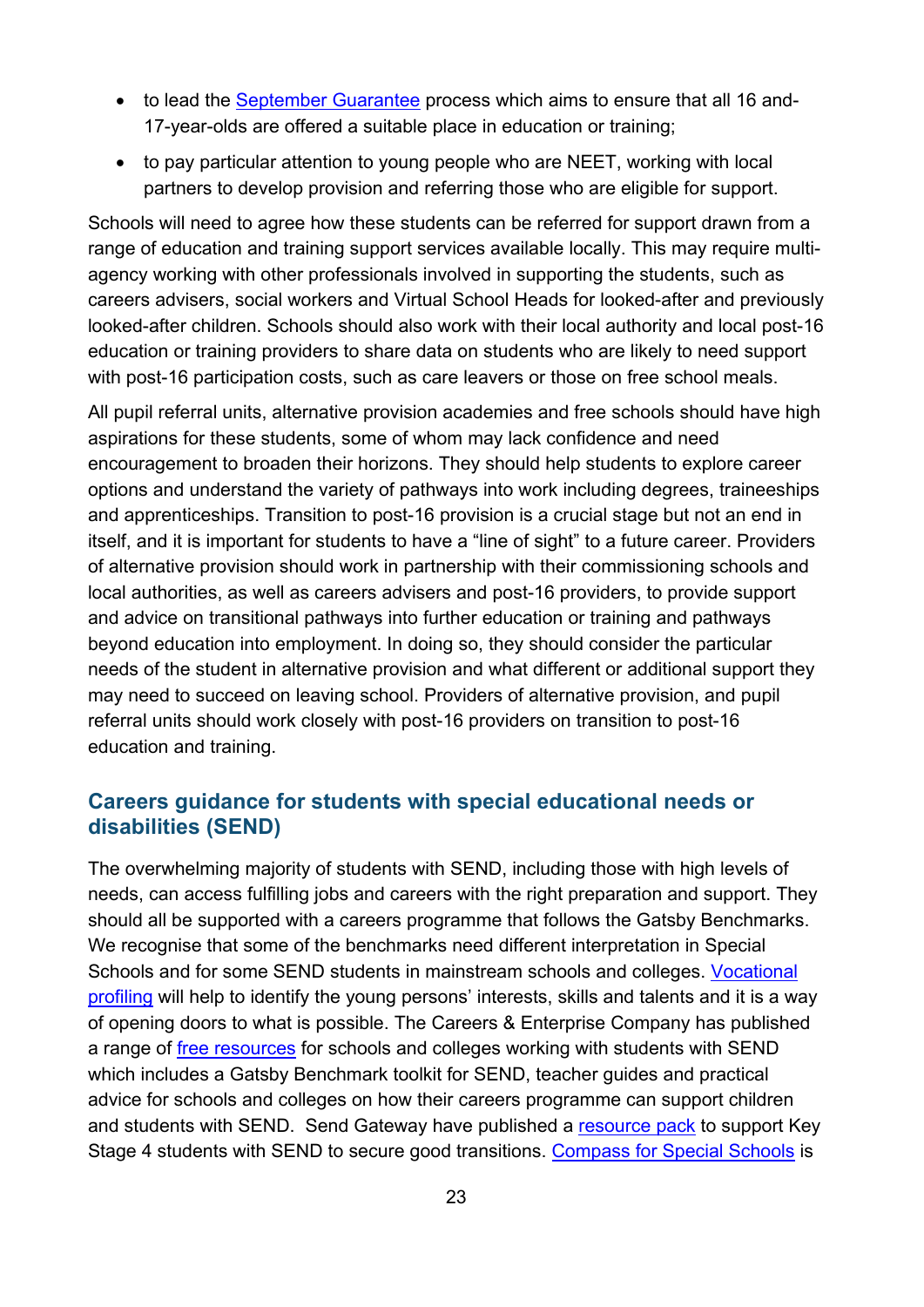a free digital tool for special schools and specialist colleges to evaluate their careers provision against the Gatsby Benchmarks. A number of Special Schools are also working towards or hold the national Quality in Careers Standard.

The Careers Leader should work closely with the relevant teachers and professionals in their school or college, including the Special Educational Needs Coordinator and inclusion teams, and the careers adviser, to identify the guidance needs of all students with SEND and put in place personalised support and a transition plan. This may include helping students with SEND and their families to understand the full range of relevant education, training and employment opportunities, such as traineeships and apprenticeships, supported internships (for students with education, health and care plans) or routes into higher education. The transition plan should be well informed about ways in which adults with SEN or disabilities can be supported in the workplace (e.g. disability rights, supported employment, ways in which jobs can be "carved" to fit a person's abilities, job coaching, reasonable adjustments for disabled people in the workplace and Access to Work (DWP support)). Advice on self-employment (e.g. microenterprise) can also be especially relevant for some students with SEND.

The Careers & Enterprise Company has a SEND Community of Practice, via Careers Hubs, that aims to support schools and colleges working with students with SEND through the sharing of good practice and the development of resources.

The Careers & Enterprise Company Enterprise Adviser Network connects schools and colleges with employers to provide meaningful encounters with the world of work for students. Encounters with employers can be transformational for students with SEND, particularly hands on experience in the workplace, and schools and colleges should facilitate this where possible. It can be especially powerful to hear from adults with disabilities who have succeeded in their careers. The opportunity to experience lots of different work sectors can be particularly helpful. Schools and colleges should prepare students well for these experiences, so they know what to expect and what is expected of them, match them carefully to each employer and provide any special support the student may need to benefit fully from the experience.

Schools should make use of the SEND local offer published by the local authority. Where students have education, health and care plans, their annual reviews must, from year 9 at the latest, include a focus on adulthood, including employment. Schools should ensure these reviews are informed by good careers guidance, including impartial personal guidance provided by a qualified careers adviser. The Career Development Institute provides **accredited training for qualified careers advisers who work with** students who have SEN or disabilities. Schools must co-operate with local authorities, who have an important role to play through their responsibilities for SEND support services, education, health and care plans and the promotion of participation in education and training. Statutory guidance on the SEND duties is provided in the [0-25 Special](https://www.gov.uk/government/publications/send-code-of-practice-0-to-25)  [Educational Needs and Disability Code of Practice.](https://www.gov.uk/government/publications/send-code-of-practice-0-to-25)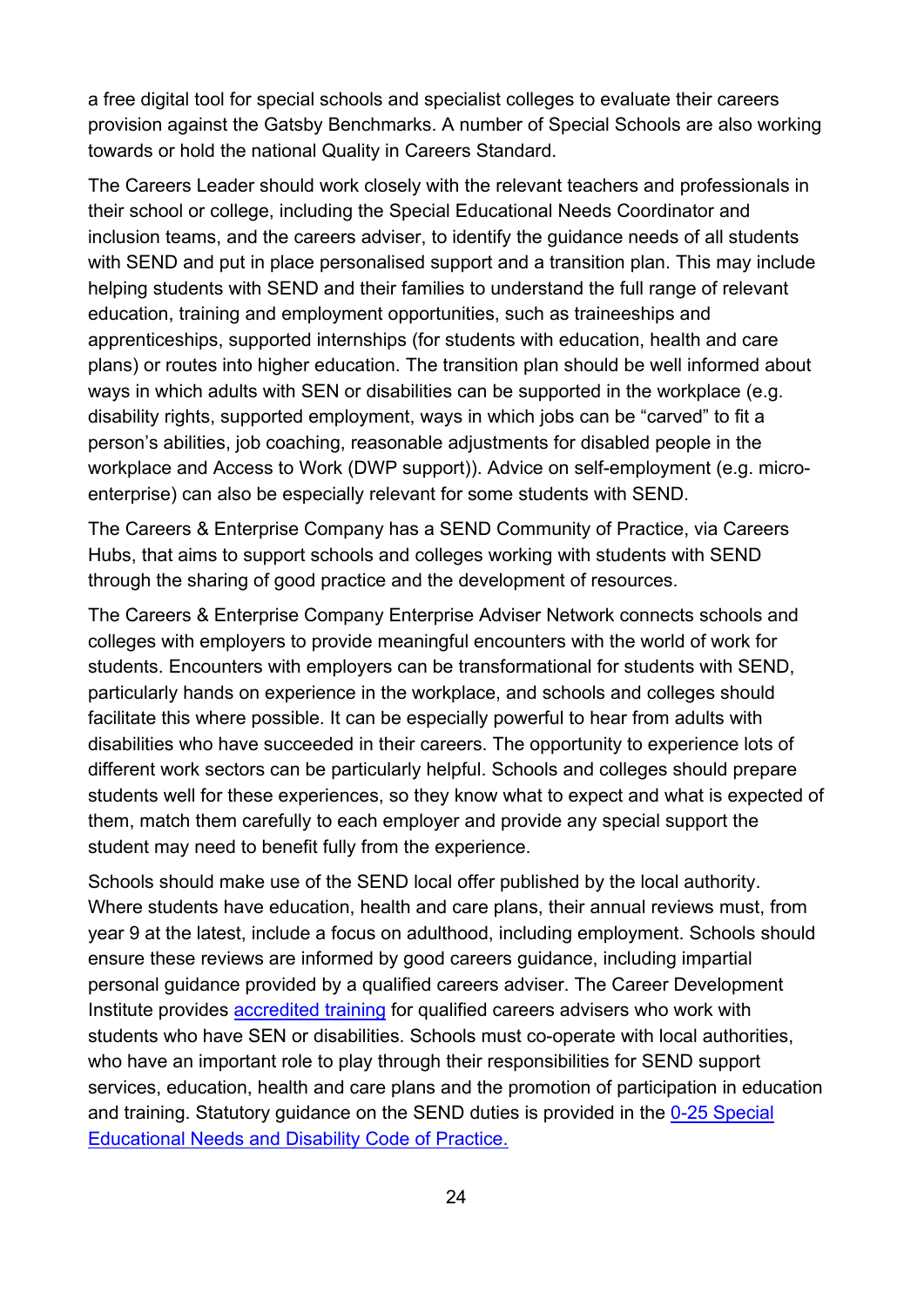## **Information sharing**

Local authorities (LAs) have statutory functions in relation to supporting young people's participation in education and training. To identify and support those who need help to reengage or to find work they rely on information that schools and colleges hold on their students. Under [section 72 of the Education and Skills Act 2008,](https://www.legislation.gov.uk/ukpga/2008/25/section/72) schools and colleges are under a statutory duty to provide information to local authority services in order for them to deliver their relevant duties, and to track and maintain contact with these young people. For example:

- basic information such as the students name, address and date of birth;
- other information that the local authority needs in order to support the young person to participate in education or training and to track their progress. This includes for example: students' contact details including phone numbers, information to help identify those at risk of becoming NEET post-16, students' post-16 and post-18 plans and the offers they receive of places in post-16 or higher education.

If a school or college is asked by an LA for information needed to fulfil their statutory duty, about young people living in the local area, then they are under a corresponding statutory duty to give it to the LA. Additional advice can be found via the Information Commissioner's Office [resources.](https://ico.org.uk/for-organisations/guide-to-data-protection/guide-to-the-general-data-protection-regulation-gdpr/lawful-basis-for-processing/legal-obligation/)

Schools and colleges (including academies and other state-funded educational institutions) must also notify local authorities whenever a 16- or 17-year-old leaves an education or training programme before completion as per section 13 of the [Education](https://www.legislation.gov.uk/ukpga/2008/25/section/13)  [and Skills Act 2008.](https://www.legislation.gov.uk/ukpga/2008/25/section/13) This notification must be made at the earliest possible opportunity to enable the local authority to support the student to find an alternative place. It is for schools and local authorities to agree local arrangements for ensuring these duties are met.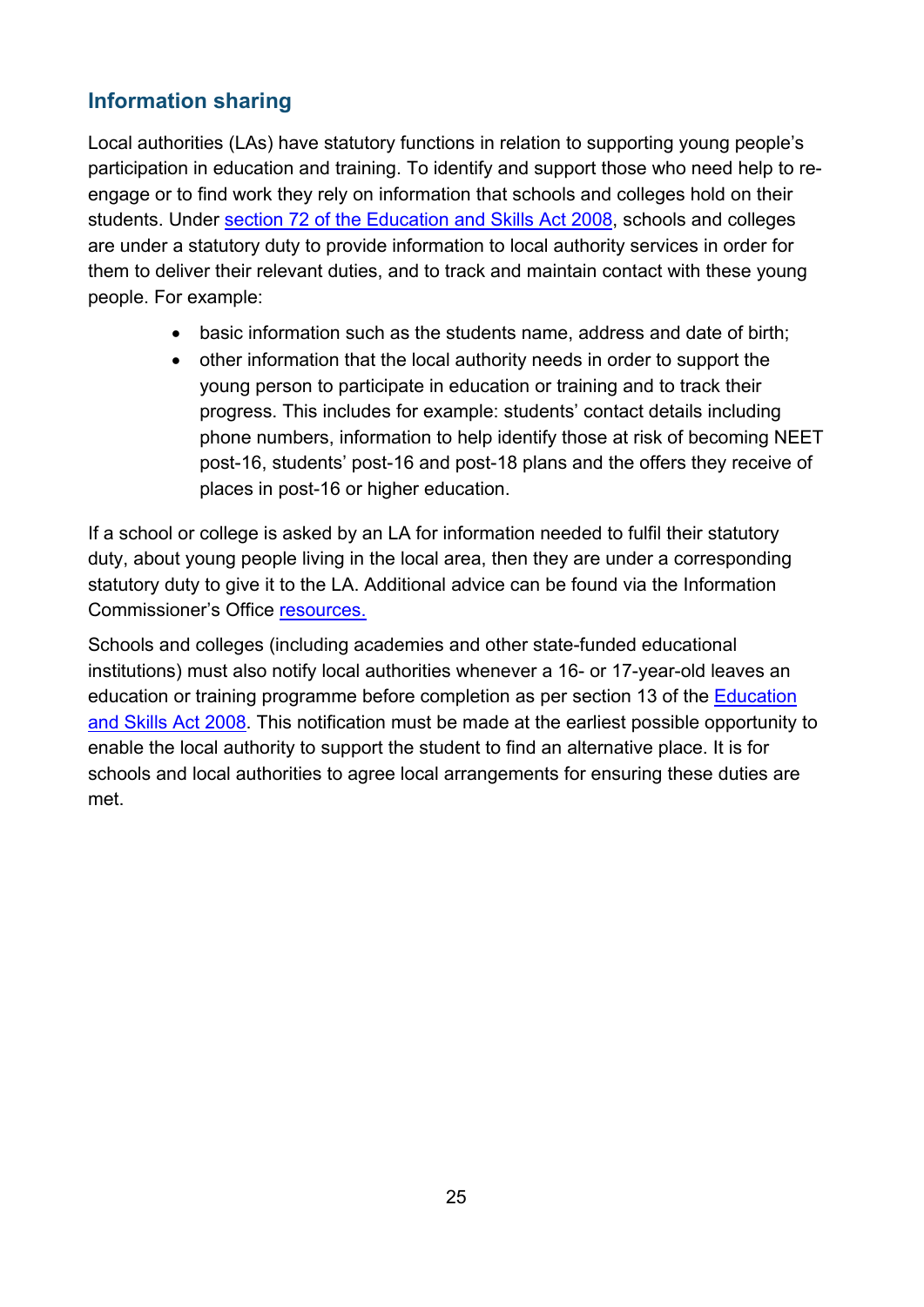# <span id="page-25-0"></span>**Benchmark 4: Linking curriculum learning to careers**

**All subject staff should link curriculum with careers, even on courses that are not specifically occupation-led. For example, STEM subject staff should highlight the relevance of STEM subjects for a wide range of career paths. Study programmes should also reflect the importance of maths and English as a key expectation from employers.**

- By the age of 14, every pupil should have had the opportunity to learn how the different STEM subjects help people to gain entry to, and be more effective workers within, a wide range of careers.
- Throughout their programme of study (and by the end of their course) every student should have had the opportunity to experience how their subjects help people gain entry to (and be more effective workers within) a wide range of occupations.

When careers is embedded in curriculum subjects or courses, there are more opportunities for students to explore where their education could take them in the future. In schools, each subject should support students to identify the essential skills they develop and to identify the pathways to future careers. Schools should ensure that students study the core academic subjects at GCSE – English, maths, science, history or geography, and a language – the English Baccalaureate (EBacc). Schools should support students to understand that these are the subjects which provide a sound basis for a variety of careers beyond the age of 16 and can also enrich students' studies and give them a broad general knowledge that will enable them to participate in and contribute to society.

In colleges, the study programme model offers excellent opportunities for developing the broader skills that employers need, such as team working. As part of their study programme, colleges are expected to ensure that every student is exposed to the workplace or other work-related activity. This activity should be tailored to the needs of the student and their longer-term aims and should include emphasis on how their subjects can help to gain entry to occupations and be successful within these occupations.

Schools and colleges should make clear to students the importance and powerful labour market value of securing a good standard in maths and English. If students do not achieve a grade 4 or above in these GCSE subjects by the end of key stage 4, they will be required to continue working towards this aim or a pass in Level 2 Functional Skills if they have achieved a grade 2 or below, as part of their 16-19 study programme – the department has made this requirement a condition of funding.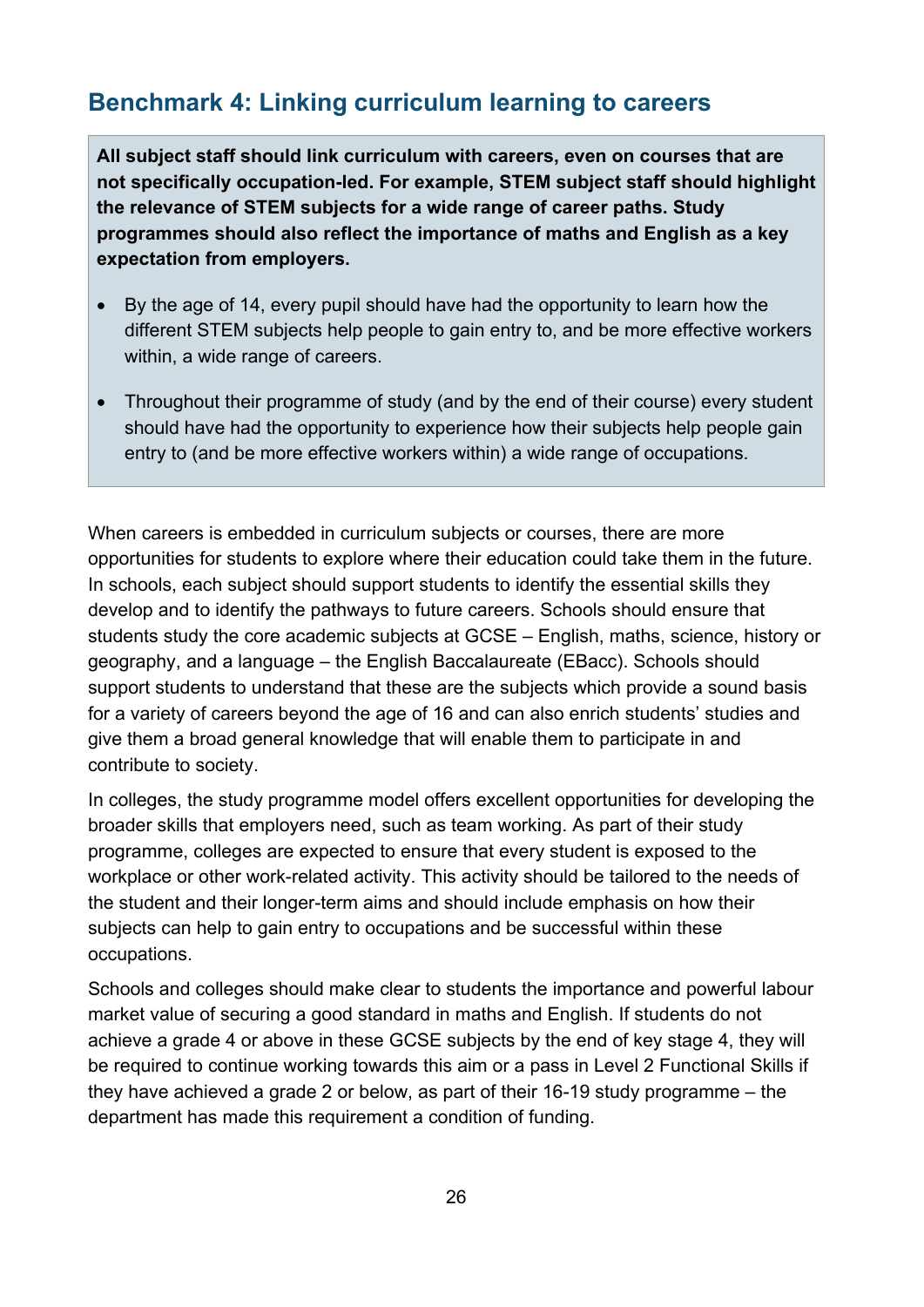Schools and colleges should ensure students have the opportunity to learn about how different STEM subjects can lead to a wide range of career paths. The Careers & Enterprise Company have worked with STEM learning to produce a series of [STEM](https://resources.careersandenterprise.co.uk/resources/stem-careers-toolkit)  [toolkits](https://resources.careersandenterprise.co.uk/resources/stem-careers-toolkit) and STEM Learning have produced [resources](https://www.stem.org.uk/cpd/ondemand/443955/linking-stem-curriculum-learning-careers) linking STEM curriculum to careers.

In schools, Careers Leaders should support teachers to build careers education and [guidance into subjects across the curriculum.](https://www.careersandenterprise.co.uk/sites/default/files/uploaded/careers_in_the_curriculum_report_what_works.pdf) Useful starting points could include identifying teachers with industry experience who can help to lead this work, bringing employers into subjects where there is a need to raise aspirations or challenge stereotypes and identifying subjects which link more easily to career pathways or employability skills. Each curriculum department may wish to devise schemes of work or lesson plans which show how careers will be embedded into their teaching. The Careers & Enterprise Company has produced 'My Learning, My Future', a suite of resources that can be used and applied by subject teachers through lessons, homework and extracurricular sessions. The [resources](https://resources.careersandenterprise.co.uk/my-learning-my-future) span over 20 subjects at key stage 3 and 4.

In colleges, subject staff can be powerful role models, drawing on their industry experience to attract students towards their specialist field and the careers that flow from it. Colleges should ensure that all subject specialist teachers are competent to support the career development of students through their subject teaching.

Career learning can also be provided as a subject in its own right, alongside embedding careers into subject disciplines. Many schools currently deliver careers, employability and enterprise lessons through the curriculum as part of their commitment to Personal, Social, Health and Economic (PSHE) education and citizenship education, which includes finance education. Citizenship supports the development of knowledge and understanding about society and democracy, finance and the economy, employer and employee rights and responsibilities. The [Skills Builder Universal Framework](https://www.skillsbuilder.org/) shows how to build essential skills into the school or college curriculum. [The Career Development](https://www.thecdi.net/New-Career-Development-Framework)  **[Institute's Career Development Framework](https://www.thecdi.net/New-Career-Development-Framework) of learning outcomes provides a useful** resource that can both underpin the PSHE curriculum and support Careers Leaders to map career development outcomes across the curriculum.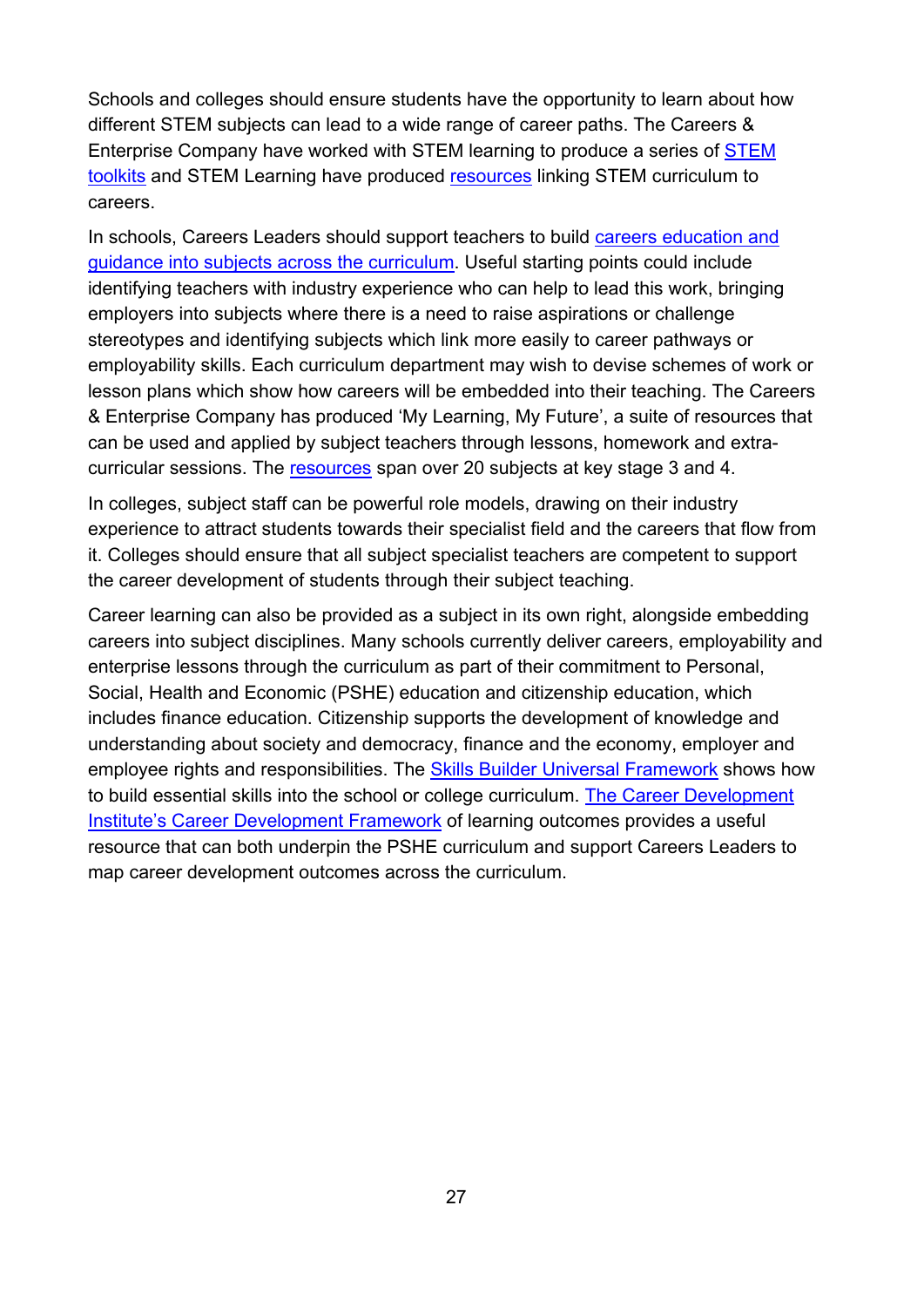# <span id="page-27-0"></span>**Benchmark 5: Encounters with employers and employees**

**Every student should have multiple opportunities to learn from employers about work, employment and the skills that are valued in the workplace. This can be through a range of enrichment activities including visiting speakers, mentoring and enterprise schemes, and should include students' own part time employment where it exists.**

- Every year, from the age of 11, pupils should participate in at least one meaningful encounter<sup>[1](#page-27-1)</sup> with an employer.
- Every year, alongside their study programme, students in colleges should participate in at least two meaningful encounters with an employer. At least one encounter should be delivered through their curriculum area.
- Colleges should record and take account of students' own part time employment and the influence this has had on their development.

The reforms announced in the Skills for Jobs white paper will revolutionise post-16 education and reshape the training landscape. The further and technical education system will be realigned around the needs of employers, so that students are trained for the skills gaps that exist now, and in the future, in sectors the economy needs, including construction, digital, clean energy and manufacturing.

The Skills for Jobs white paper confirms the expansion of our existing reforms to increase the number of people studying high-quality technical education, including the rollout of T Levels. Endorsed by business, T Levels are high-quality, Level 3 classroom-based technical programmes that equip students with the knowledge, attitude and practical skills to thrive in the workplace. Meaningful engagement with employees and employers is central to T Levels as they include a mandatory industry placement of at least 45 days which must take place in a physical workplace setting. This helps young people to put their technical and employability skills into practice and learn what a real career is like. It also allows employers to get early sight of new talent in their industry.

The department has put in place support for schools and colleges and employers to ensure the successful rollout of T Levels. This includes significant investment to support schools and colleges to build their capacity and develop the strong networks needed with local, regional and national employers across all sectors to deliver industry placements. It also includes a comprehensive package of support for both schools and colleges and

<span id="page-27-1"></span> $1$  A 'meaningful encounter' is one in which the student has the opportunity to learn about what work is like or what it takes to be successful in the workplace.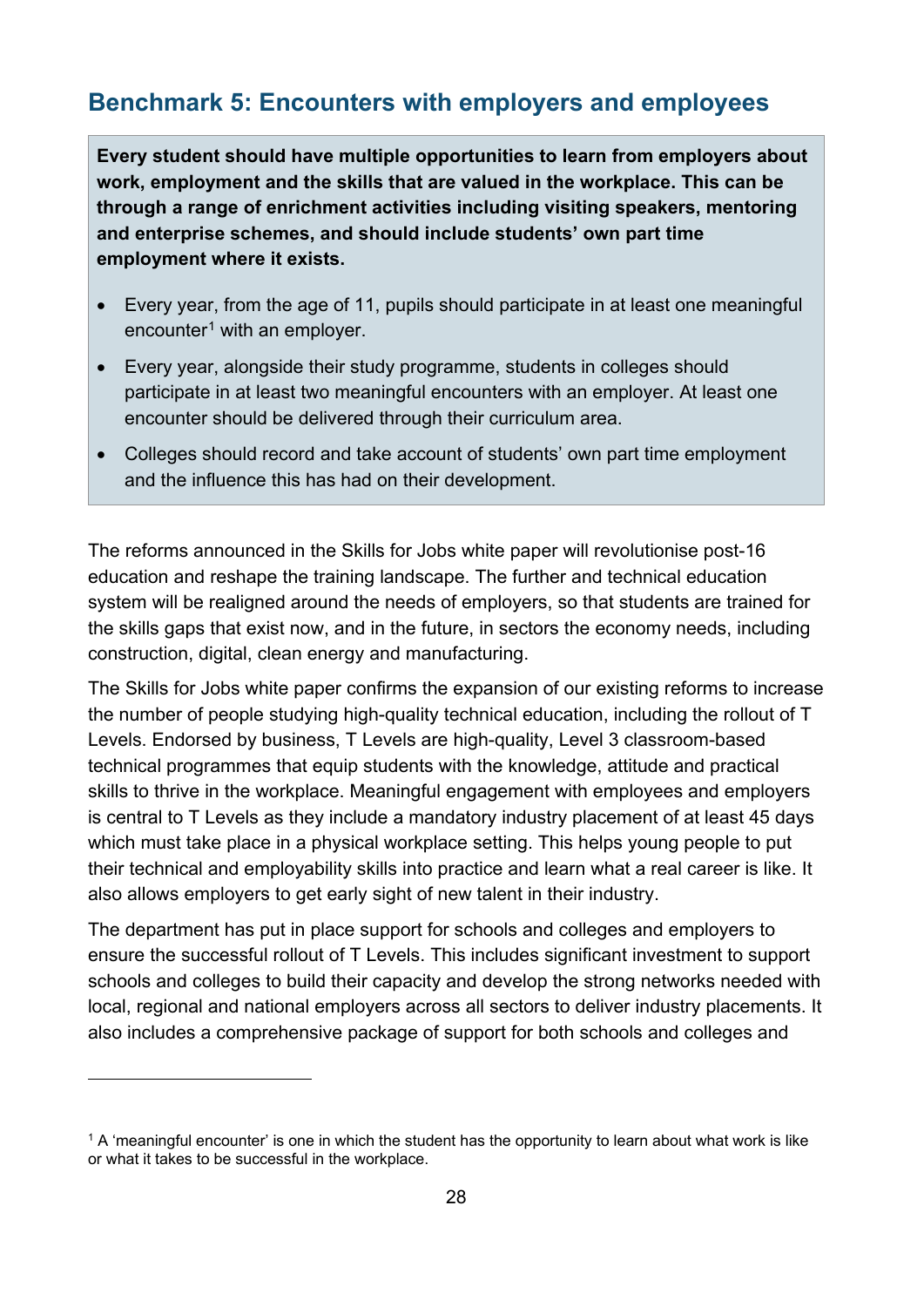employers. This includes the [Industry Placements Delivery Guidance,](https://www.gov.uk/government/publications/t-level-industry-placements-delivery-guidance) which equips schools and colleges and employers with the key information and resources needed to deliver high-quality placements; [The Student Guide,](https://www.gov.uk/government/publications/student-guide-preparing-for-industry-placements) which provides students with advice and resources to help them prepare for their industry placement; and the [Employer](https://employerindustryplacements.co.uk/)  [Support Package,](https://employerindustryplacements.co.uk/) which includes guidance, materials and hands-on support for employers across all sectors.

Every careers programme should have a strong employer focus with opportunities for students to meet businesses and gain insights into a range of different industries and sectors of the economy. Schools and colleges should engage fully with national, regional and local employers and professional networks to ensure real-world connections and [meaningful encounters](https://resources.careersandenterprise.co.uk/resources/making-it-meaningful) with employers. Visiting speakers should reflect different levels within an organisation, and individuals who have followed a variety of pathways into employment including technical and academic routes.

[Research](https://www.educationandemployers.org/wp-content/uploads/2017/01/Contemporary-Transitions-30-1-2017.pdf) from Education and Employers shows that a young person who has four or more meaningful encounters with an employer is 86% less likely to be unemployed or not in education or training and can earn up to 22% more during their careers. Students with access to meaningful employer encounters build up a rich picture of the world of work and are well prepared to take up workplace opportunities. There should be a clear focus on enterprise and employability skills, experience, and qualifications that employers want.

Schools and colleges should help students gain the confidence to compete in the labour market by providing opportunities to gain the practical know-how and attributes that are relevant for employment. This should include the opportunity for students to develop entrepreneurial skills for self-employment.

Schools and colleges should work with The Careers & Enterprise Company to identify an [Enterprise Adviser](https://www.careersandenterprise.co.uk/about-us/our-network) who can support them to connect to the labour market. Enterprise Advisers can draw on their business background to help schools and colleges to bolster existing relationships with employers and create innovative opportunities for students to meet local employers.

Schools and colleges should offer a varied range of employer encounters to students, progressive through the age range and tailored to individual need, but this could mean in practice:

- alumni activity:
- [business games and enterprise competitions;](https://www.careersandenterprise.co.uk/our-research/business-games-and-enterprise-competitions-what-works)
- Careers fairs;
- employer encounters with parents;
- employer involvement in the curriculum;
- employer mentoring:
- employer talks:
- [mock interviews;](https://www.careersandenterprise.co.uk/our-research/transition-skills-mock-interviews-and-cv-workshops-what-works)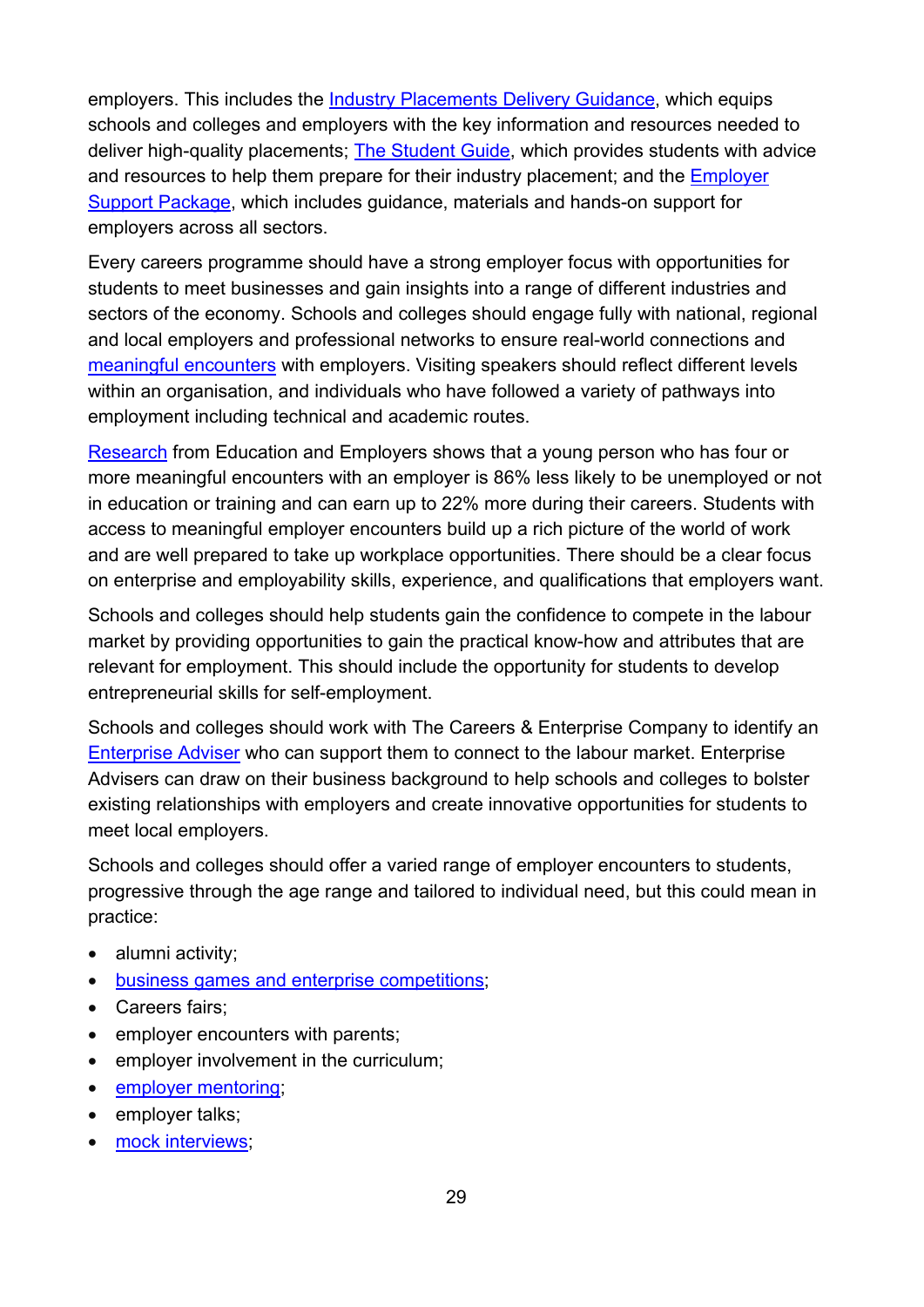- CV workshops;
- mock assessment centres;
- speed networking or careers carousels.

These encounters could be arranged to take place virtually for example, through a virtual tour of a workplace, a [virtual careers fair,](https://nationalcareers.service.gov.uk/careers-advice/making-the-most-of-virtual-job-fairs/) via a [virtual internship,](https://nationalcareers.service.gov.uk/careers-advice/how-to-find-a-virtual-internships/) or an employer video calling the school or college for an employer talk.

The demand for STEM skills is growing, particularly for sectors such as engineering, construction and manufacturing. Mathematical and quantitative skills will be increasingly required in the future, not just for traditional STEM routes, but for a wide range of future careers. Schools should make sure one of the encounters their students experience before year 11 is with a STEM employer or workplace, or one of their careers events is focused on STEM. The Careers & Enterprise Company has several resources related to STEM including a series of STEM careers [toolkits.](https://resources.careersandenterprise.co.uk/resources/stem-careers-toolkit)

Jobcentre Plus can play a role in facilitating links between schools and employers through the 'Support for Schools' programme. Jobcentre Plus works with many employers that are keen to engage with schools, support careers fairs, or provide work experience or work taster opportunities.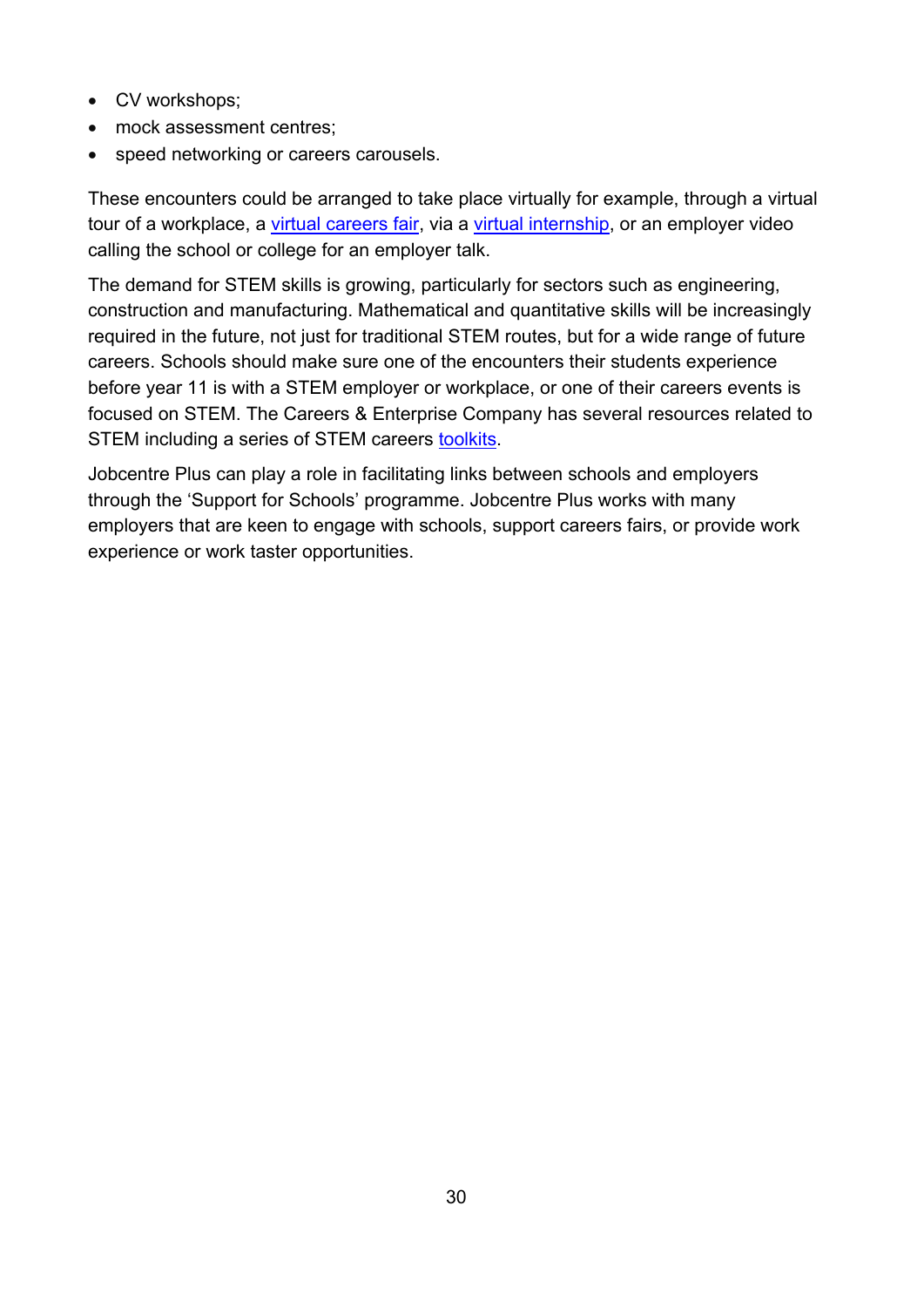# <span id="page-30-0"></span>**Benchmark 6: Experiences of workplaces**

**Every student should have first-hand experiences of the workplace through work visits, work shadowing or work experience to help their exploration of career opportunities, and expand their networks.**

- By the age of 16, every pupil should have had at least one experience of a workplace, additional to any part-time jobs they may have.
- By the age of 18, or before the end of their study programme, every student should have had at least one further experience of a workplace, additional to any part-time jobs they may have.

This benchmark is less about work experience and more about experiences of the workplace. The focus, particularly pre-16, is on giving pupils a more realistic idea of the workplace to help their exploration of career opportunities and expand their networks. This is especially valuable to pupils from more deprived backgrounds where experience of work in the family, or in the local community, may be limited to low skilled occupations.

For older students, the technical education reforms, set out in the Skills for Jobs white paper, will equip students with the skills, knowledge and behaviours to get a foot on the career ladder. Employers will have a critical role in providing students with first-hand experience of their chosen occupational area in an authentic setting over a long period of time. For example, industry placements will be a mandatory and critical part of every T Level and demonstrate a shift from traditional work experience to a longer, more substantial period of time in the workplace.

In addition, employers have an important contribution to make to careers programmes in schools and colleges, including providing shorter work visits, work shadowing or work experience opportunities that introduce students to the world of work. This includes [virtual experiences of the workplace,](https://resources.careersandenterprise.co.uk/resources/blueprint-virtual-experience-workplace) which can be [used to complement in-person](https://www.careersandenterprise.co.uk/sites/default/files/1361_online_engagement_guidance_option_2_v6_.pdf)  [experiences,](https://www.careersandenterprise.co.uk/sites/default/files/1361_online_engagement_guidance_option_2_v6_.pdf) but are not suitable for T level industry placements.. There is [evidence](https://www.careersandenterprise.co.uk/our-research/work-experience-job-shadowing-and-workplace-visits-what-works) that experiences of the workplace give students a more realistic idea of the expectations and realities of the workplace. Students have opportunities to see a work environment, talk to employers about their roles and observe work processes. This is particularly valuable for students from disadvantaged backgrounds who may not have access to a diverse range of career role models.

Schools and colleges should encourage students to experience a wide variety of workplaces and support them to plan for, reflect upon and learn from these experiences. Experiences of the workplace should be designed to meet the needs of students and the local context, while bearing in mind the demands of delivering the full curriculum. Schools and colleges should interpret the benchmark flexibly and could provide short, light touch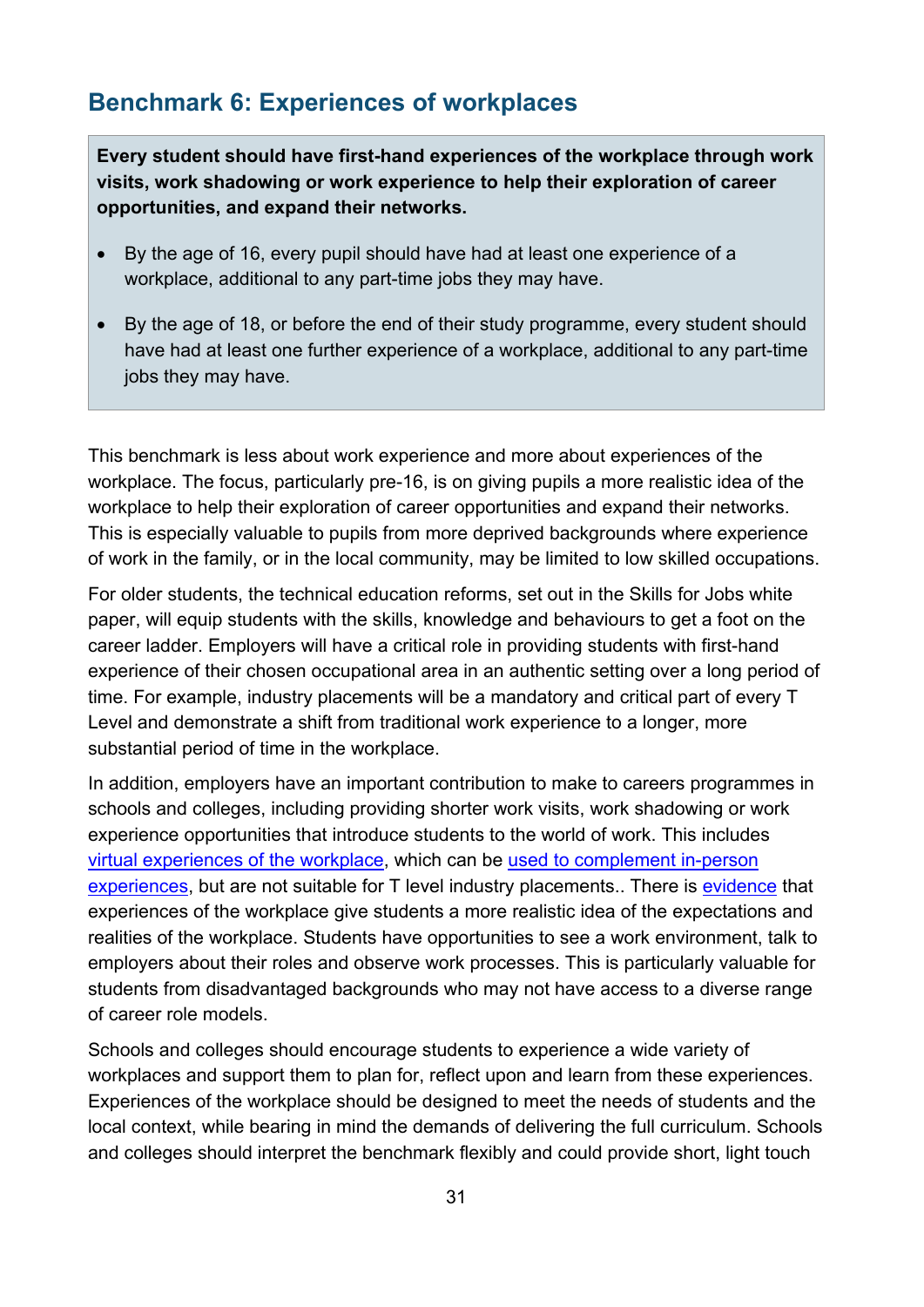experiences of the workplace for students up to the age of 16. Following the raising of the participation age in education or training to age 18, the department has placed more emphasis on high quality and meaningful experience of the workplace as a strongly recommended element of [16-19 study programmes,](https://www.gov.uk/government/publications/16-to-19-study-programmes-guide-for-providers) and a mandatory part of T Levels, via the industry placement.:

- By the age of 16, experiences of the workplace could include:
	- iob shadowing:
	- workplace visits:
	- volunteering:
- For 16- to-18-year-olds experiences of the workplace could include:
	- **internships and holiday placements;**
	- work experience that takes place during in school or college term time;
	- **If** longer work placements;

The Careers & Enterprise Company has made available a range of resources that help schools, colleges and employers to plan and implement meaningful experiences of the workplace aligned to school and college priorities. These include the [Make it Work](https://resources.careersandenterprise.co.uk/resources/bm6-how-meet-gatsby-benchmark-6-more-meaningfully-and-deliver-positive-student-outcomes) guide and training webinar for Careers Leaders, and a [Step by Step Guide](https://wex.careersandenterprise.co.uk/) which schools and colleges can use to support employers who are interested in providing a young person with an experience of their workplace, either physically or virtually.

Schools and colleges should pay particular attention to work placements for students with SEND. They can be particularly helpful where students find it difficult to imagine a work context, and counter low aspirations. It might be useful to consider using [vocational](https://www.preparingforadulthood.org.uk/downloads/person-centred-planning/vocational-profile.htm)  [profiling](https://www.preparingforadulthood.org.uk/downloads/person-centred-planning/vocational-profile.htm) to help students to understand what they're interested in and why. When arranging these placements, schools and colleges should carefully match the placement to the abilities, needs and aspirations of the student. Schools and colleges may need to work with the employer to put in place additional support in the work placement for some students with SEND. The Careers & Enterprise Company have produced [resources](https://resources.careersandenterprise.co.uk/resources/resource-1-careers-landscape) to support employers working with young people with SEND. [Additional support](https://www.careersandenterprise.co.uk/our-research/transition-programmes-young-adults-send-what-works) might be needed to help ensure the student is fully prepared for the work placement so that the experience is valuable.

Schools and colleges must decide whether adults working with pre-16 work experience students need to obtain a Disclosure Barring Service (DBS) certificate by consulting page 54 in the statutory guidance, [Keeping children safe in education.](https://assets.publishing.service.gov.uk/government/uploads/system/uploads/attachment_data/file/954314/Keeping_children_safe_in_education_2020_-_Update_-_January_2021.pdf) The department encourages schools and colleges to reduce barriers so employers can offer a wide range of work experience and placements by following the Work Experience Guidance. This includes advice on whether risk assessments are necessary and makes clear that the placement provider (employer) has primary responsibility for the health and safety of the student and should be managing any significant risks. Schools and colleges, or others organising placements, need to check the employer has risk management arrangements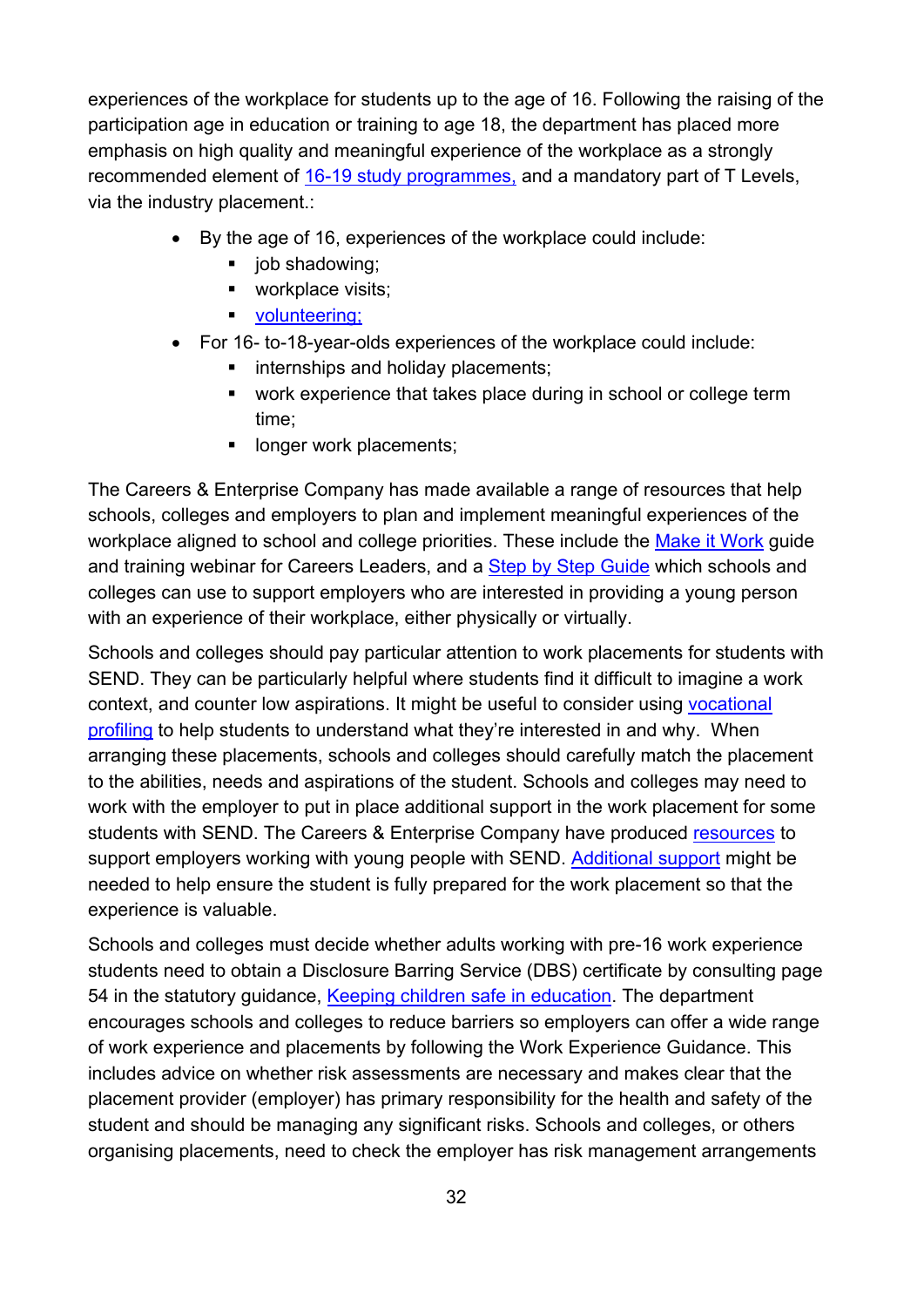in place, along with appropriate policies and procedures to safeguard and promote the welfare of children.

# <span id="page-32-0"></span>**Benchmark 7: Encounters with further and higher education**

**All students should understand the full range of learning opportunities that are available to them. This includes both technical and academic routes and learning in schools, colleges, universities and in the workplace.**

- By the age of 16, every student should have had a meaningful encounter<sup>[2](#page-32-1)</sup> with providers of the full range of educational opportunities, including sixth forms, colleges, universities and apprenticeship providers. This should include the opportunity to meet both staff and students.
- By the age of 18, all students who are considering applying for university should have had at least two visits to universities to meet staff and students.
- By the age of 18, or before the end of their programme of study, every student should have had a meaningful encounter with a range of providers of learning and training that may form the next stage of their career. This should include, as appropriate, further education colleges, higher education and apprenticeship and training providers. This should include the opportunity to meet both staff and students.

With large scale reforms to technical education and skills, set out in the department's Skills for Jobs white paper, it has never been more important to ensure that students are made aware of the full range of education and training options. Schools and colleges must explain technical education routes alongside academic routes and should not attempt to promote HE as a better or more favourable route than FE or apprenticeships. Schools with sixth forms should take care that their own sixth form is not promoted disproportionately compared to alternative academic and technical study options. The focus should be on the individual student and what is best for them. It is important that students realise that all of their educational choices have implications for their longerterm career. Schools and colleges should encourage students to consider what career options different educational choices open up and close down. [A study of secondary](https://www.gatsby.org.uk/uploads/education/teacher-survey-post-18-options.pdf)  [teachers' views on post-18 options](https://www.gatsby.org.uk/uploads/education/teacher-survey-post-18-options.pdf) shows that teachers are much more confident talking

<span id="page-32-1"></span> $2$  A 'meaningful encounter' is one in which the student has an opportunity to explore what it is like to learn in that environment.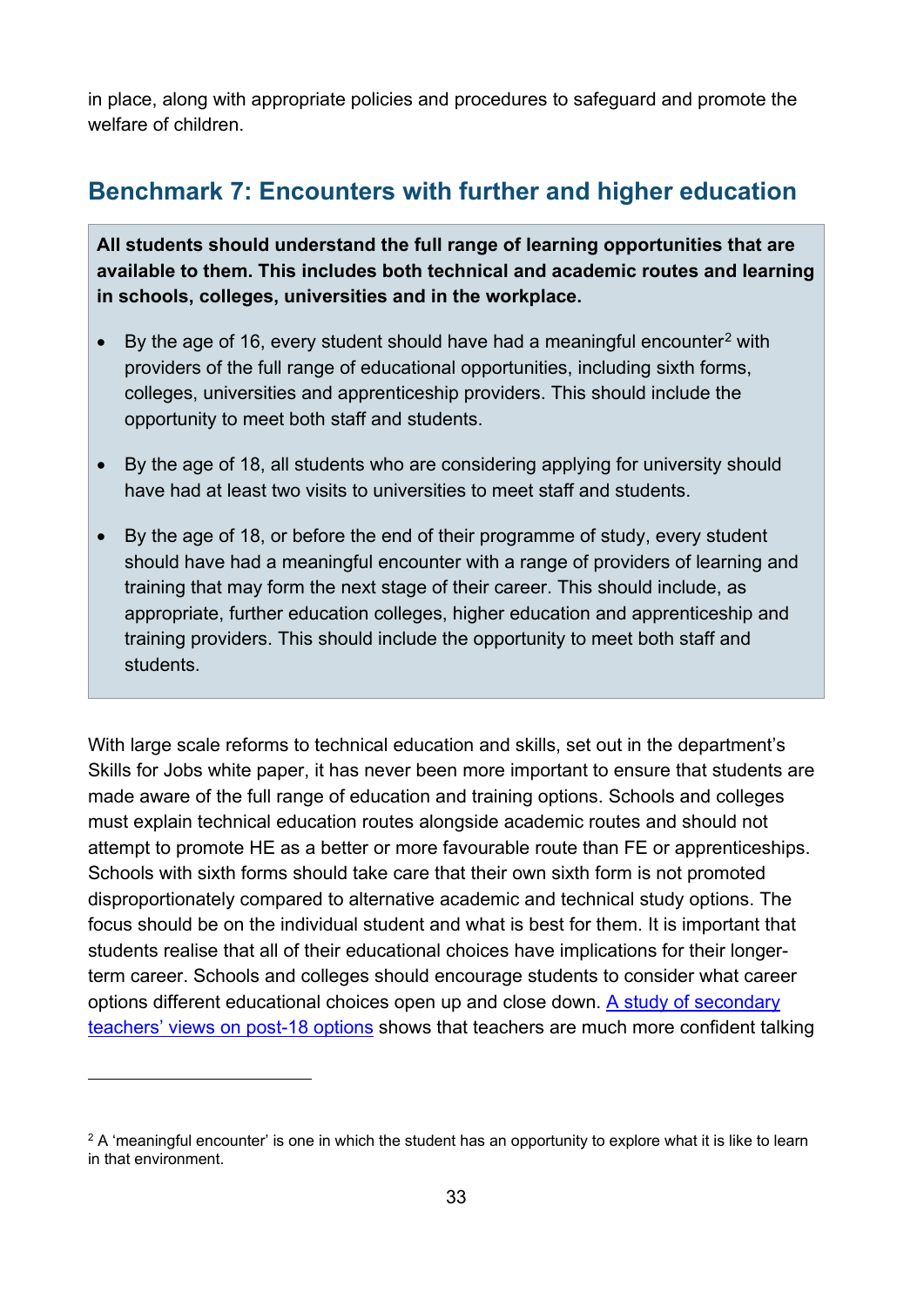about Bachelor's degrees than any other form of higher education. Schools will need to work hard to counteract that bias, including by supporting staff to develop an understanding of all academic and technical routes. The department committed in the Skills for Jobs white paper to build careers awareness into every stage of professional development for teachers.

Under [raising the participation age \(RPA\) requirements,](https://www.gov.uk/government/publications/participation-of-young-people-education-employment-and-training) all young people in England are required to continue in education or training until at least their 18<sup>th</sup> birthday. Schools must make sure that students are clear about this requirement and what it means for them. In particular, they must be clear that students are not required to stay in school. They can choose how to participate which might be through:

- full time study in a school, college or training provider;
- an apprenticeship, traineeship or supported internship;
- full time work or volunteering (20 hours or more) combined with part time accredited study.

The [Moments of Choice](https://www.careersandenterprise.co.uk/research/publications/moments-choice) research commissioned by The Careers & Enterprise Company suggests that leaving decision-making to the last minute results in young people becoming overwhelmed. Students should have opportunities throughout their school and college life for meaningful encounters with a range of education and training providers. This will help students to learn about education, training and career paths throughout their school and college life. The Careers & Enterprise Company has published a guide [to achieving Gatsby Benchmark 7](https://www.careersandenterprise.co.uk/sites/default/files/uploaded/1445_bm7_final.pdf) which includes practical ideas from schools and colleges. This includes advice on how to make sure all encounters, including virtual experiences, are meaningful. Provider encounters can be age-specific, depending on the desired learning outcomes, and should be part of a progressive careers programme. Younger year groups can begin with a light-touch introduction to careers while older students and their parents will benefit from specific events and visits that familiarise them with the full range of pathways leading up to when significant education or training choices are about to be made. Students with an education, health and care plan should have formal opportunities to discuss education, training and career opportunities as part of their annual review, from year 9 onwards.

In consultation with a careers adviser, schools and colleges may recommend good quality websites and apps, whether national or local in scope, provided they present the full range of opportunities in an objective way. The National Careers Service website provides information and advice on a wide range of education, training and career options, including [Find a Course](https://nationalcareers.service.gov.uk/find-a-course) which allows users to search for education and training opportunities across England.

Schools and colleges can work together, including through Careers Hubs and other networks, to help put pathways in context and deliver activities across multiple benchmarks. They can invite careers advisers, employers or providers to co-design or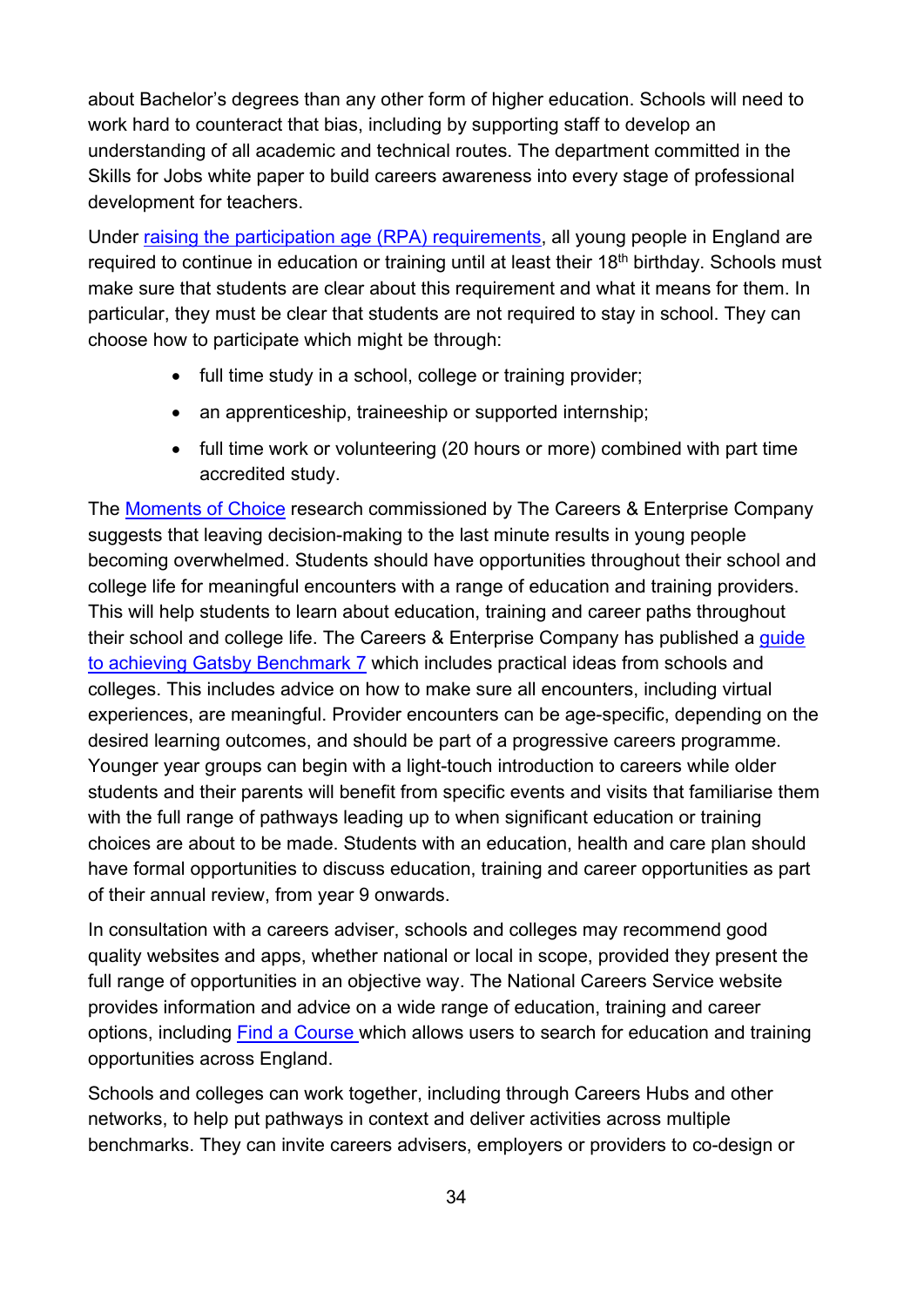deliver part of the curriculum, use labour market information to showcase growth sectors in the local area, or deliver careers fairs. To ensure students understand the breadth of pathways available, schools and colleges can consider inviting a range of employers and providers to talk to students about their careers and the routes into them. It can be powerful for students to hear from a range of professionals, including alumni and local employers, who have taken many different routes and qualifications to get to their positions, including apprenticeships and higher technical qualifications.

Students value highly the opportunity to attend open days at further and higher education institutions to help narrow down choices and reaffirm commitment to applying to attend further or higher education. Schools and colleges should help and advise students attending such open days.

## <span id="page-34-0"></span>**Legal duty for schools and academies: access to providers of technical education and apprenticeships (the 'Baker Clause')**

Every student, whatever their ambitions, should have the opportunity to explore what it is like to learn at the full range of learning providers, including colleges, universities, apprenticeship and training providers, University Technical Colleges (UTCs) and Studio Schools. That is why the department introduced a [legal duty](https://www.legislation.gov.uk/ukpga/2009/22/section/A2DA) in 2018, commonly known as the 'Baker Clause', which requires all maintained schools and academies to ensure that there is an opportunity for a range of education and training providers to access all year 8 to 13 students for the purpose of informing them about approved technical education qualifications and apprenticeships. By hearing directly from providers, every student can build up a full picture of the options available and consider how the opportunity to study or train in different ways, and in different environments, might suit their skills, interests and aptitudes. This will lead to better-informed choices and help to reduce the risk of dropping out of courses.

In the Skills for Jobs white paper, the department announced plans to strengthen this statutory requirement and create a clear minimum standard for compliance. Under delegated powers, the Secretary of State has the authority to make provision as to *who* is to be given access to students, *which* students they will be given access to, *how* this will happen and *when*. The department will consult on policy proposals and, subject to the outcome of the consultation, plans to change the law from January 2022. An update to this section of the statutory guidance would be published in September 2021, giving schools time to prepare.

In the meantime, schools must continue to comply with the terms of the current duty. We expect the school to provide opportunities for visits from a range of providers of key stage 4, [post-16 options](https://nationalcareers.service.gov.uk/careers-advice/career-choices-at-16) and [post-18 options,](https://nationalcareers.service.gov.uk/careers-advice/career-choices-at-18) including T Levels, apprenticeships, traineeships, technical and vocational qualifications, applied qualifications and higher technical skills courses. Visiting providers should include Further Education Colleges, Studio Schools,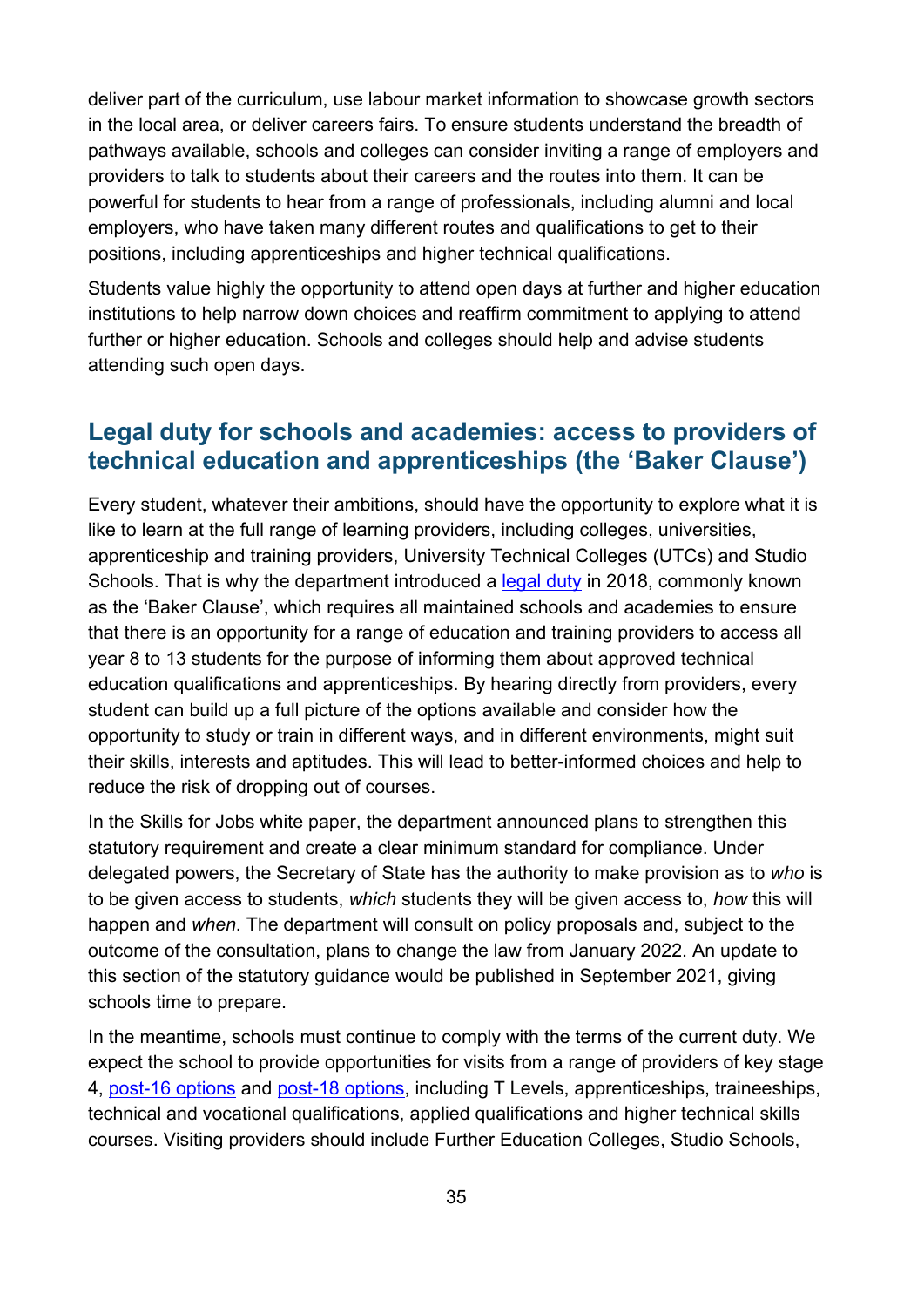University Technical Colleges, Institutes of Technology and a range of providers of apprenticeships and technical options, including [Independent Training Providers](https://resources.careersandenterprise.co.uk/sites/default/files/2021-04/WhatsNext-AD-1.pdf) (ITPs). An exception is when there is no such provider in the area that pupils could reasonably be expected to consider attending in future, due to the travelling distance involved. The Careers & Enterprise Company has published a [resource,](https://resources.careersandenterprise.co.uk/resources/technical-education-pathways-resource) created by the Association of Employment and Learning Providers, that providers information about technical education pathways and the work of the ITP sector.

Schools should prepare for each provider visit by advising students and their parents to consult provider websites for background information, including details of the courses and qualifications that the provider offers and their Ofsted grade. Inspection reports are available on [Ofsted's website.](https://reports.ofsted.gov.uk/) Schools can also allow providers to make available copies of their prospectus, as part of their visit. This additional information can help students and their parents to consider the merits of different providers and make fully-informed decisions about next steps.

The school must make provider visits available to all students in the relevant year group. The school should not do anything which might limit the ability of students to attend. Unacceptable behaviour would include restricting invitations to selected groups of students or holding events outside of normal school hours.

The school should also provide a range of opportunities for providers offering academic options, including sixth form and tertiary colleges and higher education institutions, to visit the school to talk to students. This will help all students to develop a comprehensive picture of the education and training options available beyond the school.

Every school should review their arrangements for provider access and prepare a policy statement setting out the circumstances in which education and training providers will be given access to students. We expect a policy statement to be published for each academy within a multi-academy trust. The school may revise the policy statement from time to time and we recommend that this is done annually, by the Careers Leader, and agreed with the governing body. The policy statement must be published and should be made available on the school website. The purpose of the statement is to set out opportunities for providers to visit and to explain how requests from providers will be handled. The policy statement must include:

- any procedural requirements in relation to requests for access e.g. the main point of contact at the school to whom requests should be directed;
- grounds for granting and refusing requests for access e.g. details of timetabled careers lessons, assemblies or careers events which providers may attend; and should include the safeguarding policy;
- details of premises or facilities to be provided to a person who is given access e.g. rooms and resources to be made available in support of a provider visit.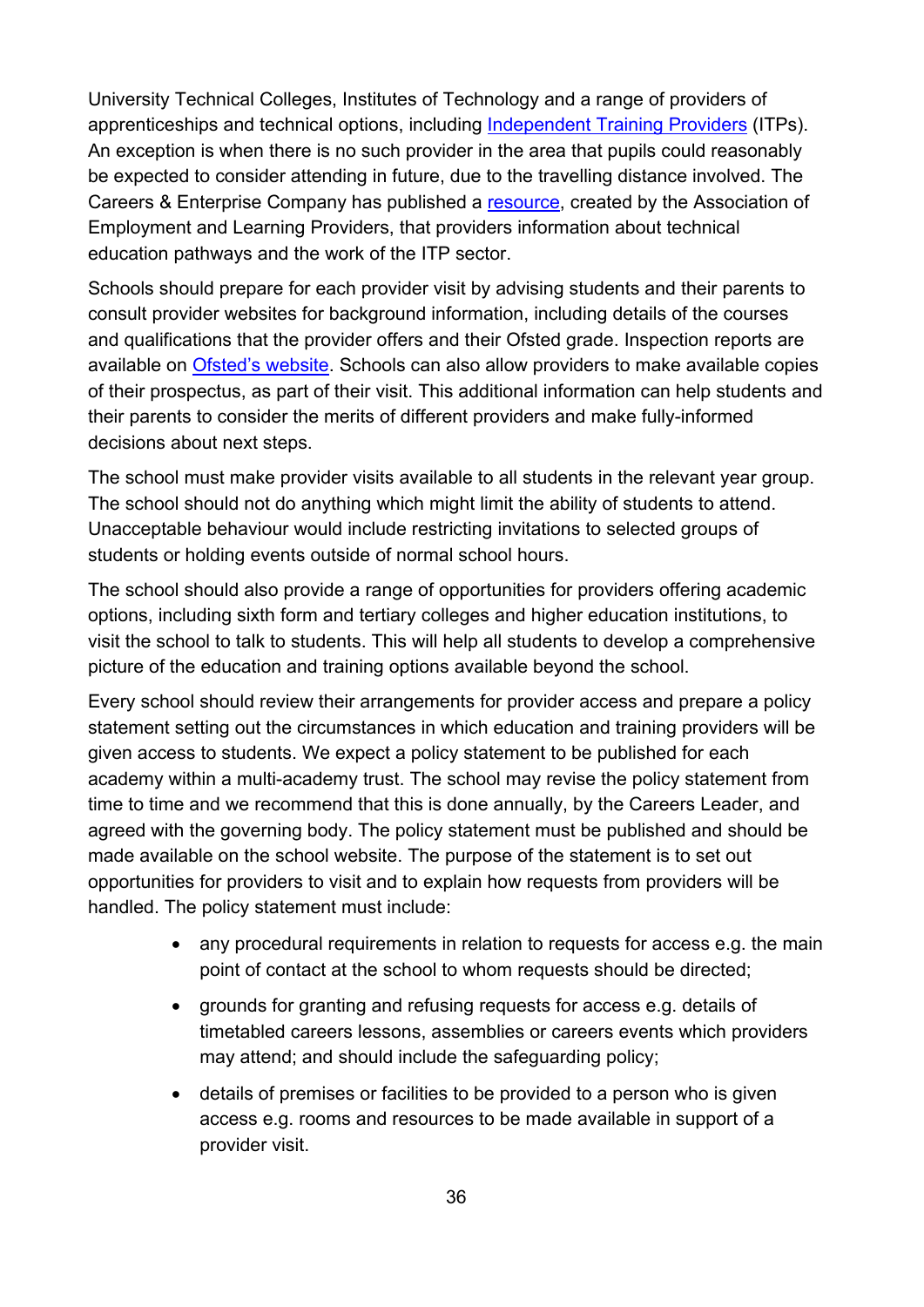Beyond these requirements, the school can design the policy statement in a way which best suits their needs. For example, it could be incorporated into a wider careers plan. What is most important is that the document includes clear details of the opportunities for providers to visit the school to talk directly to students and the process for providers to request access. An example of a suitable policy statement is at Annex A and The Careers & Enterprise Company have published further examples online, for example a [policy statement](https://resources.careersandenterprise.co.uk/resources/ceiag-example-policy) integrated into a wider careers policy document.

By considering carefully the frequency and scale of opportunities to offer to providers, the school can minimise the burden of dealing with unsolicited requests. For example, the school may decide to arrange an annual event for a whole year group and invite multiple providers, or work with a group of providers to deliver one presentation covering multiple further education or apprenticeship opportunities in the local area. Each event should give each provider the chance to present meaningfully to the students.

Persons acting on behalf of a provider may represent the provider, or accompany the provider, if they are particularly well placed to engage and inform students about the options available. For example, a University Technical College or an apprenticeship provider may ask to bring a key employer with them on a provider visit. The school should consider such requests and consent cannot be withheld unreasonably. Schools and colleges are not entitled to require a Disclosure and Barring Service (DBS) check for a visitor who is in the school for a "one-off" visit. However, head teachers and principals should decide on the appropriate level of supervision for the duration of the visit.

The apprenticeship training provider base is particularly large and diverse. It can include private training providers, further education colleges, higher education institutions, sixth form colleges, and employers. Schools may wish to consult the [Amazing Apprenticeships](http://amazingapprenticeships.com/) resource as well as the register of apprenticeship training providers to inform decisions about whom to invite in. Organisations that are approved to deliver apprenticeship training are listed on the [register of apprenticeship training providers \(RoATP\).](https://www.gov.uk/guidance/register-of-apprenticeship-training-providers) They may wish to enlist locally available support, for example the Apprenticeship Support and Knowledge for Schools (ASK) programme which delivers free traineeship, apprenticeship and T Level information and activities to students in years 10 to 13, or the Jobcentre Plus Support for Schools programme, which also provides this service for years 8 to 13.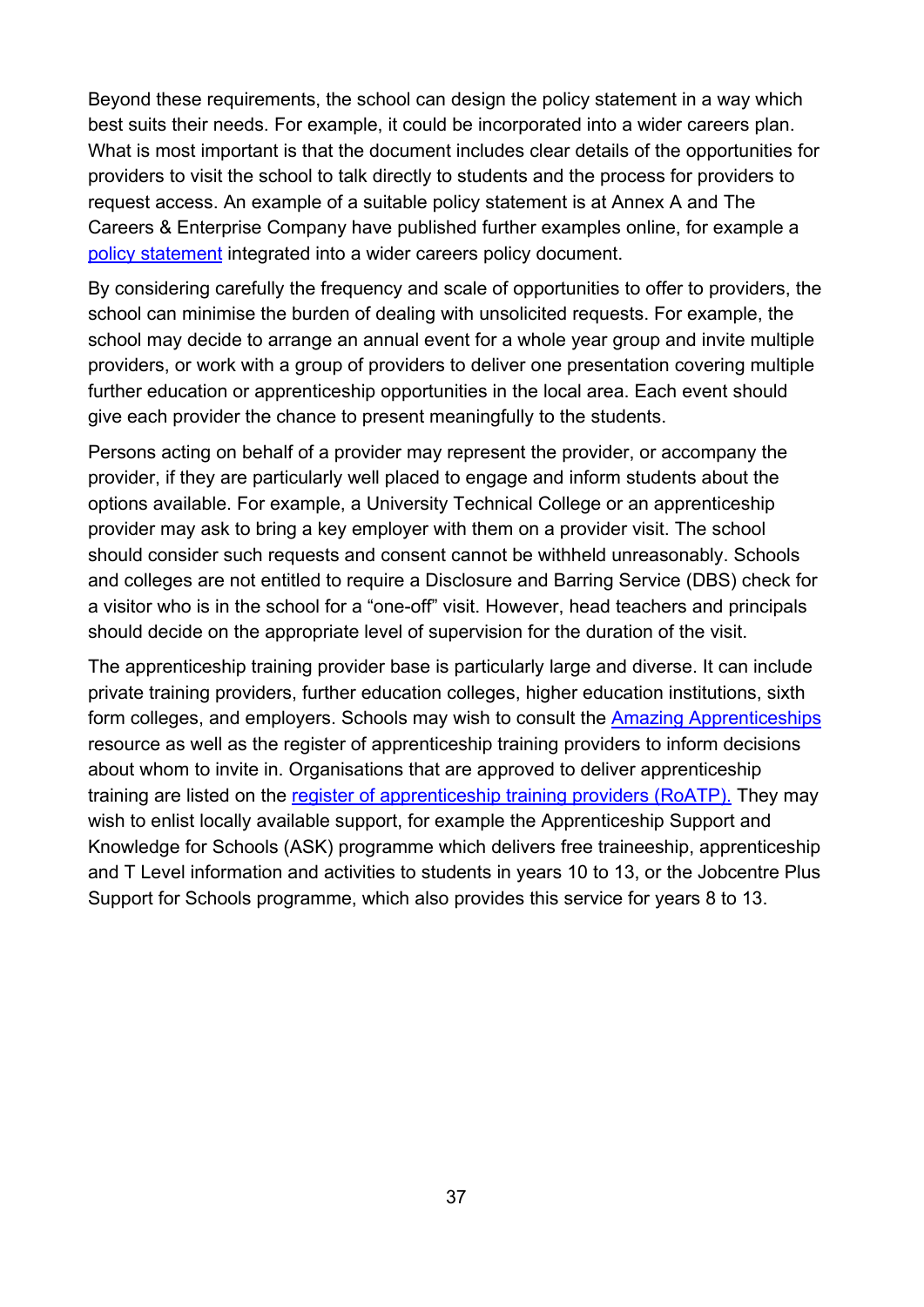## <span id="page-37-0"></span>**Benchmark 8: Personal guidance**

**Every student should have opportunities for guidance interviews with a career adviser, who could be internal (a member of school or college staff) or external, provided they are trained to an appropriate level.[3](#page-37-1) These should be available for all students whenever significant study or career choices are being made. They should be expected for all students but should be timed to meet their individual needs.**

• Every student should have at least one such interview by the age of 16, and the opportunity for a further interview by the age of 18, by the end of their study programme.

Personal guidance is the opportunity for students to make sense of the careers activities they have experienced across the other benchmarks and reflect on what this means for their career plans, with the assistance of a qualified careers adviser. Careers advisers can help students to identify ambitious education, training and career options, and progression routes, by exploring potential opportunities with the student, supporting them in assessing their abilities, interests and achievements, enabling them to reach an informed career decision and empowering them to move forward. Students can gain selfdevelopment and careers management skills, develop plans for the future and set goals to achieve them.

Personal guidance interviews work best when the school or college can contextualise them with information about the students' academic performance and careers education. Schools and colleges should integrate personal guidance within the careers programme and wider pastoral and student support system so that other staff, such as form tutors or their equivalent, can consider students' ongoing career planning as part of their overall personal, social and educational development.

Careers advisers working with students with SEND should draw on the outcome and aspirations in the education, health and care plan, where they have one, to focus the discussion. Using a person-centred approach like [vocational profiling](https://www.preparingforadulthood.org.uk/downloads/person-centred-planning/introduction-to-person-centred-planning-tools.htm) can contribute to these discussions. Similarly, when working with looked after children or care leavers, their personal education plan or pathway plan should be used to help focus the discussion. It is good practice for these students to have a named adviser who can build a relationship with them and better understand their individual needs.

<span id="page-37-1"></span> $3$  The school or college should ensure that access to an adviser trained to level 6 is available when needed.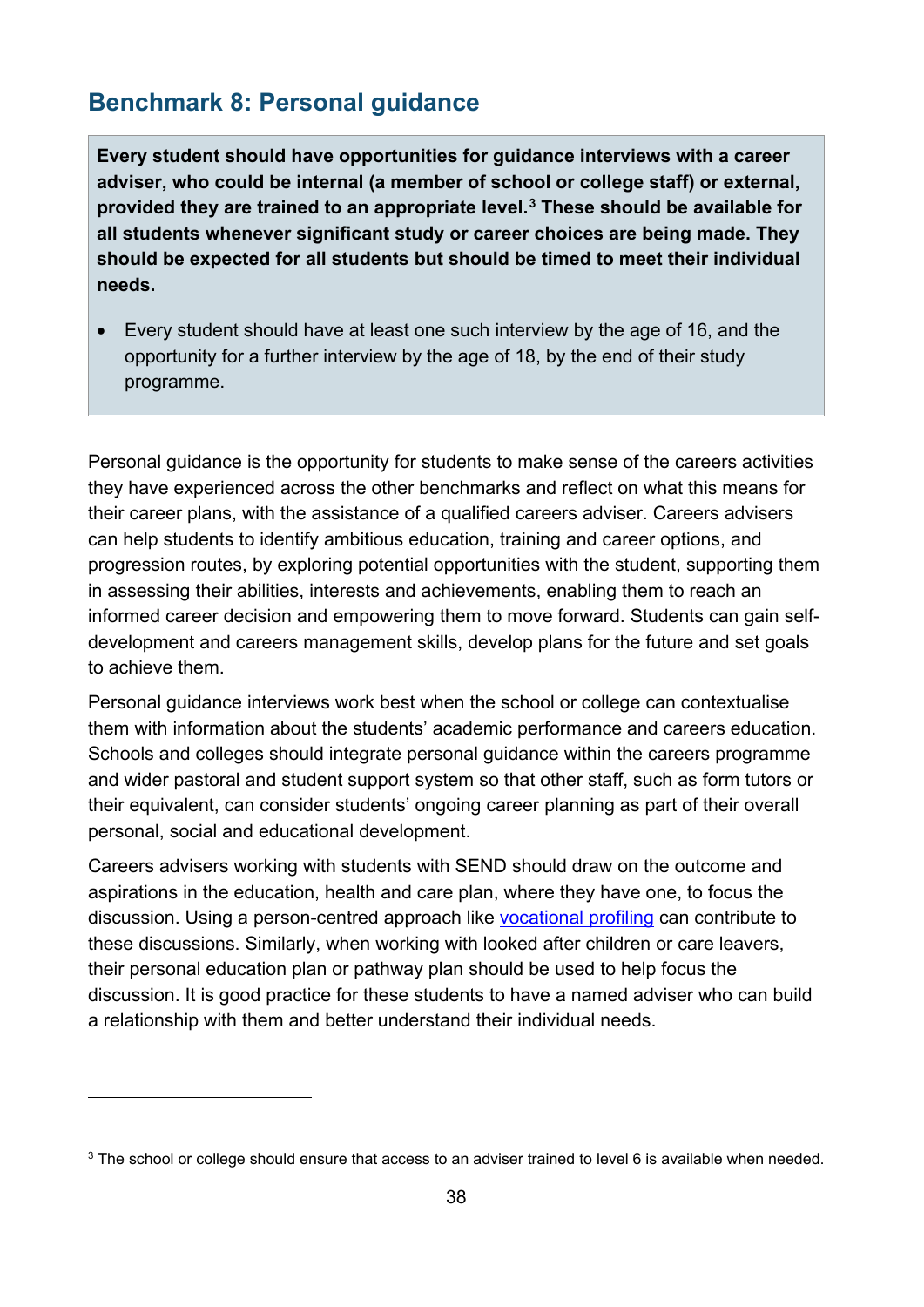The Gatsby Foundation has published a collection of [research on personal guidance,](https://www.gatsby.org.uk/uploads/education/reports/pdf/personal-guidance-in-careers-summary-of-research-2019-20.pdf) including a qualitative review of personal careers guidance in secondary schools in England. The review emphasises the importance of senior leaders ensuring sufficient time is allocated to careers advisers to perform their duties to a high standard. The CDI guidance recommends that at least 45 minutes are allowed for every personal guidance interview.

The Career Development Institute (CDI) has published a [briefing paper which explains](https://www.thecdi.net/write/CDI_27-Briefing-_Personal_Guidance-_FINAL.pdf)  [the role of the careers adviser within personal guidance](https://www.thecdi.net/write/CDI_27-Briefing-_Personal_Guidance-_FINAL.pdf) and a [blueprint of learning](https://www.thecdi.net/write/Documents/2021_CDI_Blueprint_of_Learning_Outcomes_for_Professional_Roles_in_the_Career_Development_Sector.pdf)  [outcomes for professional roles in the career development sector.](https://www.thecdi.net/write/Documents/2021_CDI_Blueprint_of_Learning_Outcomes_for_Professional_Roles_in_the_Career_Development_Sector.pdf) Schools and colleges should make sure that careers advisers (internal and external) providing personal guidance to students are trained to the appropriate level. The main Level 6 and 7 qualifications for careers advisers are the Qualification in Career Development (QCD) at Level 7, (which replaces the earlier Qualification in Career Guidance (QCG) and Diploma in Career Guidance), the Level 6 Diploma in Career Guidance and Development and the Level 6 Higher Apprenticeship: Career Development Professional.

The Career Development Institute's (CDI) [commissioning guide](https://www.thecdi.net/write/BP560-Career_Guidance_in_Schools_2018-Web.pdf) provides practical information and advice to help schools and colleges commission independent careers guidance for students. The department recommends that schools and colleges view the [UK Register of Career Development Professionals,](https://www.thecdi.net/Professional-Register-) held by the CDI, to search for a careers adviser who can deliver a particular service or activity. Registration shows that a careers adviser is qualified to at least Level 6 in a career development subject, abides by the CDI Code of Ethics and undertakes regular professional development. The CDI monitors adherence to these criteria. The CDI also manages the Careers in Careers [jobs](https://jobs.thecdi.net/)  [board](https://jobs.thecdi.net/) for the career development sector.

As an indicator of quality, schools and colleges can commission personal guidance from both self-employed careers advisers and organisations which hold the [matrix Standard,](https://matrixstandard.com/) including organisations who deliver the National Careers Service. All holders of the matrix Standard have undergone an assessment of their delivery of advice and support services on careers, training and work.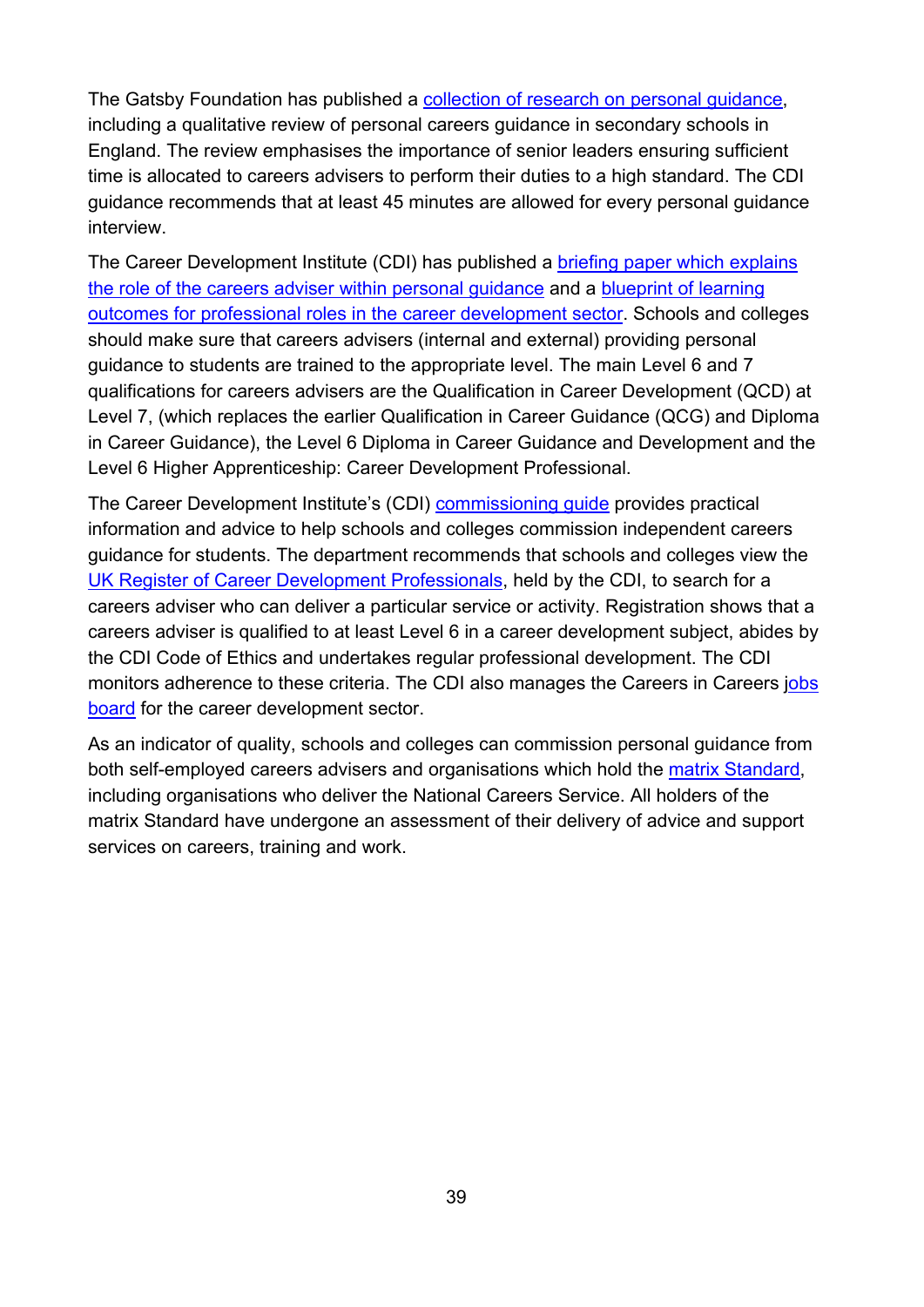# <span id="page-39-0"></span>**Annex A: Example of a policy statement on provider access**

This policy statement could be integrated into a wider careers plan or strategy for your school or college.

#### *[School Name]***: Provider Access Policy**

#### **Introduction**

This policy statement sets out the school's arrangements for managing the access of providers to pupils at the school for the purpose of giving them information about the provider's education or training offer. This complies with the school's legal obligations under Section 42B of the Education Act 1997.

#### **Pupil entitlement**

All pupils in years 8 to 13 are entitled:

- to find out about technical education qualifications and apprenticeships opportunities, as part of a careers programme which provides information on the full range of education and training options available at each transition point;
- to hear from a range of local providers about the opportunities they offer, including technical education and apprenticeships – through options events, assemblies and group discussions and taster events;
- to understand how to make applications for the full range of academic and technical courses.

#### **Management of provider access requests**

#### **Procedure**

A provider wishing to request access should contact *[Name]*, *[Job title],[Contact method]*

#### **Opportunities for access**

A number of events, integrated into the school careers programme, will offer providers an opportunity to come into school to speak to pupils or their parents or carers: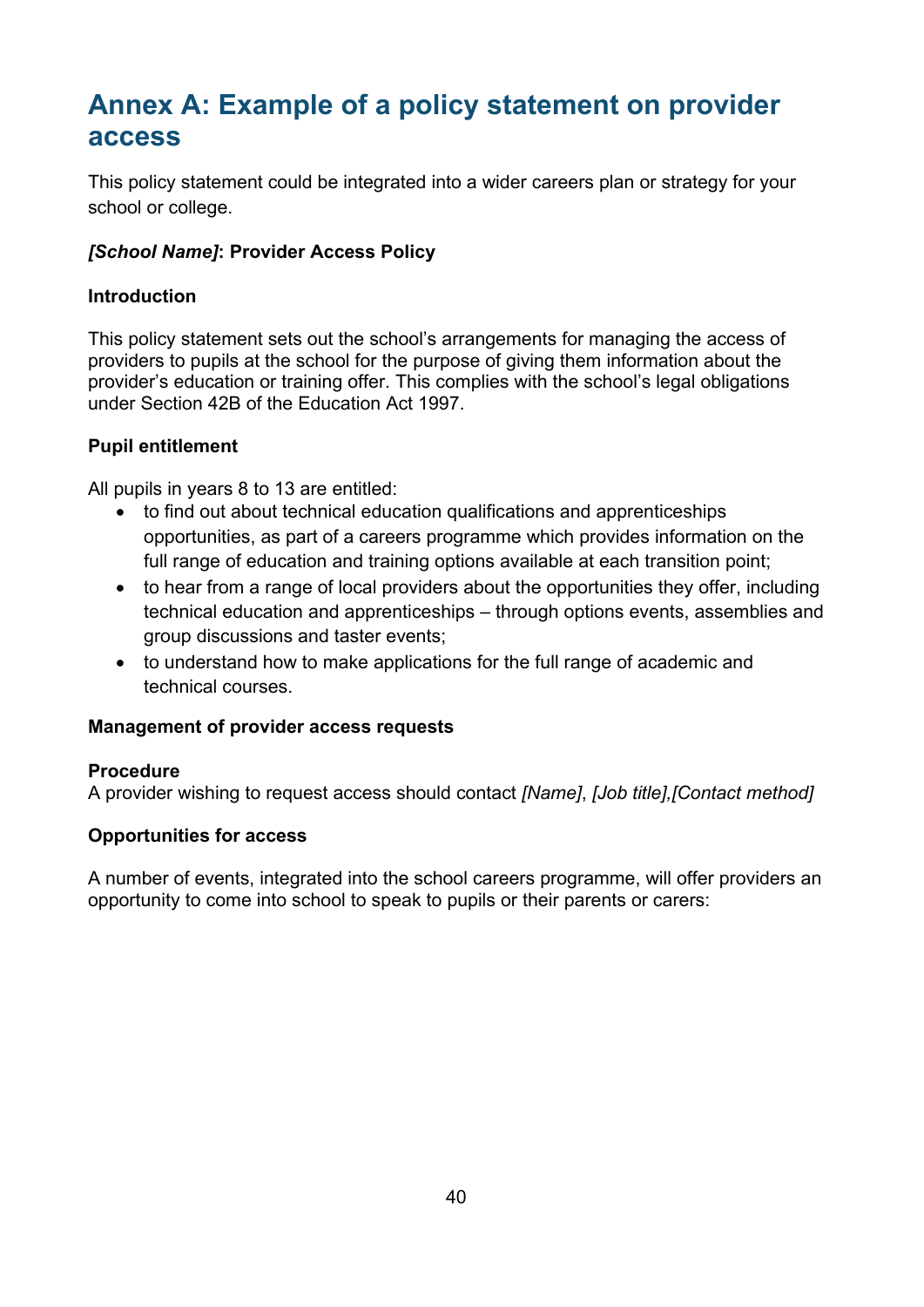|                   | <b>Autumn Term</b>                                                                                                                                                                                                                                                                                               | <b>Spring Term</b>                                                                                                                                                                                   | <b>Summer Term</b>                                                                                               |
|-------------------|------------------------------------------------------------------------------------------------------------------------------------------------------------------------------------------------------------------------------------------------------------------------------------------------------------------|------------------------------------------------------------------------------------------------------------------------------------------------------------------------------------------------------|------------------------------------------------------------------------------------------------------------------|
| Year <sub>8</sub> | Overview of post 16<br>options for students and<br>parents, to include: A<br>levels, Applied General<br>Qualifications (e.g.,<br>BTECs),<br>technical/vocational<br>qualifications,<br>apprenticeships,<br>traineeships and<br>supported internships<br><b>Event for University</b><br><b>Technical Colleges</b> | Employer event for<br>students, parents -<br>market stall event<br>giving overview of<br>local, regional and<br>national opportunities<br>and skills requirement<br>Meetings with careers<br>adviser | Technical/vocational<br>tasters at local<br>college/s, training<br>providers<br>Meetings with careers<br>adviser |
| Year 9            | Event for providers of<br>technical education/<br>apprenticeships to<br>include Further<br>Education colleges,<br><b>UTCs or Studio schools</b><br>and training providers<br>Meetings with careers<br>adviser                                                                                                    | Meetings with careers<br>adviser<br>KS4 options event                                                                                                                                                | Technical/vocational<br>tasters at local<br>college/s, training<br>providers<br>Meetings with careers<br>adviser |
| Year 10           | Life Skills - work<br>experience preparation<br>sessions<br>Meetings with careers<br>adviser                                                                                                                                                                                                                     | Technical/vocational<br>tasters at local<br>college/s, training<br>providers<br>Meetings with careers<br>adviser                                                                                     | Life skills $-$ assembly<br>and tutor group<br>opportunities<br>Meetings with careers<br>adviser                 |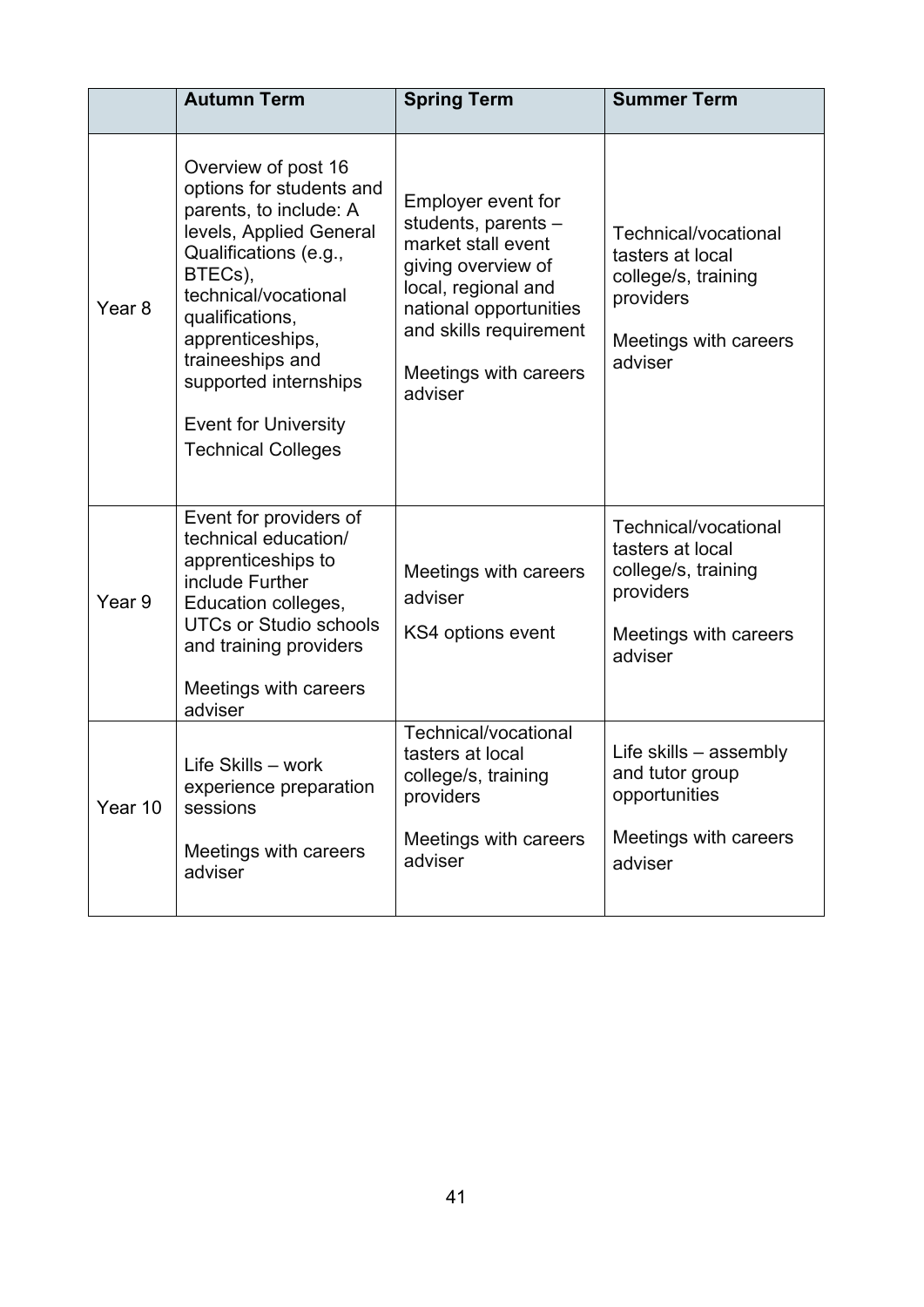| Year 11 | Post 16 provider open<br>evenings: opportunities<br>to visit local Further<br><b>Education and sixth</b><br>form colleges, other<br>school UTCs, Studio<br>schools and other<br>training providers<br>regarding A level,<br>Applied General,<br>technical and vocational<br>and apprenticeships.<br>Meetings with careers<br>adviser<br>Post 16 applications | Post-16 interviews                                                                                                   | Confirmation of post 16<br>education destinations<br>for all students                                                |
|---------|--------------------------------------------------------------------------------------------------------------------------------------------------------------------------------------------------------------------------------------------------------------------------------------------------------------------------------------------------------------|----------------------------------------------------------------------------------------------------------------------|----------------------------------------------------------------------------------------------------------------------|
| Year 12 | <b>Higher Education Fair</b><br>for a variety of HE<br>providers including local<br><b>Further Education</b><br>colleges<br>Post-18 assembly -<br>higher and degree<br>apprenticeships                                                                                                                                                                       | Small group sessions:<br>future education,<br>training and<br>employment options<br>Meetings with careers<br>adviser | Small group sessions:<br>future education,<br>training and<br>employment options<br>Meetings with careers<br>adviser |
| Year 13 | Workshops - HE and<br>higher apprenticeship<br>applications                                                                                                                                                                                                                                                                                                  | Meetings with careers<br>adviser                                                                                     | Confirmation of post 18<br>education destinations<br>for all students                                                |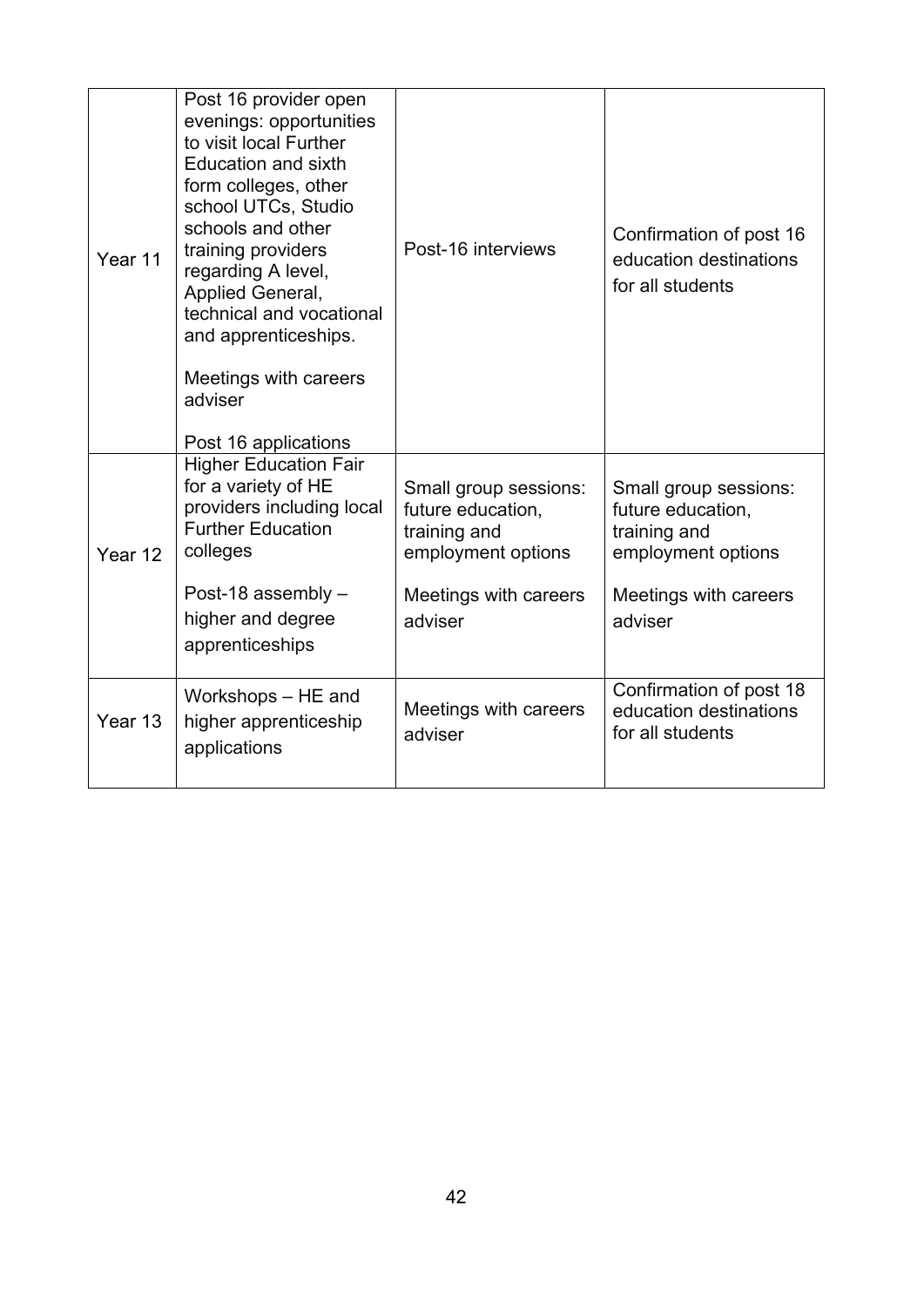Please speak to our Careers Leader to identify the most suitable opportunity for you.

#### **Premises and facilities**

The school will make the main hall, classrooms or private meeting rooms available for discussions between the provider and students, as appropriate to the activity. The school will also make available AV and other specialist equipment to support provider presentations. This will all be discussed and agreed in advance of the visit with the Careers Leader or a member of their team.

Providers are welcome to leave a copy of their prospectus or other relevant course literature at the Careers Resource Centre, which is managed by the school librarian. The Resource Centre is available to all students at lunch and break times.

#### **Approval and review**

Approved *[date]* by Governors at Curriculum and Standards Committee

Next review: *[date]*

Signed: *[name]* Chair of Governors *[name]* Head teacher